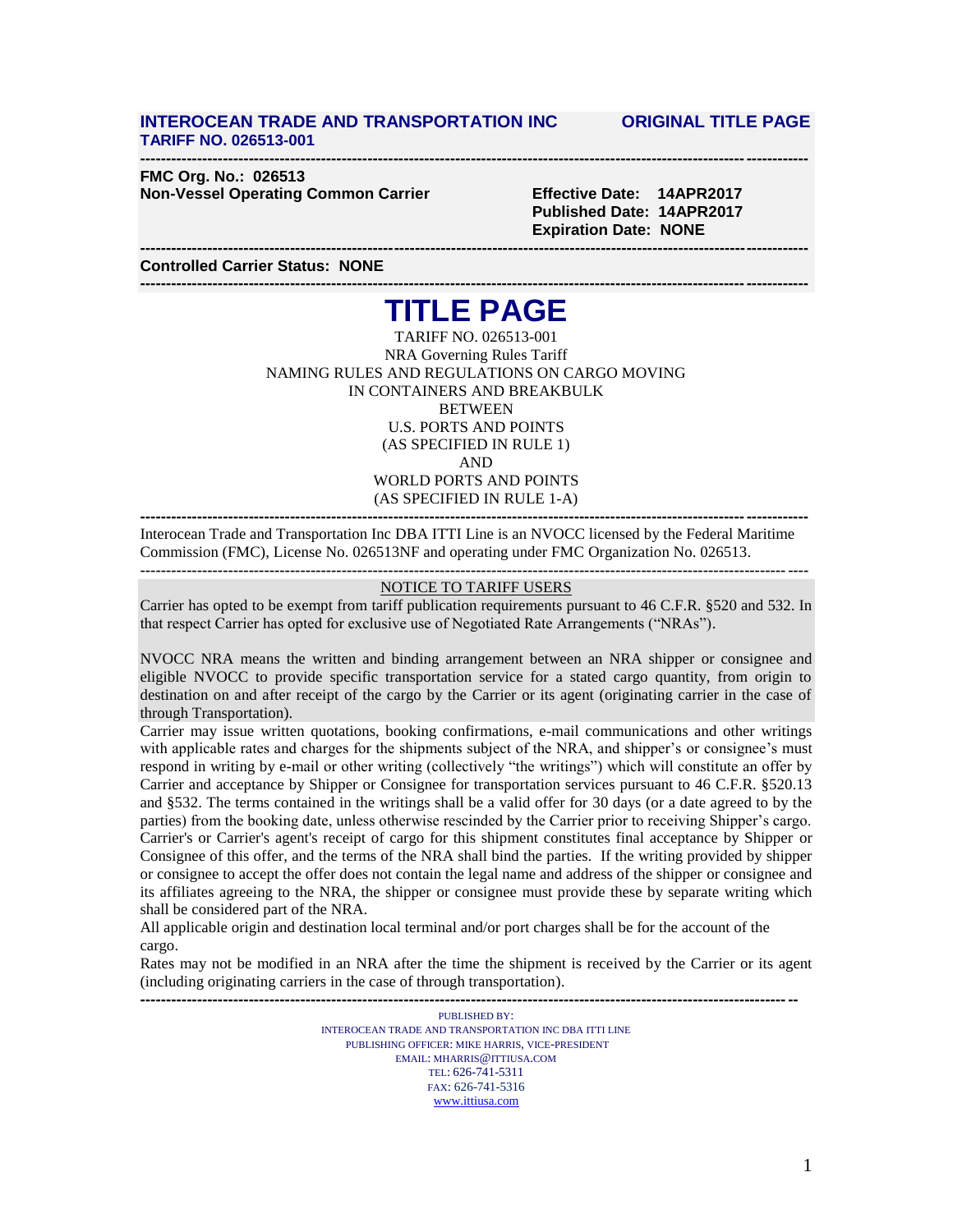| <b>TARIFF DETAILS</b>  |                                                                            |
|------------------------|----------------------------------------------------------------------------|
| Tariff Number:         | 026513-001                                                                 |
| TARIFF TITLE:          | <b>NRA GOVERNING RULES TARIFF</b>                                          |
| EFFECTIVE:             | 14APR2017                                                                  |
| THRU:                  | <b>None</b>                                                                |
| EXPIRES:               | None                                                                       |
| PUBLISH:               | 14APR2017                                                                  |
| <b>AMENDMENT TYPE:</b> | $\Omega$                                                                   |
| ORIGINAL ISSUE:        | 14APR2017                                                                  |
| <b>WEIGHT RATING:</b>  | 1.000KGS                                                                   |
| <b>VOLUME RATING:</b>  | 1CBM                                                                       |
| TARIFF TYPE:           | <b>GOVERNING NRA RULES TARIFF</b>                                          |
| CERTIFICATION:         | ALL INFORMATION CONTAINED IN THIS TARIFF IS TRUE, ACCURATE AND NO UNLAWFUL |
|                        | ALTERATIONS ARE PERMITTED.                                                 |

## **FMC ORGANIZATION INFORMATION**

| FMC Org. No.:<br>NAME:<br>Trade Name:<br>Type:<br>HDO. COUNTRY:<br>HOME OFFICE: | 026513Interocean Trade and Transportation Inc<br><b>ITTI LINE</b><br>NON-VESSEL OPERATING COMMON CARRIER<br><b>USA</b><br>ROSEMEAD, CALIFORNIA |
|---------------------------------------------------------------------------------|------------------------------------------------------------------------------------------------------------------------------------------------|
| $\text{TEL}$ :<br>FAX:<br>EMAIL:                                                | 626-741-5311<br>626-741-5316                                                                                                                   |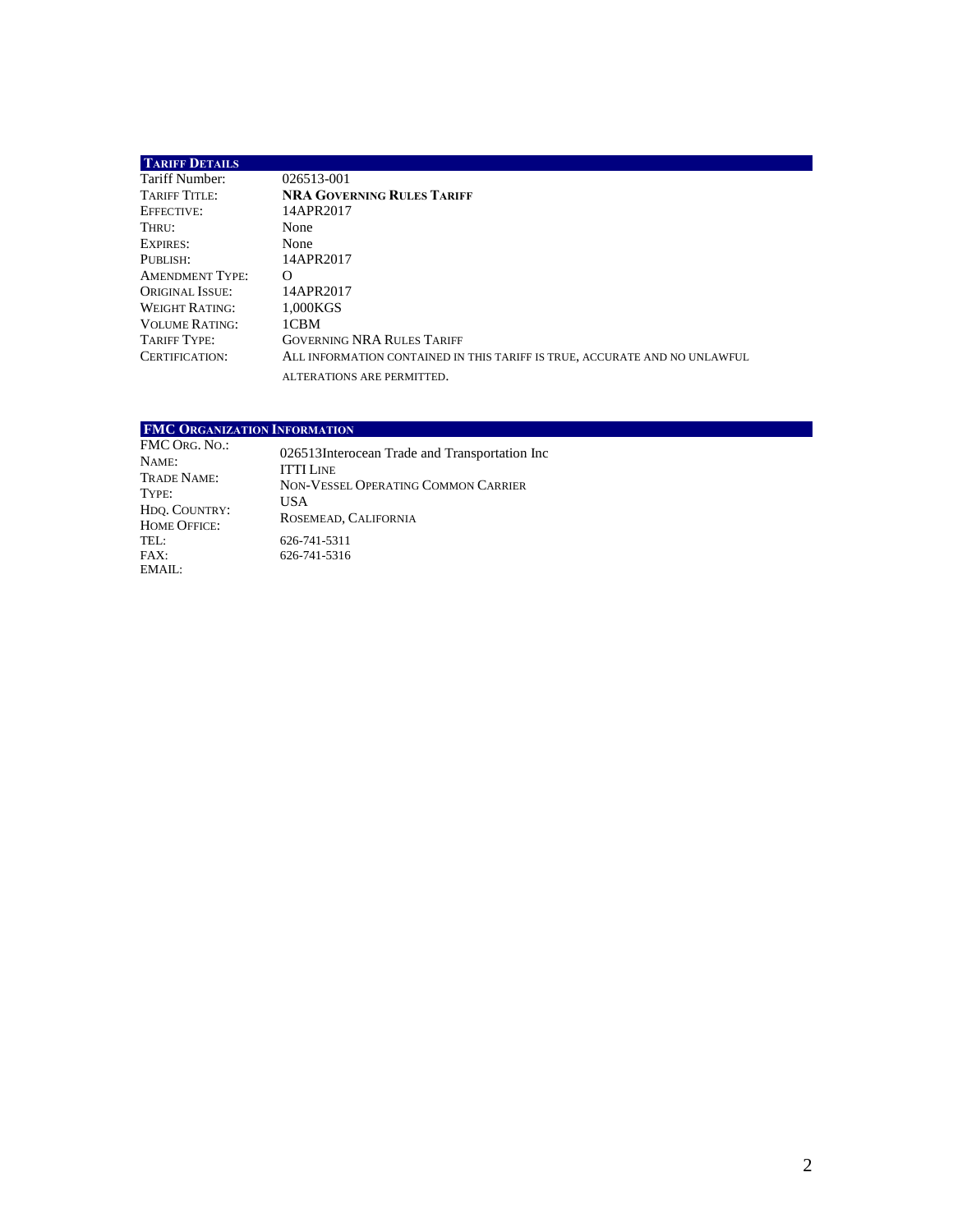#### <span id="page-2-0"></span>Tariff Rule Information INTEROCEAN TRADE AND TRANSPORTATION INC DBA ITTI LINE FMC ORG. NO. 026513: NRA RULES TARIFF NO. 026513-001 - Between (US and World) AMENDMENT NO.: 0 Table of Contents **Effective: 14APR2017 Expire Date: NONE Published: 14APR2017** Trade Names utilized by Carrier Rule 6 – [Minimum Bill of Lading](#page-16-2) [Rule 1 –](#page-3-0) Scope Rule 1-A – Scope Rule 7 – [Payment of Freight Charges](#page-16-3) Rule 1-B – [Intermodal Service](#page-5-0) Rule 8 – [Bill of Lading](#page-17-0) Rule 2 – [Notice to Tariff Users](#page-5-1) Rule 9 – [Freight Forwarder Compensation](#page-24-0) Rule 2A – [Application of NRAs](#page-5-2) and Charges Rule 10 – [Surcharges & Arbitraries](#page-25-0) Rule 2-010 – [Packing Requirements](#page-7-0) Rule 11 – [Minimum Quantity Rate](#page-25-1) [Rule 2-020 –](#page-8-0) Diversion by Carrier Rule 12 – [Ad Valorem](#page-25-2) Rule 2-030 – [Mixed Commodities](#page-8-1) Rule 13 – [Transshipment](#page-25-3) Rule 2-040 – [Container Capacity](#page-8-2) Rule 14 – [Co-Loading](#page-26-0) Rule 2-050 – [Shipper Furnished Container](#page-8-3) and Rule 15 – [Open Rates](#page-26-1) Rule 16 – [Hazardous Cargo](#page-26-2) **Flexitank** Rule 17 – [Free Time & Demurrage](#page-27-0) Rule 2-060 – [Measurement and Weight](#page-9-0) Rule 2-070 – [Overweight Containers](#page-10-0) Rule 18 – [Returned Cargo](#page-28-0) Rule 2-080 – [Shipper's Load & Count](#page-10-1) Rule 19 – [Shippers Request or Complaints](#page-28-1) Rule 20 – [Overcharge Claims](#page-28-2) Rule 2-090 – [Diversion by Shipper or Consignee](#page-10-2) Rule 2-100 – [Security Fees](#page-11-0) Rule 21 – Use of [Carrier Equipment](#page-28-3) Rule 2-110 – [Restricted Articles](#page-11-1) Rule 22 – [Automobiles](#page-29-0) Rule 2-120 – [Freight All Kinds](#page-12-0) Rule 23 – [Carrier Terminal Rules and Charges](#page-29-1) Rule 2-130 - [Alternate Rate Service Levels; Economy,](#page-12-1)  Rule 23-01 – [Destination Terminal Handling Charge](#page-29-2) Rule 24 – [NVOCC Bond and Process Agent](#page-29-3) [Regular, Premium](#page-12-1) Rule 2-140 – [AES USA Export Shipments](#page-12-2) Rule 25 – [Certification of Shippers Status](#page-30-0) Rule 2-150 – [Documentation Fee](#page-12-3) [Rule 26 –](#page-30-1) Container Weight Regulations (SOLAS) Rule 2-160 – [AMS Charges](#page-12-4) Rule 27 – [Loyalty Contracts](#page-31-0) Rule 2-170 – [Submission Cargo Declaration Data](#page-13-0) Rule 28 – [Definitions](#page-31-1) Rule 2-180 – [U.S. Customs Related Charges](#page-14-0) Rule 29 – Abbreviations, Codes & Symbols Rule 30 – [Access to Tariff Information](#page-33-0) [Rule 2-190 –](#page-15-0) Lien Notice Rules 31-200 – [Reserved for Future Use](#page-33-1) Rule 2-200 – [Cargo Roll-Over](#page-15-1) Rule 2-210 – [Free Time Detention/Demurrage/Storage](#page-15-2)  Rule 201 – [NVOCC Service Arrangements \(NSA\)](#page-33-2)  [Essential Terms](#page-33-2) Rule  $3$  – [Rate applicability](#page-15-3)

Rule 4 – [Heavy Lift](#page-16-0) Rule 5 – [Extra Length](#page-16-1)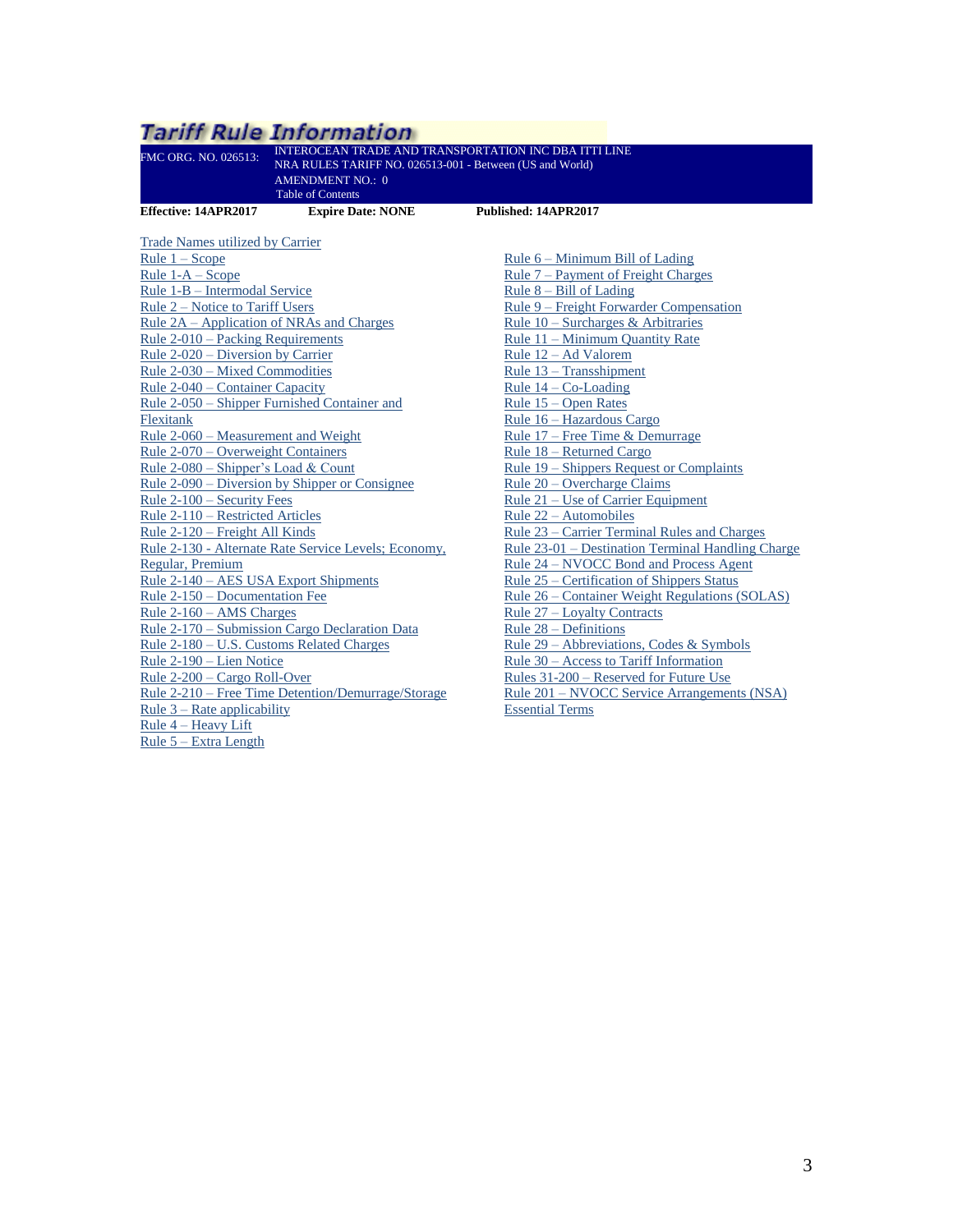## <span id="page-3-0"></span>**Tariff Rule Information** FMC ORG. NO. 026513 INTEROCEAN TRADE AND TRANSPORTATION INC DBA ITTI LINE NRA RULES TARIFF NO. 026513-001 - Between (US and World) AMENDMENT NO. 0 Rule 1: Scope<br> **Effective: 14APR2017 Effective: 14APR2017 Expire Date: NONE Published: 14APR2017** Rules and regulations published herein apply between United States Atlantic, Gulf, Pacific and Great Lakes Ports, U.S. Territories and Possessions, U.S. Inland Points and Worldwide Ports and Points as specified in Rule 1.A of this tariff: U.S. ATLANTIC BASE PORTS (ACBP) Baltimore, MD Boston, MA

Chester, PA Charleston, SC Jacksonville, FL Miami, FL New York, NY Newark, NJ Norfolk VA Philadelphia, PA Savannah, GA Wilmington, NC U.S. GULF COAST BASE PORTS: (GCBP) Houston, TX Galveston, TX New Orleans, LA Tampa, FL Mobile, AL U.S. PACIFIC COAST BASE PORTS: (PCBP) Port Hueneme, CA Los Angeles, CA Long Beach, CA Oakland, CA San Francisco, CA Portland, OR Seattle, WA Tacoma, WA GREAT LAKES BASE PORTS Includes Chicago, IL SUBSTITUTED SERVICE AND INTERMODAL SERVICE A. SUBSTITUTED SERVICE

This provision shall govern the transfer of cargo by trucking or other means of transportation at the expense of the Ocean Carrier. In no event shall any such transfer arrangements be such as to result directly or indirectly in any lessening or increasing of the cost or expense which the shipper would have borne had the shipment cleared through the port originally intended.

#### B. INTERMODAL SERVICE

Carrier will provide through intermodal service via all combinations of air, barge, motor and rail service. Intermodal Rates will be shown as single-factor through rates as specified in individual NRAs. Carrier's liability will be determined in accordance with the provisions indicated in their Bill of Lading (Rule 8 herein). Intermodal rates will apply via US Atlantic, Gulf or Pacific Coast Base Ports as specified in the individual NRA of this tariff. Intermodal rates will apply from locations specified in rule 1-B.

[RETURN TO TABLE OF CONTENT](#page-2-0)

**Tariff Rule Information**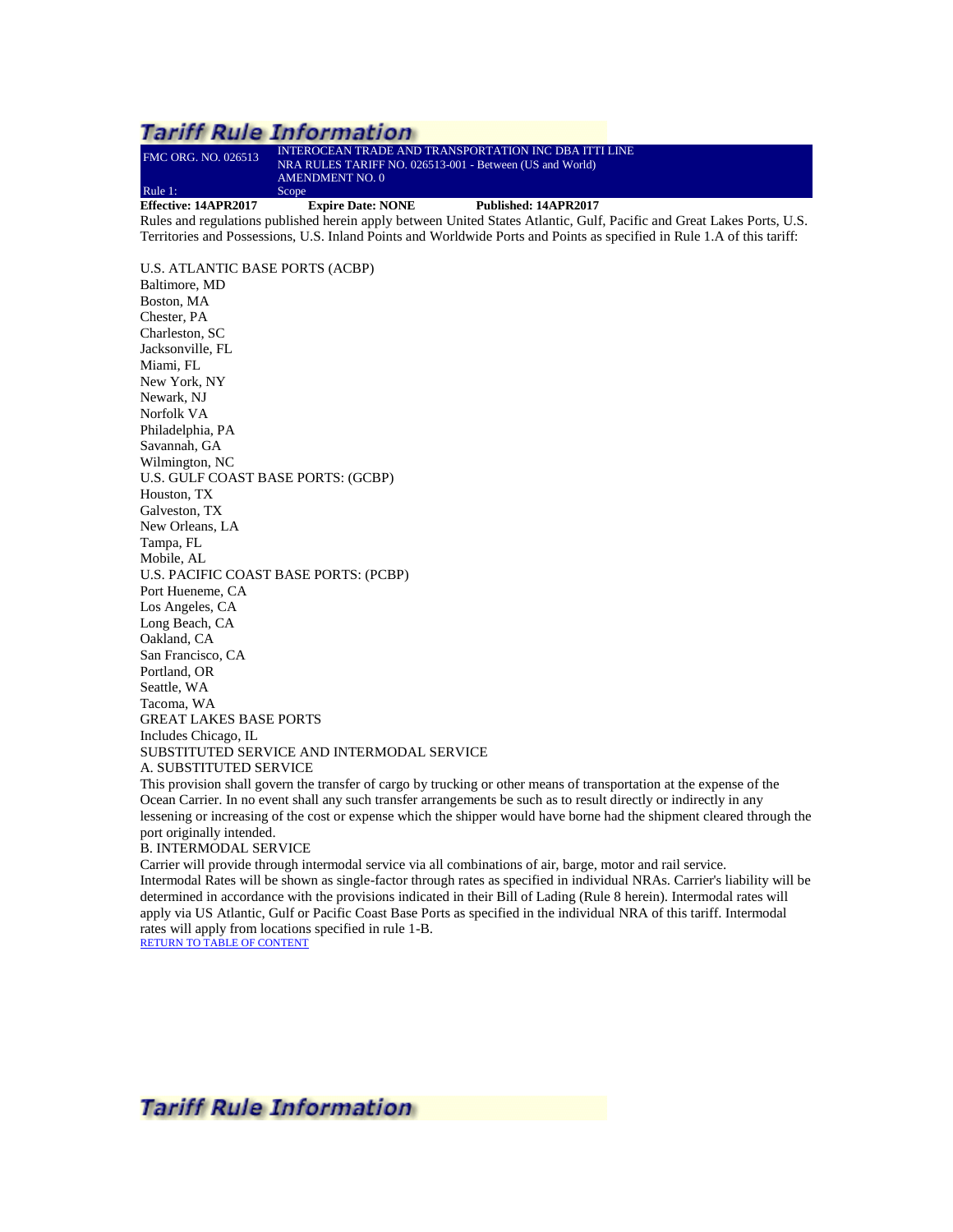#### FMC ORG. NO. 026513 INTEROCEAN TRADE AND TRANSPORTATION INC DBA ITTI LINE NRA RULES TARIFF NO. 026513-001 - Between (US and World) AMENDMENT NO. 0

Rule 1-A: Worldwide Ports and Points<br>Effective: 14APR2017 Expire Date: NONE

**Effective: 14APR2017 Expire Date: NONE Published: 14APR2017**

Except as otherwise provided this tariff provides rules and regulations between USA Ports and Points, and Worldwide Ports and Points

AFGHANISTAN ALBANIA ALGERIA AMERICAN SAMOA ANDORRA ANGOLA ANGUILLA **ANTARCTICA** ANTIGUA AND BARBUDA ARGENTINA ARUBA ASHMORE AND CARTIER ISLANDS AUSTRALIA AUSTRIA BAHAMAS THE BAHRAIN BAKER ISLAND BANGLADESH BARBADOS BASSAS DA INDIA BELGIUM BELIZE BENIN BERMUDA BHUTAN BOLIVIA BOTSWANA BOUVET ISLAND BRAZIL BRITISH VIRGIN ISLANDS BRUNEI BULGARIA **BURKINA** BURMA **BURUNDI** CAMBODIA **CAMEROON** CANADA CAPE VERDE CAYMAN ISLANDS CENTRAL AFRICAN REPUBLIC **CHAD** CHILE **CHINA** CHRISTMAS ISLAND CLIPPERTON ISLAND COCOS (KEELING) ISLANDS COLOMBIA COMOROS **CONGO** COOK ISLANDS CORAL SEA ISLANDS COSTA RICA CUBA **CYPRUS** CZECHOSLOVAKIA DENMARK DJIBOUTI DOMINICA DOMINICAN REPUBLIC ECUADOR EGYPT [RETURN TO TABLE](#page-2-0) OF CONTENT

EL SALVADOR EQUATORIAL GUINEA **ETHIOPIA** EUROPA ISLAND FALKLAND ISLANDS (ISLAS MALVIN FAROE ISLANDS FEDERATED STATES OF MICRONESIA FIJI FINLAND FRANCE FRENCH GUIANA FRENCH POLYNESIA FRENCH SOUTHERN AND ANTARCTIC GABON GAMBIA THE GAZA STRIP GERMANY GHANA GIBRALTAR GLORIOSO ISLANDS GREECE GREENLAND GRENADA GUADELOUPE GUAM GUATEMALA **GUERNSEY** GUINEA GUINEA BISSAU GUYANA HAITI HEARD ISLAND AND MCDONALD ISLA HONDURAS HONG KONG HOWLAND ISLAND **HUNGARY** ICELAND INDIA INDONESIA IRAN IRAQ IRAQ SAUDI ARABIA NEUTRAL ZONE IRELAND ISRAEL ITALY IVORY COAST JAMAICA JAN MAYEN JAPAN JARVIS ISLAND JERSEY JOHNSTON ATOLL JORDAN JUAN DE NOVA ISLAND KENYA KINGMAN REEF KIRIBATI KOREA DEMOCRATIC PEOPLES REP KOREA REPUBLIC OF

KUWAIT LAOS LEBANON LESOTHO LIBERIA LIBYA LIECHTENSTEIN LUXEMBOURG MACAU MADAGASCAR MALAWI MALAYSIA MALDIVES MALI MALTA MAN ISLE OF MARSHALL ISLANDS MARTINIQUE MAURITANIA MAURITIUS **MAYOTTE MEXICO** MIDWAY ISLANDS MONACO MONGOLIA MONTSERRAT MOROCCO MOZAMBIQUE NAMIBIA NAURU NAVASSA ISLAND NEPAL NETHERLANDS NETHERLANDS ANTILLES NEW CALEDONIA NEW ZEALAND NICARAGUA NIGER NIGERIA NIUE NORFOLK ISLAND NORTHERN MARIANA ISLANDS NORWAY OMAN PAKISTAN PALMYRA ATOLL PANAMA PAPUA NEW GUINEA PARACEL ISLANDS PARAGUAY **PERU** PHILIPPINES PITCAIRN ISLANDS POLAND PORTUGAL PUERTO RICO **OATAR** REUNION ROMANIA RWANDA SAN MARINO SAO TOME AND PRINCIPE SAUDI ARABIA SENEGAL

SIERRA LEONE SINGAPORE SOLOMON ISLANDS SOMALIA SOUTH AFRICA SOUTH GEORGIA AND THE SOUTH SA SPAIN SPRATLY ISLANDS SRI LANKA ST HELENA ST KITTS AND NEVIS ST LUCIA ST PIERRE AND MIQUELON ST VINCENT AND THE **GRENADINES** SUDAN SURINAME SVALBARD SWAZILAND SWEDEN SWITZERLAND SYRIA TAIWAN TANZANIA UNITED REPUBLIC OF THAILAND TOGO TOKELAU TONGA TRINIDAD AND TOBAGO TROMELIN ISLAND TRUST TERRITORY OF THE PACIFIC TUNISIA TURKEY TURKS AND CAICOS ISLANDS TUVALU UGANDA UNION OF SOVIET SOCIALIST REPU UNITED ARAB EMIRATES UNITED KINGDOM URUGUAY USA VANUATU VATICAN CITY VENEZUELA VIETNAM VIRGIN ISLANDS WAKE ISLAND WALLIS AND FUTUNA WEST BANK WESTERN SAHARA WESTERN SAMOA YEMEN YUGOSLAVIA ZAIRE ZAMBIA ZIMBABWE

SEYCHELLES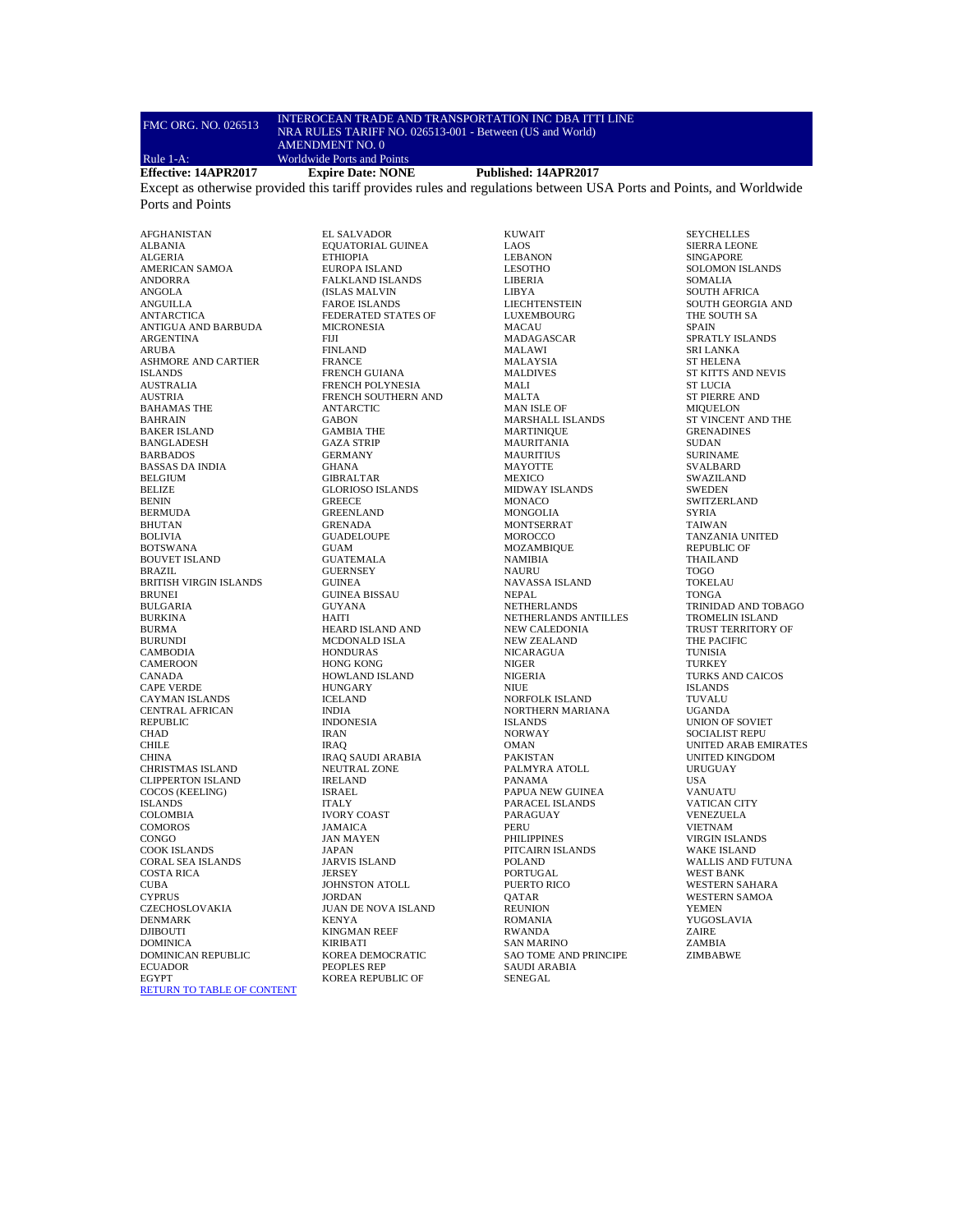| <b>FMC ORG. NO. 026513</b> | INTEROCEAN TRADE AND TRANSPORTATION INC DBA ITTI LINE<br>NRA RULES TARIFF NO. 026513-001 - Between (US and World)<br>AMENDMENT NO. 0 |                      |
|----------------------------|--------------------------------------------------------------------------------------------------------------------------------------|----------------------|
| Rule $1-B$ :               | Intermodal Service                                                                                                                   |                      |
| Effective: 14APR2017       | <b>Expire Date: NONE</b>                                                                                                             | Published: 14APR2017 |
|                            | Intermodel through rates englise between points in the U.S. and worldwide destinations.                                              |                      |

<span id="page-5-0"></span>Intermodal through rates applies between points in the U.S. and worldwide destinations. [RETURN TO TABLE OF CONTENT](#page-2-0)

# **Tariff Rule Information**

<span id="page-5-1"></span>

| <b>FMC ORG. NO. 026513</b> | INTEROCEAN TRADE AND TRANSPORTATION INC DBA ITTI LINE<br>NRA RULES TARIFF NO. 026513-001 - Between (US and World)<br><b>AMENDMENT NO. 0</b> |                      |
|----------------------------|---------------------------------------------------------------------------------------------------------------------------------------------|----------------------|
| Rule 2:                    | Notice to Tariff Users                                                                                                                      |                      |
| Effective: 14APR2017       | <b>Expire Date: NONE</b>                                                                                                                    | Published: 14APR2017 |

a. Carrier has opted to be exempt from tariff publication requirements pursuant to 46 C.F.R. §520 and 532. In that respect Carrier has opted for exclusive use of Negotiated Rate Arrangements ("NRAs").

b. NVOCC NRA means the written and binding arrangement between an NRA shipper or consignee and eligible NVOCC to provide specific transportation service for a stated cargo quantity, from origin to destination on and after receipt of the cargo by the Carrier or its agent (originating carrier in the case of through Transportation).

c. Carrier's Rules are provided free of charge to Shipper and Consignee at [http://www.ittiusa.com](http://rates.descartes.com/) containing the terms and conditions governing the charges, classifications, rules, regulations and practices of Carrier.

d. Carrier may issue written quotations, booking confirmations, e-mail communications and other writings with applicable rates and charges for the shipments subject of the NRA, and shipper's or consignee's must respond in writing by e-mail or other writing (collectively "the writings") which will constitute an offer by Carrier and acceptance by Shipper or Consignee for transportation services pursuant to 46 C.F.R. §520.13 and §532. The terms contained in the writings shall be a valid offer for 30 days (or a date agreed to by the parties) from the booking date, unless otherwise rescinded by the Carrier prior to receiving Shipper's cargo. Carrier's or Carrier's agent's receipt of cargo for this shipment constitutes final acceptance by Shipper or Consignee of this offer, and the terms of the NRA shall bind the parties. If the writing provided by shipper or consignee to accept the offer does not contain the legal name and address of the shipper or consignee and its affiliates agreeing to the NRA, the shipper or consignee must provide these by separate writing which shall be considered part of the NRA.

e. Rates may not be modified in an NRA after the time the shipment is received by the Carrier or its agent (including originating carriers in the case of through transportation).

f. All applicable origin and destination local terminal and/or port charges shall be for the account of the cargo.

[RETURN TO TABLE OF CONTENT](#page-2-0)

### Tariff Rule Information FMC ORG. NO. 026513 INTEROCEAN TRADE AND TRANSPORTATION INC DBA ITTI LINE NRA RULES TARIFF NO. 026513-001 - Between (US and World) AMENDMENT NO. 0 Rule 2A: Application of NRAs and Charges<br> **Effective: 14APR2017** Expire Date: NONE **Effective: 14APR2017 Expire Date: NONE Published: 14APR2017**

<span id="page-5-2"></span>1. NRAs are stated in terms of U.S. Currency and or local currencies, as applicable, and apply per 1 Cubic Meter (M) or 1,000 Kilos (W), as indicated, whichever basis yields the greater revenue, except as otherwise specified. Where the word "Weight" or the letter "W" appears next to an article or commodity, weight rates are applicable without regard to measurement. Where the word "Measurement" or the letter "M" appears next to an article or commodity, measurement rates are applicable without regard to weight.

NRAs and other charges shall be based on the actual gross weight and/or overall measurement of each piece or package, except as otherwise provided.

NRAs indicated by W/M or WM are optional weight or measurement rates and the rate yielding the greater revenue will be charged.

2. Except as otherwise provided, all "Port" (i.e., Port-to-Port) rules published herein apply from/to places where the common carrier originates or terminates its actual ocean carriage of cargo. Tolls, Wharfage, Cost of Landing, and all other expenses beyond the port terminal area are for account of Owner, Shipper or Consignee of the cargo and all such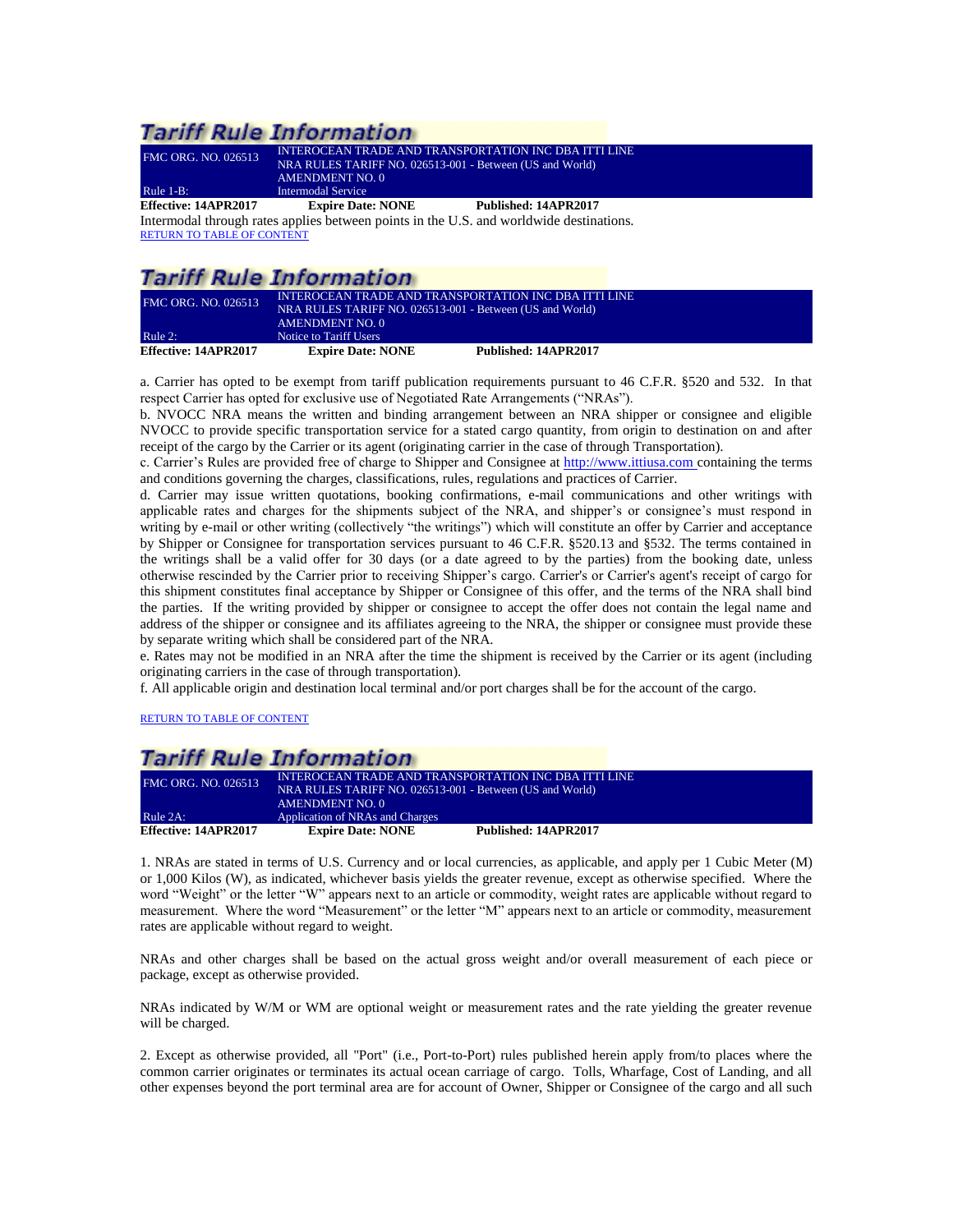expenses levied in the first instance against the Carrier will be billed in an equal amount to the Owner, Shipper or Consignee of the Cargo.

NRAs are applicable from Inland Points which lie beyond port terminal areas. Such NRAs will be shown as singlefactor through NRAs.

Such NRAs shall be inclusive of all charges pertinent to the transportation of cargo and not including Customs clearance assessments or Forwarding Charges, except as provided.

Alternatively, at shipper's or consignee's request, carrier will arrange for inland transportation as shipper's or consignee's agent. All associated costs will be for the account of the cargo. Overland carriers will be utilized on an availability of service basis and not restricted to any preferred Carriers, except as Ocean Carrier deems necessary to guarantee safe and efficient movement of said cargo. (See item 16, re: Advanced Charges.)

Carrier shall not be obligated to transport the goods in any particular type of container or by any particular Vessel, Train, Motor, Barge or Air Carrier, or in time for any particular market or otherwise than with reasonable dispatch. Selection of Water Carriers, Railways, Motor, Barge or Air Carrier used for all or any portion of the transportation of the goods shall be within the sole discretion of the Ocean Carrier.

3. Packages containing articles of more than one description shall be rated on the basis of the NRA provided for the highest rated articles contained therein.

4. NRAs do not include Marine Insurance or Consular fees.

5. Description of commodities shall be uniform on all copies of the Bill of Lading and MUST be in conformity with the validated United States Export Declaration covering the shipment. Carrier must verify the Bill of Lading description with the validated United States Export Declaration. Shipper amendments in the description of the goods will only be accepted if validated by United States Customs. Trade names are not acceptable commodity descriptions and shippers are required to declare their commodity by its generally accepted generic or common name.

6. Unless otherwise specified, when the NRAs are based on the value of the commodity, such commodity value will be the F.O.B. or F.A.S. value at the port of loading as indicated on the Commercial Invoice, the Custom Entry, the Import/Export Declaration or the Shipper's Certificate of Origin. The F.O.B. value and the F.A.S. value include all expenses up to delivery at the Loading Port.

7. The NRA shown except where predicated on specifically lower values or on an ad valorem basis, are subject to Bill of Lading limit of value.

8. Except as otherwise provided, NRAs apply only to the specific commodity named and cannot be applied to analogous articles.

9. FORCE MAJEURE CLAUSE: "Without prejudice to any rights or privileges of the Carrier's under covering Bills of Lading, dock receipts, or booking contracts or under applicable provisions of law, in the event of war, hostilities, warlike operations, natural disasters, embargoes, blockades, port congestion, strikes or labor disturbances, regulations of any governmental authority pertaining thereto or any other official interferences with commercial intercourse arising from the above conditions and affecting the Carrier's operations, the Carrier reserves the right to cancel any outstanding booking or contract in conformity with Federal Maritime Commission Regulations."

10. Any Tollage, Wharfage, Handling and/or other charges assessed against the cargo at Ports of Loading/Discharge will be for the account of the cargo. Any Tollage, Wharfage, Handling and/or Charges at Port of Loading in connection with storage, handling and receipt of cargo before loading on the vessel shall be for the account of the cargo.

Any Additional Charges which may be imposed upon the cargo by Governmental Authorities will be for the account of the cargo.

### 11. TYPES OF SERVICE PROVIDED

CY/CY (Y/Y)- The term CY/CY means containers packed by Shippers off Carrier's premises, delivered to Carrier's CY, accepted by Consignee at Carrier's CY and unpacked off Carrier's premises, all at the risk and expense of the cargo.

CY/CFS (Y/S) - The term CY/CFS means containers packed by Shippers off Carrier's premises and delivered to Carrier's CY and unpacked by the Carrier at the destination port CFS, all at the risk and expense of the cargo.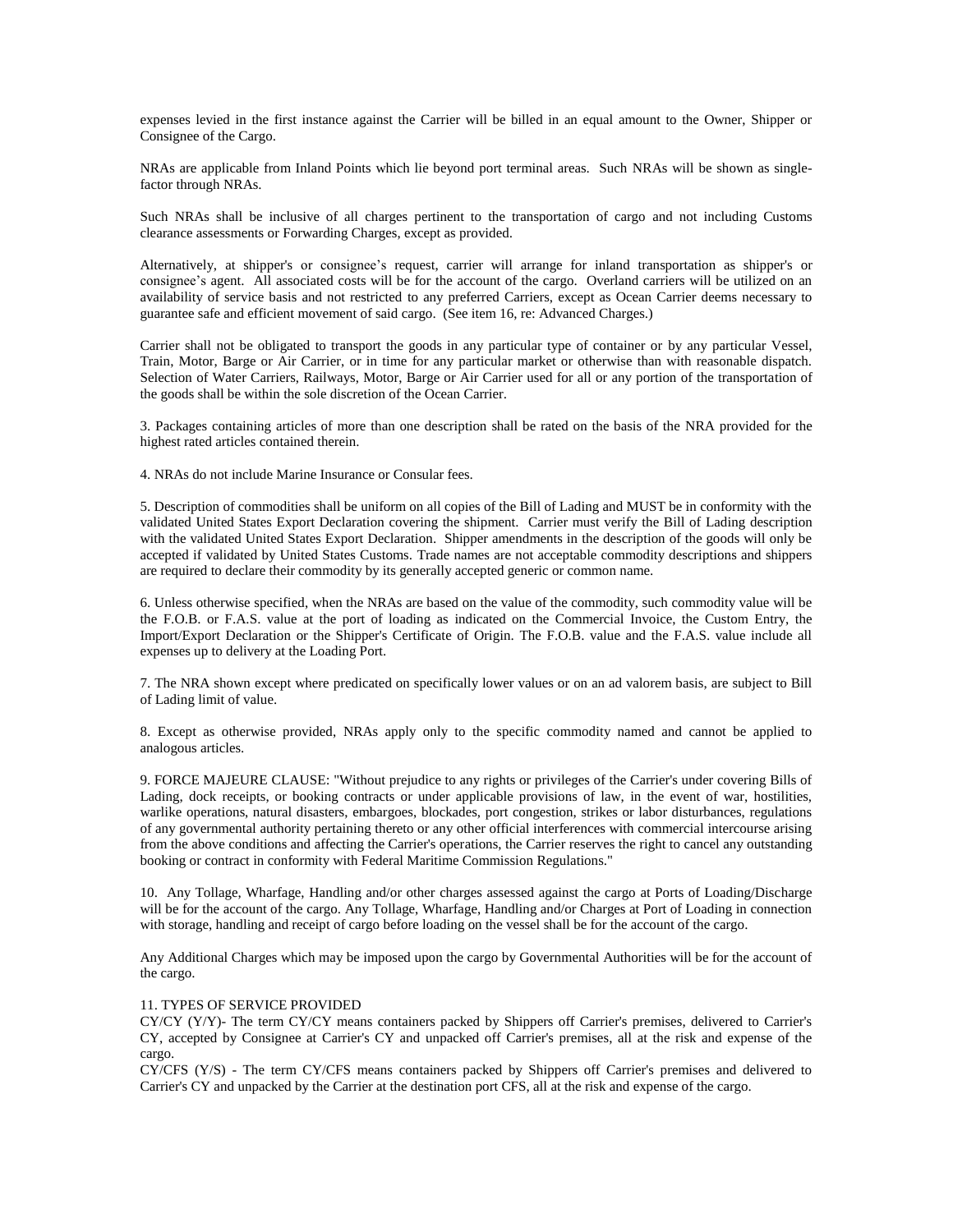CFS/CFS (S/S) - The term CFS/CFS means cargo delivered to Carrier's CFS to be packed by Carrier into containers and to be unpacked by the Carrier from the containers at Carrier's destination port CFS, all at the risk and expense of the cargo.

CFS/CY (S/Y) - The term CFS/CY means cargo delivered to Carrier's CFS to be packed by Carrier into containers and accepted by Consignee at Carrier's CY and unpacked by the Consignee off Carrier's premises, all at the risk and expense of the cargo.

DOOR (D) - Door Service pertains to the carrier providing inland transportation from/to the shipper's/consignee's designated facilities.

#### 12. SERVICE OPTIONS:

a. The following service types are available in this tariff.

Container Yard (Y)

The term Container Yard refers to the specific location designated by the carrier where the carrier assembles, holds or stores containers and where containers loaded with goods are received or delivered.

Container Freight Station (S)

The term Container Freight Station means the location designated by the carrier or his authorized agent for the receiving of goods to be stuffed into containers or for the delivery of goods stripped from the containers by the carrier or his agent.

Door (D)

Door Service pertains to the carrier providing inland transportation from/to the shipper's/consignee's designated facilities. Door Service is applicable only where specifically provided in the individual NRA or where specified in an Inland Rate Table.

Ocean Port (O)

If applicable, Ocean Port rates may apply from/to places where the common carrier originates or terminates its actual ocean carriage of cargo at the origin and destination ports. Tolls, Wharfage, Cost of Landing, and all other expenses beyond the port terminal area are for account of the cargo.

b. Any combination of the above services may be offered, i.e.: O/O, O/D, D/D, Y/S, Y/Y, etc.

c. Carrier may also utilize the following terminology to describe its services:

IPI Service, from Asia to USA

The term IPI service means shipments from Ports and Points in Asia discharged by Carrier at US Pacific Coast Base Ports (PCBP) and moved via rail and/or truck to destination inland CFS, CY or Door points in the USA.

MLB Service (Mini Land Bridge), from Asia to USA

The term MLB service means shipments from Ports and Points in Asia discharged by Carrier at US Pacific Coast Base Ports (PCBP) and moved via rail and/or truck to destination CFS or CY at US Atlantic & Gulf Ports.

RIPI Service, from Asia to USA

The term RIPI service means shipments from Ports and Points in Asia discharged by Carrier at US Atlantic Coast Base Ports (ACBP) and moved via rail and/or truck to destination inland CFS, CY or Door points in the USA.

#### 13. ADVANCED CHARGES

Advanced charges on bills of lading for collection from shipper/consignee will be accepted provided such charges do not exceed the amount of freight on the bill of lading, and provided they do not relate in any part to cargo cost and/or ocean freight thereon, but cover only carrying and other legitimate expenses from/to carrier's terminal at bill of lading origin/destination. Such charges accepted without carrier's responsibility and full risk is for the party requesting such advance.

[RETURN TO TABLE OF CONTENT](#page-2-0)

## **Tariff Rule Information**

| <b>FMC ORG. NO. 026513</b><br>NRA RULES TARIFF NO. 026513-001 - Between (US and World)<br>AMENDMENT NO. 0 | <b>Rule 2-010:</b><br>Effective: 14APR2017 | Packing Requirements<br><b>Expire Date: NONE</b> | Published: 14APR2017 |  |
|-----------------------------------------------------------------------------------------------------------|--------------------------------------------|--------------------------------------------------|----------------------|--|
|                                                                                                           |                                            |                                                  |                      |  |

<span id="page-7-0"></span>1. Except as otherwise provided herein, articles tendered for transportation will be refused for shipment unless it is packed in such condition and so prepared for shipment as to render transportation reasonably safe and practicable. Provisions for the shipment of articles not enclosed in containers does not obligate the Carrier to accept an article so offered for transportation when enclosure in a container is reasonable necessary for protection and safe transportation.

2. Less than container load ("LCL") packages, must be marked durably and legibly and must show the port of destination. All packages must be numbered, which number together with marks and destination must appear on the shipping receipts and Bill of Lading.

3. If applicable or as otherwise agreed, gross weight in pounds, and/or Kos, and initials of port must be clearly and legibly shown on packages, and on original and copies of dock receipts tendered at time of delivery.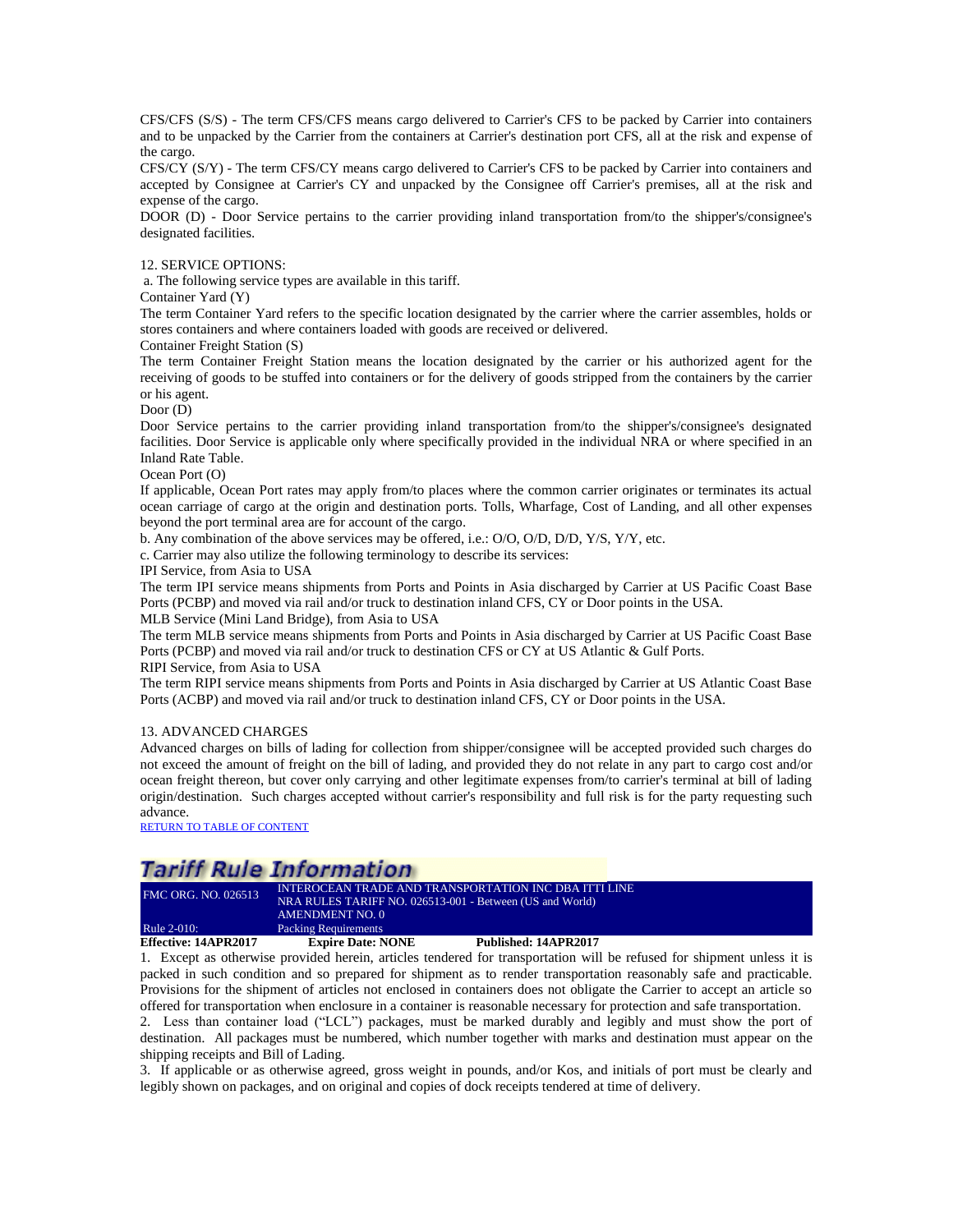4. Each package, bundle or piece of freight must be plainly marked with the full name, address, county of the consignee, but not less than the full contact information of the consignee, and destination must be shown in full to insure proper delivery. If necessary, corrections must be made by the shipper or his representative.

[RETURN TO TABLE OF CONTENT](#page-2-0)

## **Tariff Rule Information**

| Effective: 14APR2017       | <b>Expire Date: NONE</b>                                 | Published: 14APR2017 |
|----------------------------|----------------------------------------------------------|----------------------|
| Rule 2-020:                | Diversion By Carrier                                     |                      |
|                            | <b>AMENDMENT NO. 0</b>                                   |                      |
|                            | NRA RULES TARIFF NO. 026513-001 - Between (US and World) |                      |
| <b>FMC ORG. NO. 026513</b> | INTEROCEAN TRADE AND TRANSPORTATION INC DBA ITTI LINE    |                      |

<span id="page-8-0"></span>When the Ocean Carrier discharges cargo at a terminal port other than the port named in the ocean bill of lading, the ocean carrier may arrange, at its option, for movement via rail, truck or water, of the shipment from the port of actual discharge only as indicated hereunder:

1. To ocean carrier's terminal (motor, rail or water), at port of destination declared on the bill of lading at the expense of the ocean carrier. Carrier may, at their convenience, deliver cargo to ports in-route between Carrier discharging terminal and carrier's delivery terminal provided the NRAs are already provided for such destinations in individual commodity items.

2. The ocean carrier may forward cargo direct to a point designated by the consignee, provided the consignee pays the cost which he would normally have incurred either by rail, truck or water, to such point if the cargo has been discharged at the terminal port named in the ocean bill of lading within any commercial zone, such payment by the consignee shall be the cost he would normally have incurred to such point of delivery.

NOTE: In the event of cargo being discharged at carrier's convenience at a port other than the port of destination named in the bill of lading, the NRA applicable to the port of destination named in the bill of lading shall be assessed. In no event shall any such transfer or arrangements under which it is performed by such as to result directly or indirectly in any lessening or would have borne had the shipment cleared through the port originally intended. [RETURN TO TABLE OF CONTENT](#page-2-0)

## **Tariff Rule Information**

| Effective: 14APR2017       | <b>Expire Date: NONE</b>                                 | Published: 14APR2017 |
|----------------------------|----------------------------------------------------------|----------------------|
| Rule 2-030:                | <b>Mixed Commodity Rates</b>                             |                      |
|                            | AMENDMENT NO. 0                                          |                      |
|                            | NRA RULES TARIFF NO. 026513-001 - Between (US and World) |                      |
| <b>FMC ORG. NO. 026513</b> | INTEROCEAN TRADE AND TRANSPORTATION INC DBA ITTI LINE    |                      |

<span id="page-8-1"></span>When mixed shipments contain commodities subject to different rates named in an NRA governed by this Tariff, the separate rate applicable for each commodity will be assessed, subject to the highest minimum quantity provided for any commodity in the shipment.

[RETURN TO TABLE OF CONTENT](#page-2-0)

## **Tariff Rule Information**

<span id="page-8-2"></span>

| <b>FMC ORG. NO. 026513</b>                                              | <b>AMENDMENT NO. 0</b>    | INTEROCEAN TRADE AND TRANSPORTATION INC DBA ITTI LINE<br>NRA RULES TARIFF NO. 026513-001 - Between (US and World) |
|-------------------------------------------------------------------------|---------------------------|-------------------------------------------------------------------------------------------------------------------|
| Rule 2-040:                                                             | <b>Container Capacity</b> |                                                                                                                   |
| Effective: 14APR2017                                                    | <b>Expire Date: NONE</b>  | Published: 14APR2017                                                                                              |
|                                                                         |                           | Where rules or NRAs make reference to capacity of containers, the standard capacity for                           |
| purpose of freight rating shall be as indicated in each individual NRA. |                           |                                                                                                                   |

NOTE 1: The combined weight of shipper-loaded cargo and containers with chassis and

tractor shall not exceed the over-the-road weight limitation in various States of the U.S.A. [RETURN TO TABLE OF CONTENT](#page-2-0)

<span id="page-8-3"></span>

|                            | Tariff Rule Information                    |                                                          |  |  |
|----------------------------|--------------------------------------------|----------------------------------------------------------|--|--|
| <b>FMC ORG. NO. 026513</b> |                                            | INTEROCEAN TRADE AND TRANSPORTATION INC DBA ITTI LINE    |  |  |
|                            |                                            | NRA RULES TARIFF NO. 026513-001 - Between (US and World) |  |  |
|                            | AMENDMENT NO. 0                            |                                                          |  |  |
| Rule 2-050:                | Shipper Furnished Containers and Flexitank |                                                          |  |  |
| Effective: 14APR2017       | <b>Expire Date: NONE</b>                   | Published: 14APR2017                                     |  |  |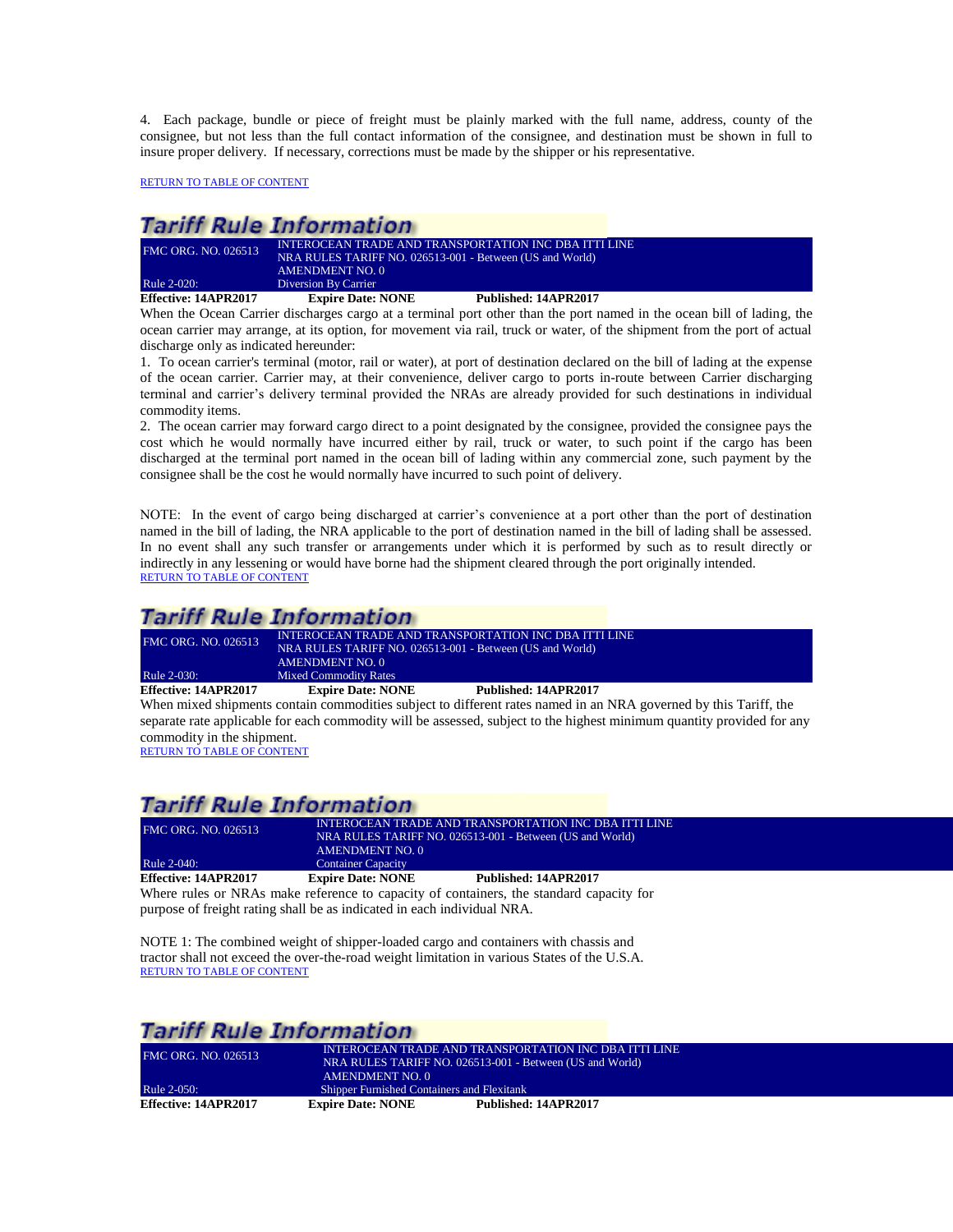In lieu of the carrier furnished containers, shippers may offer cargo for ocean transportation in shipper furnished containers subject to the following provisions:

A. The container must be of body and frame construction acceptable to the carrier and must be manufactured and equipped in accordance with all applicable United States, other local National and International Laws, Regulations and Safety requirements.

B. Shipper furnished containers will be subject to inspection, approval and acceptance for carriage on the carrier's vessel prior to loading by the carrier's authorized personnel. Any containers found to be unsuitable will not be accepted for carriage.

C. Each such container and its cargo will be subject to all rates, rules and regulations of this tariff.

D. Shipper will be required by the carrier to submit documentary evidence of ownership or lease holder of the container offered for shipment.

E. The Shipper-Merchant who utilize flexitanks are fully responsible to the carrier for any damages and charges associated with the use of such flexitanks, including but not limited to cleaning charges as a result of leakage or for any other reason. Any charges associated with the removal and disposal of flexitanks shall be for the account of cargo. Shipper-Merchant.

Flexitanks shall be compliant with ISO 9001:2008 standards, have passed both the Association of American Railroads (AAR) Impact Test and the AAR Simulation Test, if applicable, have completed Rail Terminal Handling Procedures, and meet all Container Owners Association (COA) Recommended Code of Practice for Flexitank requirements. [RETURN TO TABLE OF CONTENT](#page-2-0)

## **Tariff Rule Information**

| FMC ORG. NO. 026513         | NRA RULES TARIFF NO. 026513-001 - Between (US and World)<br>AMENDMENT NO. 0 | INTEROCEAN TRADE AND TRANSPORTATION INC DBA ITTI LINE |
|-----------------------------|-----------------------------------------------------------------------------|-------------------------------------------------------|
| Rule 2-060:                 | Measurement And Weight                                                      |                                                       |
| <b>Effective: 14APR2017</b> | <b>Expire Date: NONE</b>                                                    | Published: 14APR2017                                  |

<span id="page-9-0"></span>Tariff reference to "W" and "M" signify 1,000 kilos and 1 cubic meter respectively. Whenever freight charges are assessed on a W/M "weight or measurement" basis or where rates are provided on both a "W" and "M" basis, the freight charges will be computed on the gross weight or the overall measurement of the pieces or packages, whichever computation produces the greater revenue to the Carrier.

1. All packages will be measured in CENTIMETRES and weight in KILOGRAMMES.

2. Rounding off- Dimensions

Where parts of centimeter occur in dimensions, such parts below 0.5 cm. are to be ignored, and those of 0.5 cm. And over are to be rounded off to the centimeter above.

3. Calculating Cubic Measurements

The three dimensions in centimeters (rounded off in accordance with (2)) are to be multiplied together to produce the cube of one package or piece in cubic meters to six decimals.

In case of a single package the decimals are to be rounded off at the second decimal, i.e., if the third decimal is below 5 the second decimal remains unaltered; if the third decimal is 5 or higher the second decimal is to be adjusted upwards. In the case of multiple packages of like dimensions the cube on one package to six decimals is to be multiplied by the number of packages and the total cube is then to be rounded off to two decimals under the foregoing procedure.

#### 4. OFFICIAL MEASURERS AND WEIGHERS

The straight loaded shipments of consolidator Cargo, stuffed at Carrier's nominated off dock CY locations, does not require measuring/weighing for purposes of confirming volume/weight of cargo. For such shipments, however, there must be a certificate from an officially appointed Sworn Measurer to confirm the exact location at which the shipment was stuffed into the container.

#### 5. MISDESCRIPTION, UNDERWEIGHTS AND UNDERMEASUREMENT

A. The carrier at loading port will assess freight on the shipments on the basis of the gross weights and/or measurements declared or deemed to have been declared by Shippers. Such assessment is subject to the terms and conditions of the carrier's Bill of Lading. Notwithstanding the foregoing Carrier may arrange at the port/point of destination for the verification of the description, measurement or weights of all such shipments as they, at their sole discretion, may decide and in all such cases the description, measurements or weights so obtained shall be used for determining the correct amount of freight which has to be paid and expense incurred should be for account of cargo.

B. If the gross weights and/or measurements declared by the Shippers are less than those ascertained and if the Shippers, by notification to the Carrier, within seven (7) days of the vessels sailing from port of loading or the consignees, by notification to the Carrier prior to the shipment leaving the custody of the Carrier, maintain that the gross weights and/or measurements stated by them are correct, freight shall be assessed provisionally on the controllers' figures and subsequently adjusted, if necessary, after an outturn reweighing and/or re-measuring. If such outturn reweighting, re-measuring and/or resurveying shows that the gross weights, measurements and/or description were understated and/or misdeclared by the Shippers, re-measuring and/or resurveying shall be for the account of the cargo.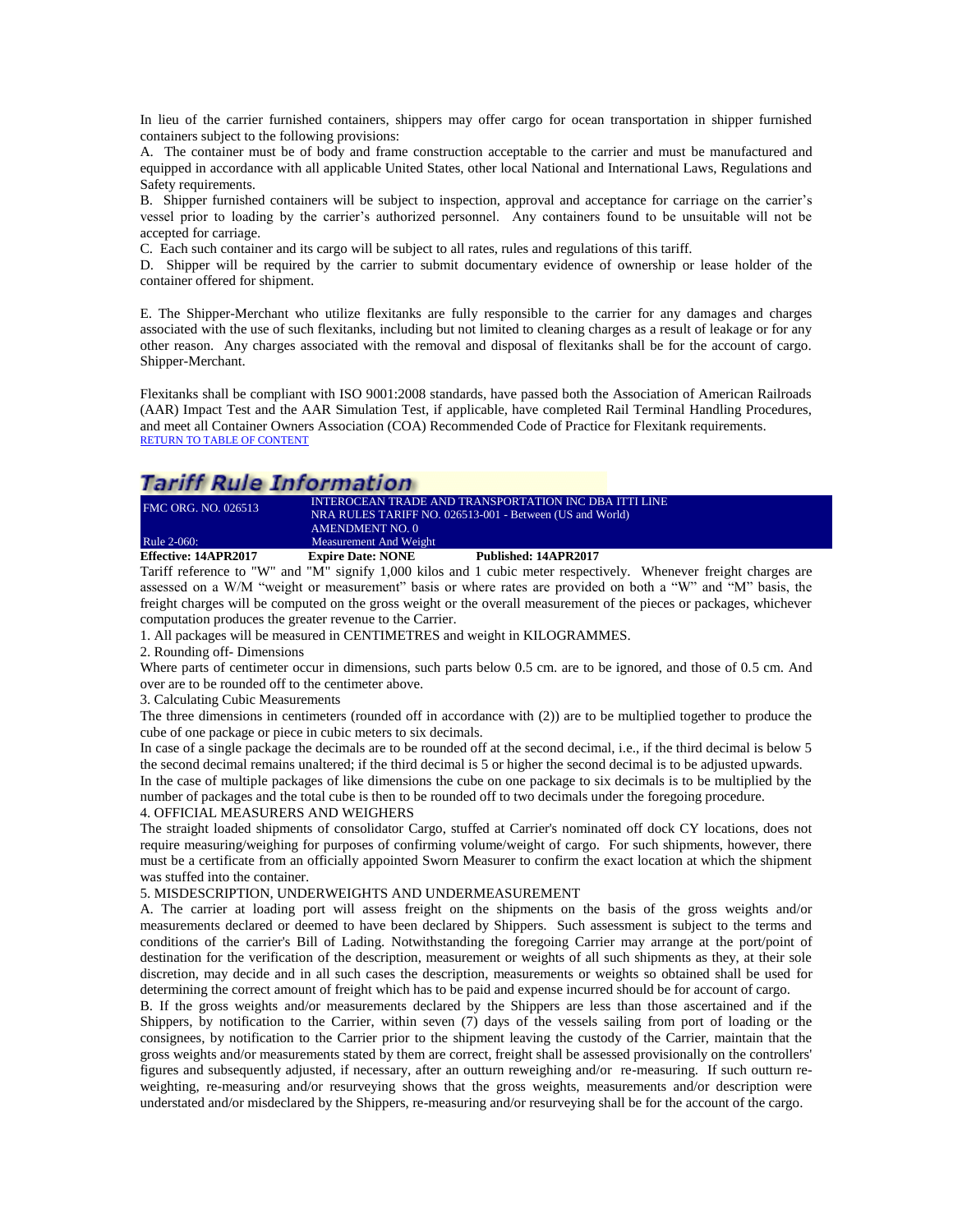| FMC ORG. NO. 026513  | <b>INTEROCEAN TRADE AND TRANSPORTATION INC DBA ITTI LINE</b><br>NRA RULES TARIFF NO. 026513-001 - Between (US and World).<br>AMENDMENT NO. 0 |                      |
|----------------------|----------------------------------------------------------------------------------------------------------------------------------------------|----------------------|
| <b>Rule 2-070:</b>   | <b>Overweight Containers</b>                                                                                                                 |                      |
| Effective: 14APR2017 | <b>Expire Date: NONE</b>                                                                                                                     | Published: 14APR2017 |

<span id="page-10-0"></span>Shipper/Consignee for CY origin shipments shall be jointly severally and absolutely liable for any fine, penalty or other sanction imposed upon carrier, its agent motor/rail carrier by authority for exceeding lawful over-the-weight limitations in connection with any transportation services provided under this tariff and occasioned by any act of commission or omission of the shipper/consignee, its agent or contractors, and without regard to intent, negligence or any other factor. When carrier pays any such fine or penalty and assumes any other cost or burden, arising from such an event, it shall be on behalf of and for benefit of the cargo interest and carrier shall be entitled to full reimbursement therefore upon presentation of an appropriate invoice. Nothing in this rule shall require carrier, its agents or motor/rail carrier to resist, dispute or otherwise oppose the levy of such a fine, penalty or other sanction and carrier shall not have any liability to the cargo interest should it not do so. Any charges incurred in re-handling cargo to comply with maximum weight restrictions will be for the account of the cargo.

The party responsible (i.e., the shipper or the consignee) for the shipment exceeding any lawful weight limitation shall indemnify and hold the ocean carrier transporting the shipment, its agents and the motor/rail carrier(s), harmless from any and all damages or liability from claims by whomever brought arising in whole or in part from the shipment exceeding any lawful weight limitation. Such indemnification shall include attorneys' fees and all costs incurred in the defense of such claim(s).

[RETURN TO TABLE OF CONTENT](#page-2-0)

# **Tariff Rule Information**

| Effective: 14APR2017       | <b>Expire Date: NONE</b> | Published: 14APR2017                                     |
|----------------------------|--------------------------|----------------------------------------------------------|
| Rule 2-080:                | Shipper's Load And Count |                                                          |
|                            | <b>AMENDMENT NO. 0</b>   |                                                          |
|                            |                          | NRA RULES TARIFF NO. 026513-001 - Between (US and World) |
| <b>FMC ORG. NO. 026513</b> |                          | INTEROCEAN TRADE AND TRANSPORTATION INC DBA ITTI LINE    |

<span id="page-10-1"></span>When containers are loaded and sealed by shipper, carrier or its authorized agent will accept same as "Shipper's load and count" and the Bill of Lading shall be so noted, and:

No container will be accepted for shipment if the weight of the contents thereof exceeds the weight carrying capacity of the container.

Carrier will not be directly or indirectly responsible for:

1) Damage resulting from improper loading or mixing of articles in containers, or shipper's use of unsuitable or inadequate protective and securing materials when loading to open-side flat-rack type containers.

2) Any discrepancy in count or concealed damage to articles.

Except as otherwise noted, shipments destined to more than one port of discharge may not be loaded by the shipper into the same container.

Except as otherwise provided, materials, including special fittings, and labor required for securing and properly stowing cargo in containers moving in CY service, including but not limited to lashing, bulkheads, cross members, platforms, dunnage and the like must be supplied by shippers at their expense and the carrier shall not be responsible for such materials nor their return after use. The carrier shall not be liable in any event for any claim for loss or damage to the cargo arising out of improper or inadequate mixing, stuffing, tallying or bracing of cargo within the container. [RETURN TO TABLE OF CONTENT](#page-2-0)

# **Tariff Rule Information**

| <b>Effective: 14APR2017</b> | <b>Expire Date: NONE</b>                     | Published: 14APR2017                                     |
|-----------------------------|----------------------------------------------|----------------------------------------------------------|
| Rule 2-090:                 | Diversion of Cargo (By Shipper or Consignee) |                                                          |
|                             | AMENDMENT NO. 0                              |                                                          |
|                             |                                              | NRA RULES TARIFF NO. 026513-001 - Between (US and World) |
| <b>FMC ORG. NO. 026513</b>  |                                              | INTEROCEAN TRADE AND TRANSPORTATION INC DBA ITTI LINE    |

<span id="page-10-2"></span>A request for diversion of a shipment will be considered as an amendment to the contract of carriage and will be subject to the following definitions, conditions and charges:

### **A. Definition of Diversion:**

Any change in the original billed destination (which may also include a change in Consignee, order party, or both). A change in Consignee, order party or both will not be considered as diversion of cargo.

**B. Conditions:**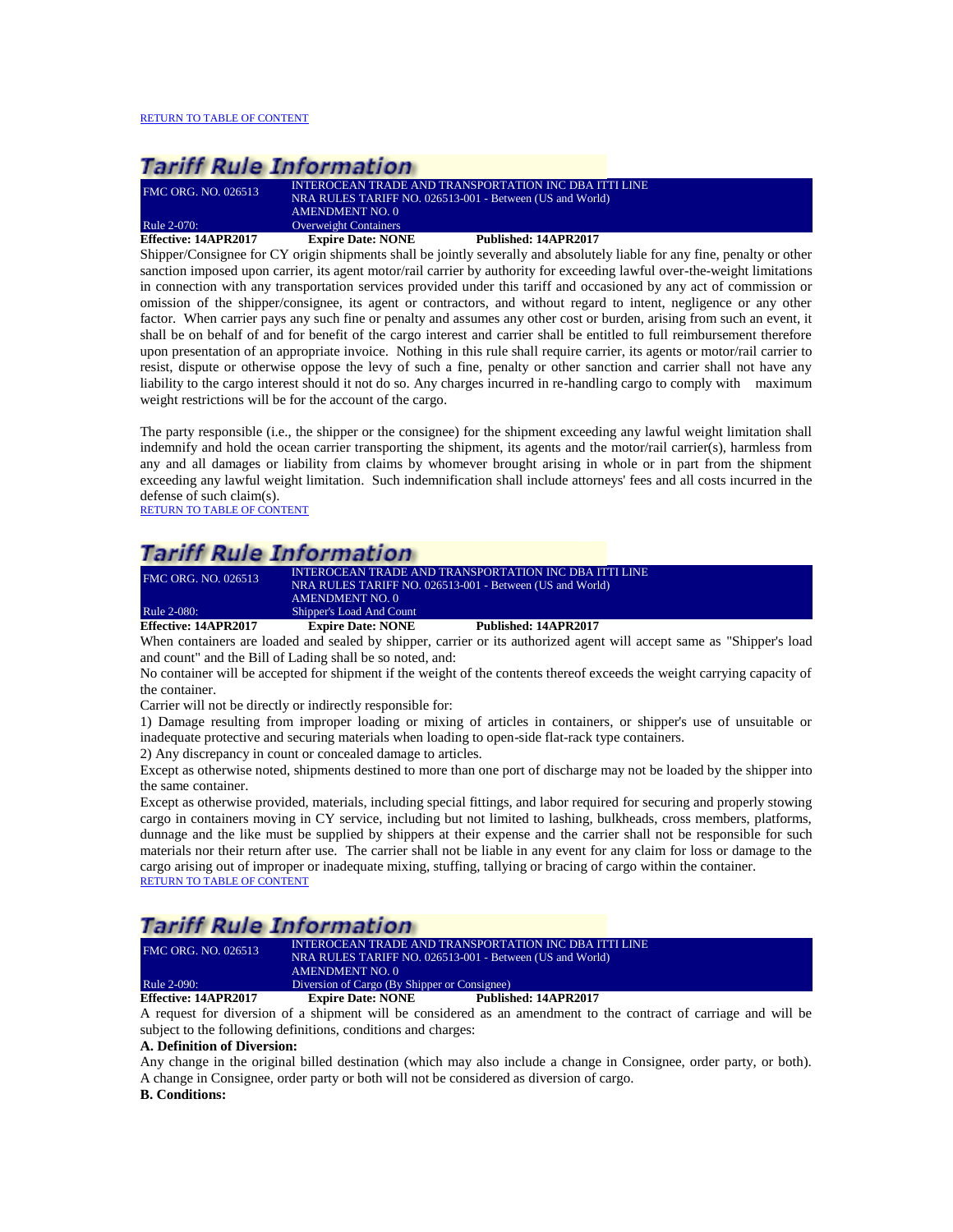1. Requests must be received in writing by the carrier prior to the arrival of the vessel at Discharge Port. Carrier will make diligent effort to execute the request but will not be responsible if such service is operationally impractical or cannot be provided.

2. Cargo moving under a non-negotiable Bill of Lading may be diverted at the request of shipper or consignee. Cargo moving under a negotiable Bill of Lading may be diverted by any party surrendering the properly endorsed original Bill of Lading. Cargo moving under a negotiable Bill of Lading may also be diverted by the shipper or consignee at the carrier's sole discretion without receipt by the carrier of the original negotiable Bill of Lading so long as a new negotiable Bill of Lading is not requested or issued by the carrier. If a new negotiable Bill of Lading is requested by the shipper or consignee, the original negotiable Bill of Lading must be surrendered to the carrier prior to issuance of the new negotiable Bill of Lading.

3. This rule will apply to full Bill of Lading quantities or full container loads only.

4. A shipment may only be diverted once. Shipper may request cancellation of the original diversion request, resulting in delivery of the cargo to the original billed destination, provided that such request is received prior to arrival of vessel at Discharge Port, and provided that all diversion charges as set out in C. below, applicable to the original diversion request, are paid in full prior to the cancellation request being accepted by the carrier. In no instance will any refund of the diversion charges be made in the event of a cancellation. Any additional expenses incurred by the carrier will be for the account of the cargo.

5. Cargo, which, upon request of Merchant (stowage permitting), is diverted to a Port of Discharge within the Scope of this Tariff other than that shown in the Bill of Lading, shall be assessed the actual amount of expense incurred by Carrier, or as per carrier tariff at time of shipment, whichever is higher, plus, at the sole discretion of the Carrier, depending on the relevant administrative burdens resulting from the diversion, an administrative fee of up to \$50/BL for cargo received and diversion requested prior to vessel departure, or up to \$300/BL for cargo received and diversion requested post vessel departure, from origin port.

6. Diversion charges or administrative charge are payable by the party requesting the diversion. [RETURN TO TABLE OF CONTENT](#page-2-0)

## **Tariff Rule Information**

| <b>FMC ORG. NO. 026513</b> | <b>AMENDMENT NO. 0</b>   | INTEROCEAN TRADE AND TRANSPORTATION INC DBA ITTI LINE<br>NRA RULES TARIFF NO. 026513-001 - Between (US and World) |
|----------------------------|--------------------------|-------------------------------------------------------------------------------------------------------------------|
| Rule 2-100:                | <b>Security Fees</b>     |                                                                                                                   |
| Effective: 14APR2017       | <b>Expire Date: NONE</b> | Published: 14APR2017                                                                                              |
|                            |                          | Security Fees may be applicable on shipments and identified in each individual NRA.                               |

<span id="page-11-0"></span>[RETURN TO TABLE OF CONTENT](#page-2-0)

# **Tariff Rule Information**

| Effective: 14APR2017 | <b>Expire Date: NONE</b>   | Published: 14APR2017                                                                                              |  |
|----------------------|----------------------------|-------------------------------------------------------------------------------------------------------------------|--|
| <b>Rule 2-110:</b>   | <b>Restricted Articles</b> |                                                                                                                   |  |
|                      | AMENDMENT NO. 0            |                                                                                                                   |  |
| FMC ORG. NO. 026513  |                            | INTEROCEAN TRADE AND TRANSPORTATION INC DBA ITTI LINE<br>NRA RULES TARIFF NO. 026513-001 - Between (US and World) |  |
|                      |                            |                                                                                                                   |  |

<span id="page-11-1"></span>Except as otherwise provided, the following articles will not be accepted for transportation:

- 1. Cargo, loose on platforms or pallets, except when prior arrangements have been concluded with Carrier.
- 2. Cargo which because of its inherent vice is likely to impregnate or otherwise damage Carrier's containers or cargo.
- 3. Bank bills, coin or currency; deeds, drafts, notes or valuable paper of any kind; jewelry including costume novelty jewelry, except where otherwise specifically provided, postage stamps or letters and packets of letters with or without postage stamps affixed; precious metals or articles manufactured therefrom; precious stones; revenue stamps; works of art; antiques or other related or unrelated old, rare or precious articles of extraordinary value except when prior arrangements have been concluded with carrier.
- 4. Corpses or cremated remains.
- 5. Animals, birds, fish, livestock.
- 6. Eggs, vis: Hatching.
- 7. Poultry or pigeons live (including birds, chickens, ducks, pheasants, turkeys, and any other fowl).
- 8. Silver articles or ware, sterling.

9. Except as otherwise provided herein or in tariffs making reference hereto, articles tendered for transportation will be refused for shipment unless in such condition and so prepared for shipment as to render transportation reasonably safe and practicable. Provisions for the shipment of articles not enclosed in containers does not obligate the carrier to accept an article so offered for transportation when enclosure in a container is reasonably necessary for protection and safe transportation.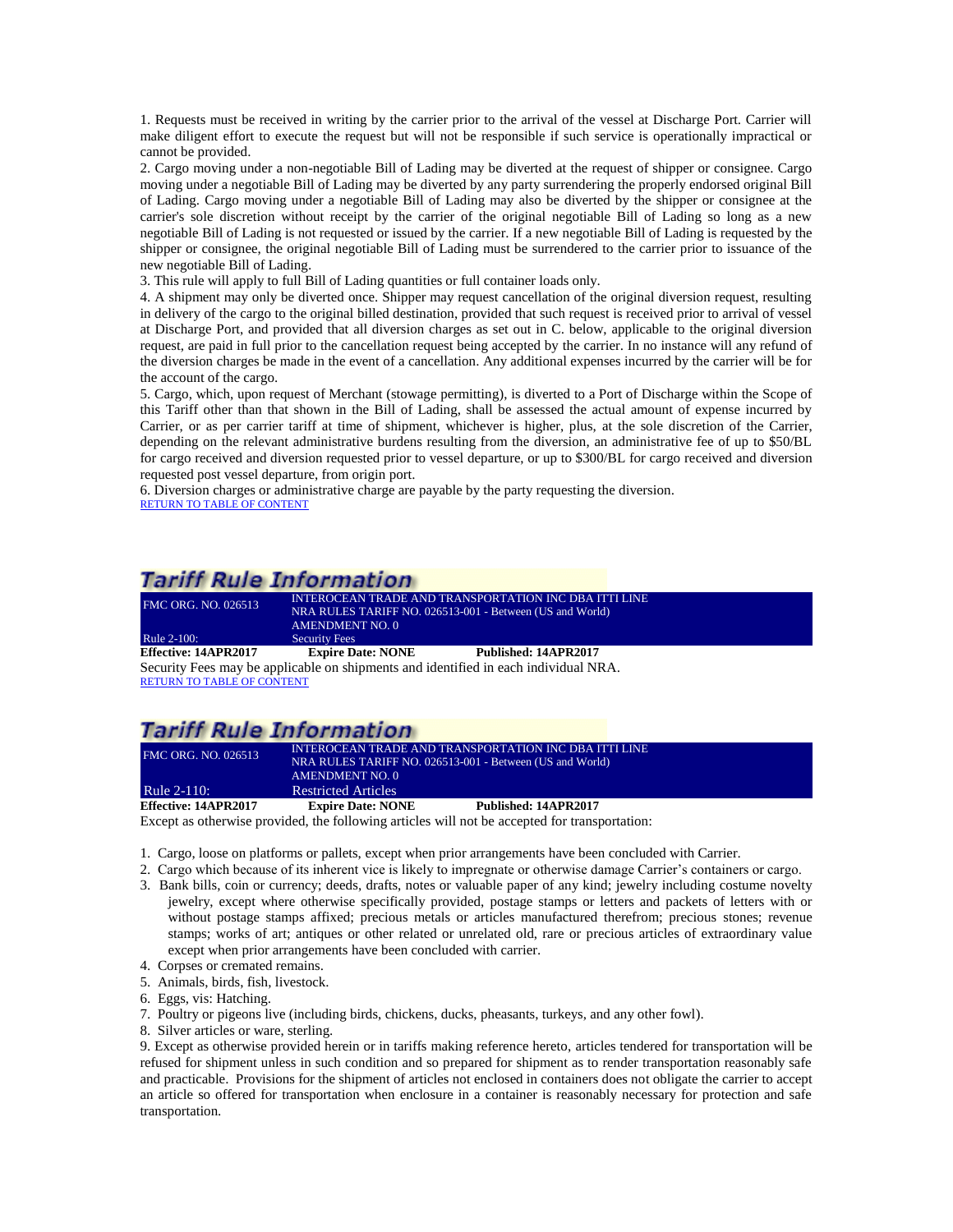10. Carrier, except as provided in tariffs making reference hereto, will not accept for transportation articles which, because of their length, weight or bulk cannot in carrier's judgment be safely stowed wholly within the trailer or containers dimensions.

11. Except as provided in tariffs making reference hereto, shipments requiring temperature control. 12. Shipments containing cargo likely to contaminate or injure other cargo, including green salted hides. [RETURN TO TABLE OF CONTENT](#page-2-0)

# **Tariff Rule Information**

| <b>FMC ORG. NO. 026513</b> |                          | INTEROCEAN TRADE AND TRANSPORTATION INC DBA ITTI LINE<br>NRA RULES TARIFF NO. 026513-001 - Between (US and World) |
|----------------------------|--------------------------|-------------------------------------------------------------------------------------------------------------------|
|                            | AMENDMENT NO. 0          |                                                                                                                   |
| Rule 2-120:                | Freight All Kinds (FAK)  |                                                                                                                   |
| Effective: 14APR2017       | <b>Expire Date: NONE</b> | Published: 14APR2017                                                                                              |

<span id="page-12-0"></span>Unless otherwise provided herein, any item described as "Freight All Kinds" shall consist of a minimum of two different commodity items. Further restrictions to the item shall be contained in the NRA. [RETURN TO TABLE OF CONTENT](#page-2-0)

## **Tariff Rule Information**

| FMC ORG. NO. 026513  | INTEROCEAN TRADE AND TRANSPORTATION INC DBA ITTI LINE<br>NRA RULES TARIFF NO. 026513-001 - Between (US and World) |                      |
|----------------------|-------------------------------------------------------------------------------------------------------------------|----------------------|
|                      | AMENDMENT NO. 0                                                                                                   |                      |
| Rule 2-130:          | Alternate Rate/Service Levels: Economy, Regular, Premium                                                          |                      |
| Effective: 14APR2017 | <b>Expire Date: NONE</b>                                                                                          | Published: 14APR2017 |

<span id="page-12-1"></span>Different levels of Service may be offered by the Carrier. Unless otherwise specified in the individual NRA, NRAs are applicable for Regular Service.

[RETURN TO TABLE OF CONTENT](#page-2-0)

# **Tariff Rule Information**

| Rule 2-140:          | AMENDMENT NO. 0<br><b>AES USA Export Shipments</b> |                      |  |
|----------------------|----------------------------------------------------|----------------------|--|
| Effective: 14APR2017 | <b>Expire Date: NONE</b>                           | Published: 14APR2017 |  |

<span id="page-12-2"></span>Carrier requires complete and accurate Automated Export System / Shippers Letter of Instructions no later than 48 hours prior to port cut-off date. U.S. Customs and Border Protection (CBP) may impose penalties for failure to comply with the U.S. Bureau of Census, Mandatory Automated Export System regulations. Description of commodities shall be uniform on all copies of the B/L and MUST be in conformity with a validated U.S. Export Declaration, EEI (Electronic Export Information) filings to the U.S. Customs Automated Export Systems (AES), and/or Consular Documents covering the shipment. The Carrier may verify the B/L description with any of the above shipping documents or information to insure accuracy. Amendments or corrections in the commodity description will be accepted ONLY if validated by U.S. Customs and in conformity with all other shipping documents. If shipments are NOT covered by a Shipper's Export Declaration, as permitted by Export Control Regulations, Shippers MUST insert the applicable commodity Schedule B number in the Line Copy of the B/L. [RETURN TO TABLE OF CONTENT](#page-2-0)

# **Tariff Rule Information**

| <b>FMC ORG. NO. 026513</b><br>Rule 2-150: | AMENDMENT NO. 0          | INTEROCEAN TRADE AND TRANSPORTATION INC DBA ITTI LINE<br>NRA RULES TARIFF NO. 026513-001 - Between (US and World)              |
|-------------------------------------------|--------------------------|--------------------------------------------------------------------------------------------------------------------------------|
|                                           | Documentation Fee        |                                                                                                                                |
| Effective: 14APR2017                      | <b>Expire Date: NONE</b> | Published: 14APR2017                                                                                                           |
| $\mathbf{r}$ $\mathbf{r}$                 |                          | $\mathbf{1}$ , and $\mathbf{1}$ , and $\mathbf{1}$ , and $\mathbf{1}$ , and $\mathbf{1}$ , and $\mathbf{1}$ , and $\mathbf{1}$ |

<span id="page-12-3"></span>Document fees are considered origin and destination local charges and shall be for the account of the cargo. [RETURN TO TABLE OF CONTENT](#page-2-0)

# **Tariff Rule Information**

<span id="page-12-4"></span>

| <b>FMC ORG. NO. 026513</b> | NRA RULES TARIFF NO. 026513-001 - Between (US and World)<br><b>AMENDMENT NO. 0</b> | INTEROCEAN TRADE AND TRANSPORTATION INC DBA ITTI LINE |
|----------------------------|------------------------------------------------------------------------------------|-------------------------------------------------------|
| Rule 2-160:                | AMS Processing Fee                                                                 |                                                       |
| Effective: 14APR2017       | Expire Date: NONE                                                                  | Published: 14APR2017                                  |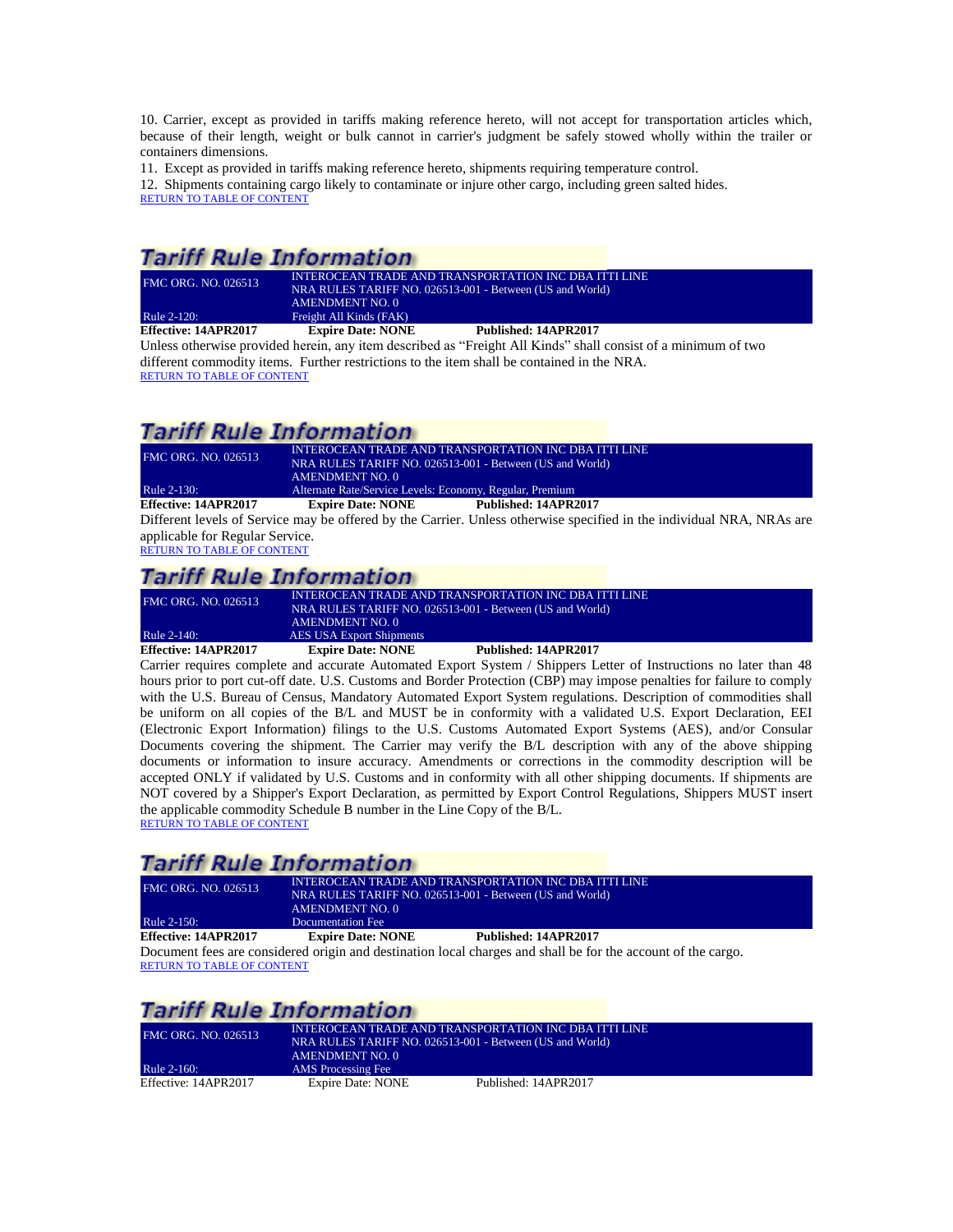If applicable, all AMS filing fees for shipments will be provided in individual Negotiated Rate Arrangements NRA's Except as otherwise specifically provided in individual NRAs, all Shipments are subject to the U.S. Manifest Processing Fee specified below in addition to all other applicable charges named herein: \$ 40.00 per B/L

If a correction and/or amendment is made to data that has already been filed with the U.S. Customs thru the AMS system, an applicable correction/amendment charge (in addition to all other applicable charges) will be assessed by the vessel carrier and the NVOCC carrier named in this Rules tariff. [RETURN TO TABLE OF CONTENT](#page-2-0)

# **Tariff Rule Information**

| Effective: 14APR2017       | <b>Expire Date: NONE</b>             | Published: 14APR2017                                         |  |
|----------------------------|--------------------------------------|--------------------------------------------------------------|--|
| Rule 2-170:                | Submission of Cargo Declaration Data |                                                              |  |
|                            | AMENDMENT NO. 0                      |                                                              |  |
|                            |                                      | NRA RULES TARIFF NO. 026513-001 - Between (US and World)     |  |
| <b>FMC ORG. NO. 026513</b> |                                      | <b>INTEROCEAN TRADE AND TRANSPORTATION INC DBA ITTI LINE</b> |  |

<span id="page-13-0"></span>A. SUBMISSION OF CARGO DECLARATION DATA; DEADLINE FOR SAME.

Pursuant to Customs regulations effective December 2, 2002, Carrier is required to submit certain cargo declaration data for all cargo on board a vessel that will call in the United States (i.e., U.S. import cargo and foreign destination cargo remaining on board the vessel) to the U.S. Customs Service not later than 24 hours prior to the time the cargo is loaded on Carrier's vessel at each non-U.S. port of loading. In order to enable Carrier to comply with this requirement, except as provided in paragraph B of this rule, any person tendering cargo to Carrier that is to be transported to the United States or that will be on a vessel when that vessel calls in the United States must provide the following information regarding such cargo to Carrier in writing (including by electronic transmission) in sufficient time for Carrier to transmit the data to the Customs Service at least 24 hours prior to the loading of the cargo on Carrier's vessel. Failure to comply with these requirements will result in cargo not being loaded.

1. A precise description of the cargo (or the 6-digit HTS number under which cargo is classified) and weight of the cargo or, for a sealed container, the shipper's declared description and weight of the cargo. The quantity of cargo shall be expressed in the lowest external packaging unit (e.g., a container containing 10 pallets with 200 cases shall be described as 200 cases). Generic descriptions, including, but not limited to, 'FAK,' 'General Cargo,' 'Chemicals,' 'Foodstuffs,' and terms such as 'Said to Contain' are NOT acceptable descriptions.

2. Shipper's complete name and address, or the identification number issued to the shipper by the U.S. Customs Service upon implementation of the Automated Commercial Environment ('ACE').

3. Complete name and address of the consignee, owner or owner's representative, or its ACE identification number.

4. Internationally recognized hazardous material code when such materials are being shipped.

5. Seal numbers for all seals affixed to the container.

### B. TIME FOR SUBMISSION OF DATA BY SHIPPERS TO CARRIER.

Except as otherwise provided below, the time for shipper to submit data to Carrier shall be as follows:

1. Shippers who submit their shipping instructions in paper format will be required to submit their shipping instructions to Carrier no later than seventy-two (72) hours prior to vessel arrival at the foreign port of load. This applies to all U.S. destined cargo as well as cargo intended to be transshipped at a U.S. port and cargo that will remain on the vessel for carriage to a non-U.S. port.

### C. CERTAIN NON-VESSEL OPERATING COMMON CARRIERS.

Non-vessel operating common carriers ('NVOCCs') that are licensed by or registered with the FMC and that have obtained Customs bonds may submit the required inbound cargo declaration data directly to the U.S. Customs Service in accordance with Customs Service regulations and guidelines. For purposes of this provision, an NVOCC is registered with the FMC if it has been issued an Organization Number by the FMC, has published a valid and effective rules tariff, and has posted the required financial security with the FMC.

1. Certification. Any NVOCC that submits cargo declaration information directly to the Customs Service shall, unless notified by the Carrier pursuant to subparagraph  $C(1)$  above that it is not required to do so, in lieu of the information required to be submitted pursuant to paragraph A of this rule, provide the Carrier, not later than the deadline for shipper submission of cargo information under paragraph B of this rule, with a written certification stating that the required inbound cargo declaration data for its cargo has been transmitted to the U.S. Customs Service in a timely and accurate manner. Such certification shall describe the cargo tendered with sufficient specificity (including container number) that Carrier may readily identify such cargo.

2. NVOCC Co-Loading. For purposes of this paragraph, the term 'Master NVOCC' shall mean the NVOCC that is the customer of the Carrier and tenders co-loaded cargo to the Carrier in its name. In the event the Master NVOCC submits cargo declaration data for co-loaded cargo directly to the Customs Service, it shall do so for all NVOCCs with which it co-loads. In the event the Master NVOCC does not submit cargo declaration data for co-loaded cargo directly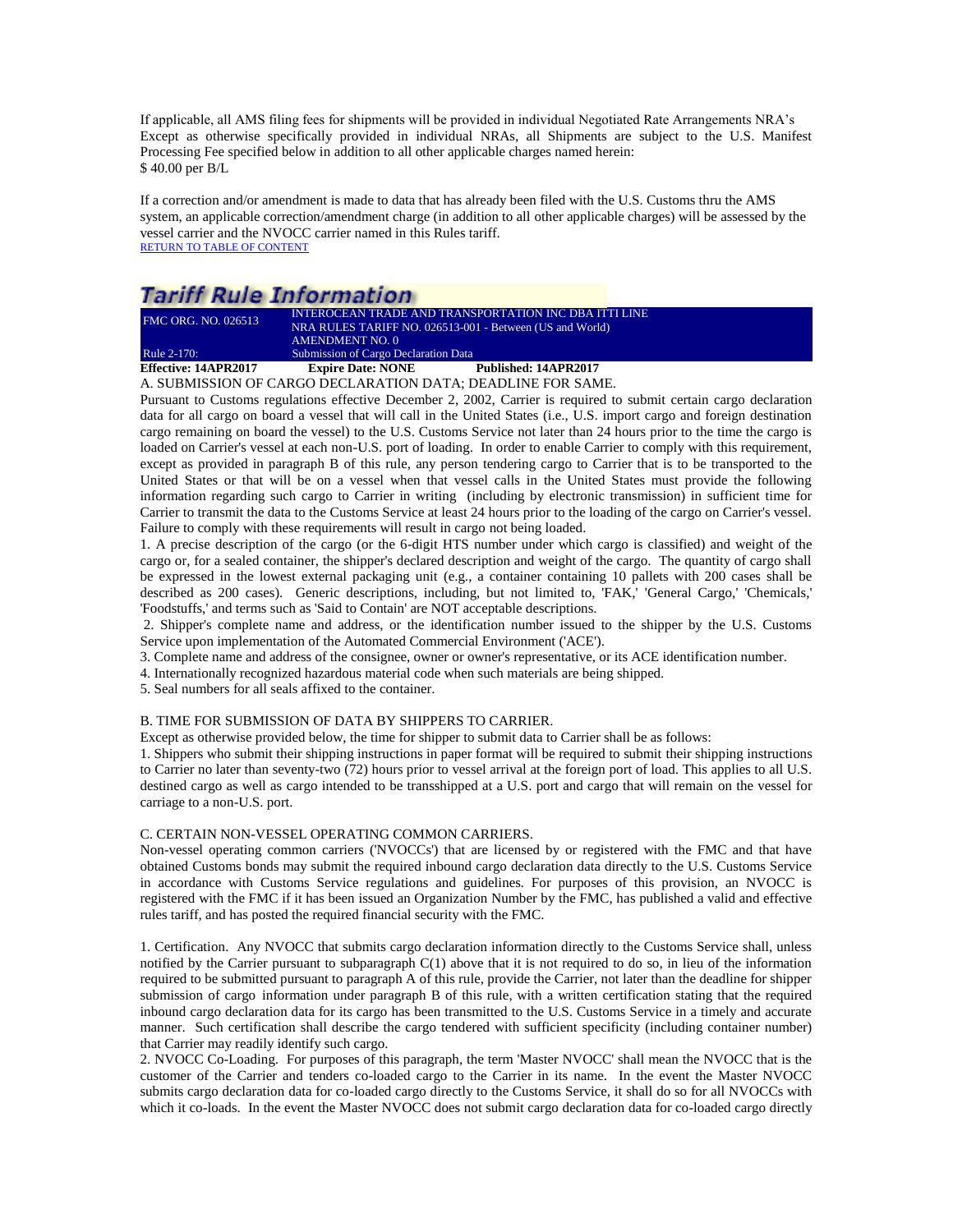to the Customs Service but NVOCCs with which it co-loads transmit cargo declaration data for their cargoes directly to the Customs Service, it shall be the obligation of the Master NVOCC to provide Carrier with the certification described in subparagraph C (1) with respect to all co-loaded cargo tendered to Carrier by the Master NVOCC. 3. All NVOCCs shall be subject to Paragraphs D and E of this rule.

### D. FAILURE TO PROVIDE INFORMATION; DENIAL OF PERMISSION TO LOAD CARGO.

1. In the event Carrier fails to provide the required inbound cargo declaration data to the U.S. Customs Service for all cargo to be loaded on its vessel within the time period required by Customs Service regulations it may, among other things, be assessed a civil penalty, denied permission to unload the cargo for which information was not timely provided, and/or denied permission to unload any cargo from the vessel on which the cargo is moving. Accordingly, Carrier may refuse to load any cargo tendered to it for which it has not received either (i) the data required by paragraph A of this rule by the deadline specified pursuant to paragraph B; or (ii) the certification required by paragraph C of this rule by the deadline specified therein.

2. Any and all costs incurred by Carrier with respect to cargo in its possession which is not loaded due to the nonprovision of information or certification, or which is not loaded pursuant to the instructions of the U.S. Customs Service (regardless of whether or not the required data or certification has been provided for such cargo), including but not limited to inspection, storage and/or re-delivery costs, shall be for the account of the cargo. Carrier shall have a lien on cargo in its possession for amounts due hereunder and may hold cargo until such amounts (and any other unpaid freights or charges) are paid or sell such cargo after a reasonable period. In the event Carrier is forced to take legal action to collect amounts due hereunder, Carrier shall be entitled to recover all costs (including reasonable attorneys' fees and expenses) incurred in connection with such legal action.

#### E. INDEMNIFICATION OF CARRIER.

If Carrier is assessed a civil penalty or fine or is denied permission to unload cargo, because of the failure of any and all shippers, consignees, cargo owners, NVOCCs, shippers' associations and their agent(s) to provide the information required by this rule and/or by the regulations or guidelines of the U.S. Customs Service in a complete and accurate manner, then such shippers, consignees, cargo owners, NVOCCs, shippers' associations and their agent(s)shall be jointly and severally liable to indemnify and reimburse Carrier for any such penalty or fine and any and all costs, damages or liability, direct, indirect, special or consequential, incurred by the Carrier as a result of the denial of permission to unload cargo or any delays related thereto. Carrier shall have a lien on cargo in its possession for amounts due hereunder and may hold cargo until such amounts (and any other unpaid freights or charges) are paid or sell such cargo after a reasonable period. In the event Carrier is forced to take legal action to collect amounts due hereunder, Carrier shall be entitled to recover all costs (including attorneys' fees) incurred in connection with such legal action.

F. CONFIDENTIALITY. Carrier acknowledges that the information required by the Customs Service may constitute confidential information that is not generally available to the public. Carrier, in accordance with the requirements of Section 10(b)(13) of the Shipping Act of 1984, as amended, will keep confidential, to the extent permitted by law, all Shipper bill of lading information, including information related to underlying shippers and commodities in respect of containers of less than container load cargo containing shipments by more than one Shipper.

G. DOCUMENTATION CHARGES. See Rule Nos. 2-150 for charges to apply. [RETURN TO TABLE OF CONTENT](#page-2-0)

# **Tariff Rule Information**

| Effective: 14APR2017       | <b>Expire Date: NONE</b>     | Published: 14APR2017                                     |  |
|----------------------------|------------------------------|----------------------------------------------------------|--|
| Rule 2-180:                | U.S. Customs Related Charges |                                                          |  |
|                            | AMENDMENT NO. 0              |                                                          |  |
|                            |                              | NRA RULES TARIFF NO. 026513-001 - Between (US and World) |  |
| <b>FMC ORG. NO. 026513</b> |                              | INTEROCEAN TRADE AND TRANSPORTATION INC DBA ITTI LINE    |  |

<span id="page-14-0"></span>Shippers must comply with all customs and consular regulations. Any fine or penalty imposed by government authorities for failure to comply with customs or consular regulations shall be at the expense of shipment, or merchant. Goods which are not cleared through customs for any reason may be cleared by Carrier at the expense of the shipment or merchant and may be warehoused at the risk and expense of the shipment or merchant or may be turned over to the Customs authorities without any further responsibility on the part of the Carrier.

NRAs are not inclusive of U.S. Customs related charges, such as, but not limited to, Customs clearance assessments, USDA/FDA/US customs examination, X-ray, insurance, storage, forwarding charges, drayage, demurrage, bonded warehousing, formal customs entry, if required, or tax and duties. Any such accrued U.S. Customs related charges shall be for the account of the cargo, at the expense of the shipment, cargo or merchant. [RETURN TO TABLE OF CONTENT](#page-2-0)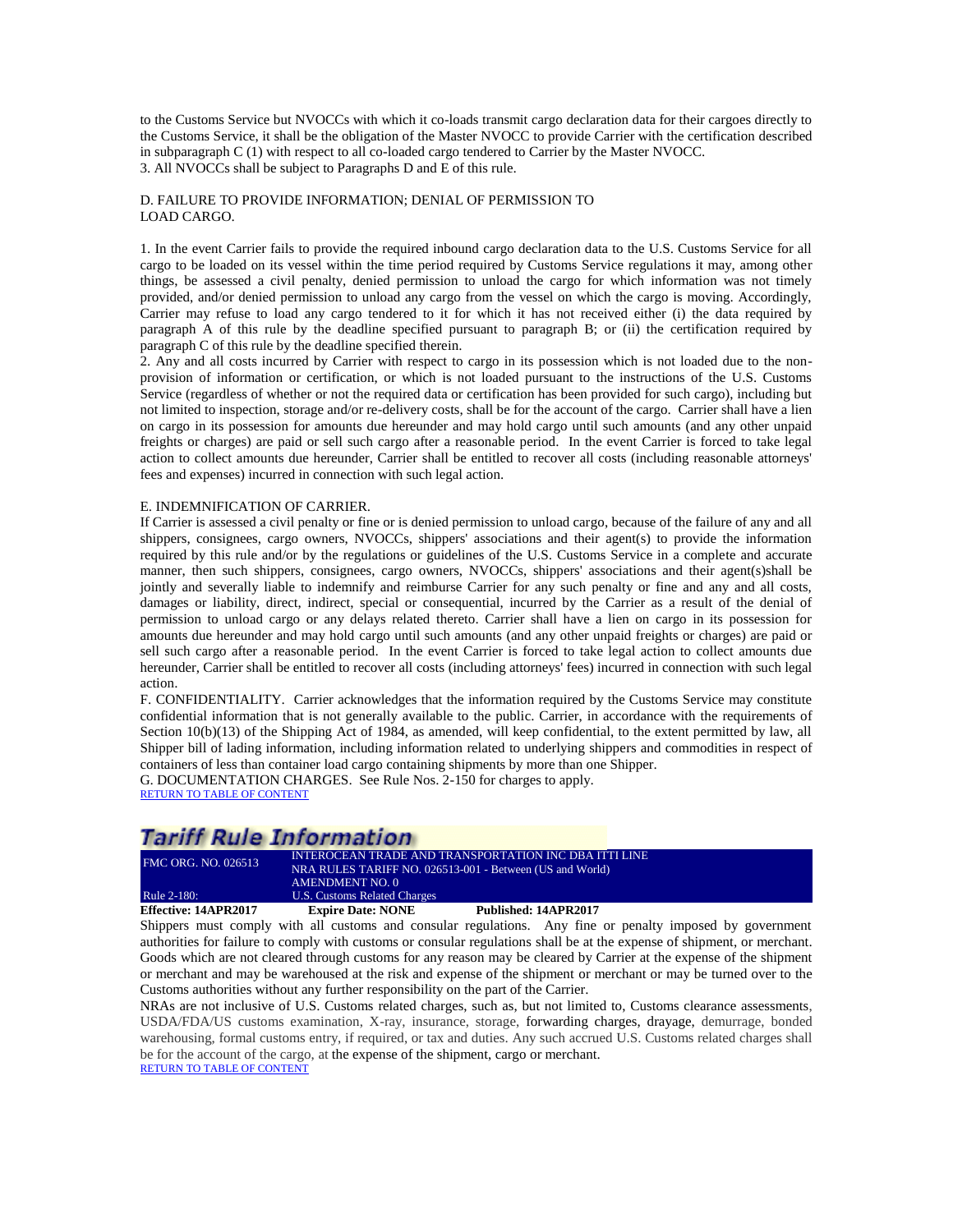| <b>Effective: 14APR2017</b> | <b>Expire Date: NONE</b>                                 | Published: 14APR2017 |
|-----------------------------|----------------------------------------------------------|----------------------|
| Rule 2-190:                 | Lien Notice                                              |                      |
|                             | AMENDMENT NO. 0                                          |                      |
|                             | NRA RULES TARIFF NO. 026513-001 - Between (US and World) |                      |
| <b>FMC ORG. NO. 026513</b>  | INTEROCEAN TRADE AND TRANSPORTATION INC DBA ITTI LINE    |                      |

<span id="page-15-0"></span>The Carrier shall have a general lien on any and all property (and documents relating thereto) of the Merchant, in its possession, custody or control or in route, for all claims for charges, expenses or advances incurred by the Carrier in connection with any shipments of the Merchant and if such claim remains unsatisfied for thirty (30) days after demand for its payment is made, the Carrier may sell at public auction or private sale, upon ten (10) days written notice (counting from sending of the notice) by registered mail to the Merchant, the Goods, wares and/or merchandise or so much necessary to satisfy such lien, and apply the net proceeds of such sale to the payment of the amount due the Carrier. Any surplus from such sale shall be transmitted to the Merchant, and the Merchant shall be liable for any deficiency in the sales. The carrier's general lien shall be in addition to any other rights the carrier has or may acquire under other agreements and/or applicable law, and carrier's general lien shall survive delivery or release of any specific property of the shipper, consignee and merchant as defined in carrier's bill of lading. [RETURN TO TABLE OF CONTENT](#page-2-0)

# **Tariff Rule Information**

| Effective: 14APR2017       | <b>Expire Date: NONE</b>                                 | Published: 14APR2017                                  |  |
|----------------------------|----------------------------------------------------------|-------------------------------------------------------|--|
| Rule 2-200:                | Cargo Roll-Over Fee                                      |                                                       |  |
|                            | <b>AMENDMENT NO. 0</b>                                   |                                                       |  |
|                            | NRA RULES TARIFF NO. 026513-001 - Between (US and World) |                                                       |  |
| <b>FMC ORG. NO. 026513</b> |                                                          | INTEROCEAN TRADE AND TRANSPORTATION INC DBA ITTI LINE |  |

<span id="page-15-1"></span>If applicable, Carrier will require complete and accurate shipping instructions by the "Document Due by Date" mentioned on the NRA, Booking Confirmation / Rate Confirmation document. If not received by the "Document Due by Date", cargo will be rolled/postponed to the next available vessel and all costs associated with the postponement (handling, storage, demurrage, etc.) will be billed to the Shippers/Owners Account.

[RETURN TO TABLE OF CONTENT](#page-2-0)

## **Tariff Rule Information**

<span id="page-15-2"></span>

| <b>FMC ORG. NO. 026513</b> | INTEROCEAN TRADE AND TRANSPORTATION INC DBA ITTI LINE<br>NRA RULES TARIFF NO. 026513-001 - Between (US and World) |                      |
|----------------------------|-------------------------------------------------------------------------------------------------------------------|----------------------|
| <b>Rule 2-210:</b>         | AMENDMENT NO. 0<br>Free Time Detention / Demurrage / Storage                                                      |                      |
| Effective: 14APR2017       | <b>Expire Date: NONE</b>                                                                                          | Published: 14APR2017 |

The term "Demurrage" indicates a daily charge assessed to the shipper/consignee for the use of space, the occupation of land at marine terminals and/or services provided at the carrier's load/discharge port, rail ramp or inland container yard (CY) facility when the cargo remains in or on carrier's containers, tanks or trailers and/or such facilities beyond the permitted free-time as stipulated per tariff or contract of the vessel operator or the marine terminal after the expiration of free time. The term "Detention" (includes Tank Demurrage) indicates a charge for the use of equipment. The term "Free time" indicates the grace period for which neither of these charges will be incurred. Any charges for storage, detention or demurrage of freight or containers, as a result of being in excess of the free time prescribed or agreements, assessed by vessel operators on whose vessel cargo is/was transported or terminal operator at origin point or port or destination point or port due to some default or oversight of shipper or consignee or holder of bill of lading is for the account of such shipper, consignee or holder of a relevant bill of lading ("holder"). The "Merchant" as defined by the carrier's bill of lading and shipper, consignee, holder hereof, and owner of the goods shall be jointly and severally liable to Carrier for the payment of all detention, demurrage or storage charges before, during and after the carriage of the cargo.

[RETURN TO TABLE OF CONTENT](#page-2-0)

## **Tariff Rule Information**

<span id="page-15-3"></span>

| <b>FMC ORG. NO. 026513</b>  | INTEROCEAN TRADE AND TRANSPORTATION INC DBA ITTI LINE<br>NRA RULES TARIFF NO. 026513-001 - Between (US and World)<br>AMENDMENT NO. 0 |                      |
|-----------------------------|--------------------------------------------------------------------------------------------------------------------------------------|----------------------|
| Rule 3:                     | Rate Applicability Rule                                                                                                              |                      |
| <b>Effective: 14APR2017</b> | <b>Expire Date: NONE</b>                                                                                                             | Published: 14APR2017 |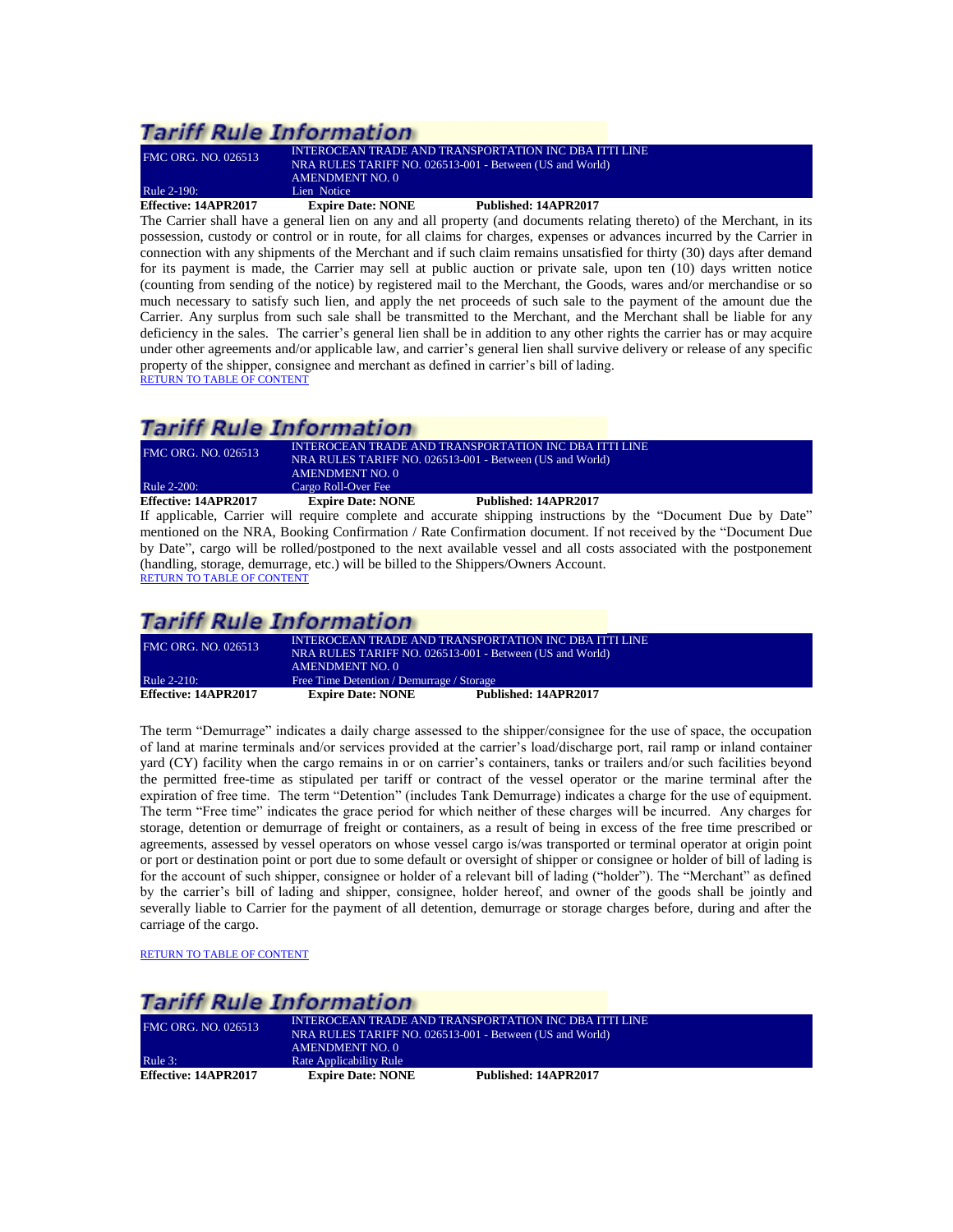The rules and charges applicable to a given shipment must be those in an NRA and in effect when the cargo is received by the ocean carrier or its agent (including originating carriers in the case of NRAs for through transportation). A shipment shall not be considered as "received" until the full bill of lading quantity has been received. [RETURN TO TABLE OF CONTENT](#page-2-0)

## **Tariff Rule Information**

<span id="page-16-0"></span>

| <b>FMC ORG. NO. 026513</b> | AMENDMENT NO. 0            | INTEROCEAN TRADE AND TRANSPORTATION INC DBA ITTI LINE<br>NRA RULES TARIFF NO. 026513-001 - Between (US and World) |
|----------------------------|----------------------------|-------------------------------------------------------------------------------------------------------------------|
| Rule 4:                    | Heavy Lift and Empty Lifts |                                                                                                                   |
| Effective: 14APR2017       | <b>Expire Date: NONE</b>   | Published: 14APR2017                                                                                              |

All applicable chargers for heavy and empty lift shipments will be provided in individual Negotiated Rate Arrangements (NRAs) and shall be for the account of the cargo. [RETURN TO TABLE OF CONTENT](#page-2-0)

## **Tariff Rule Information**

<span id="page-16-1"></span>

| <b>FMC ORG. NO. 026513</b> | INTEROCEAN TRADE AND TRANSPORTATION INC DBA ITTI LINE<br>NRA RULES TARIFF NO. 026513-001 - Between (US and World)<br>AMENDMENT NO. 0 |                      |
|----------------------------|--------------------------------------------------------------------------------------------------------------------------------------|----------------------|
| Rule $5$ :                 | Extra Length                                                                                                                         |                      |
| Effective: 14APR2017       | <b>Expire Date: NONE</b>                                                                                                             | Published: 14APR2017 |
| Not Applicable.            |                                                                                                                                      |                      |

[RETURN TO TABLE OF CONTENT](#page-2-0)

## **Tariff Rule Information**

| FMC ORG. NO. 026513  |                                                          | INTEROCEAN TRADE AND TRANSPORTATION INC DBA ITTI LINE |  |
|----------------------|----------------------------------------------------------|-------------------------------------------------------|--|
|                      | NRA RULES TARIFF NO. 026513-001 - Between (US and World) |                                                       |  |
|                      | <b>AMENDMENT NO. 0</b>                                   |                                                       |  |
| Rule 6:              | Minimum Bill of Lading Charges                           |                                                       |  |
| Effective: 14APR2017 | <b>Expire Date: NONE</b>                                 | Published: 14APR2017                                  |  |
|                      |                                                          |                                                       |  |

<span id="page-16-2"></span>Any applicable bill of lading charge shall be for the account of the cargo and may be included in the individual NRA, if any. [RETURN TO TABLE OF CONTENT](#page-2-0)

# **Tariff Rule Information**

| FMC ORG. NO. 026513  | INTEROCEAN TRADE AND TRANSPORTATION INC DBA ITTI LINE<br>NRA RULES TARIFF NO. 026513-001 - Between (US and World) |                      |
|----------------------|-------------------------------------------------------------------------------------------------------------------|----------------------|
| Rule $7:$            | AMENDMENT NO. 0<br>Payment of Freight Charges                                                                     |                      |
| Effective: 14APR2017 | <b>Expire Date: NONE</b>                                                                                          | Published: 14APR2017 |

## <span id="page-16-3"></span>A. CURRENCY

Rules and charges are quoted in U.S. Currency and have been determined with due consideration to the relationship of U.S. currency to other currencies involved. In the event of any material change in this relationship, carrier reserves the right, upon publications in conformity with the provisions of the U.S. Shipping Act of 1984, as amended, to adjust the NRAs and charges as required.

## B. PAYMENT IN U.S. DOLLARS

Except as otherwise provided, freight and charges shall be prepaid in the United States in US currency.

### C. METHODS OF PAYMENT

Payment for freight or charges due the carrier must be payable in legal tender or, at carrier's option, by check, wire transfer, ACH payment, certified or cashiers, or bank draft acceptable by carrier's bank for immediate credit without charges.

## D. PREPAID FREIGHT

1. Unless otherwise agreed in an NRA, when freight monies and charges are prepaid, such payment shall be made not later than the time of release of any original Ocean Bill of Lading by the carrier to the shipper or his duly authorized licensed Freight Forwarder or Agent acting in his behalf.

2. When freight and charges are billed prepaid they shall be paid in U.S. dollars.

### E. FREIGHT COLLECT

All freight and charges which are billed on a freight collect basis must be paid in full in U.S. Dollars, or in a currency acceptable to the carrier provided such currency shall be unblocked, freely convertible and freely remittable free of tax into U.S. Dollars, for the complete originally issued Bill of Lading quantity prior to release of cargo or any portion thereof.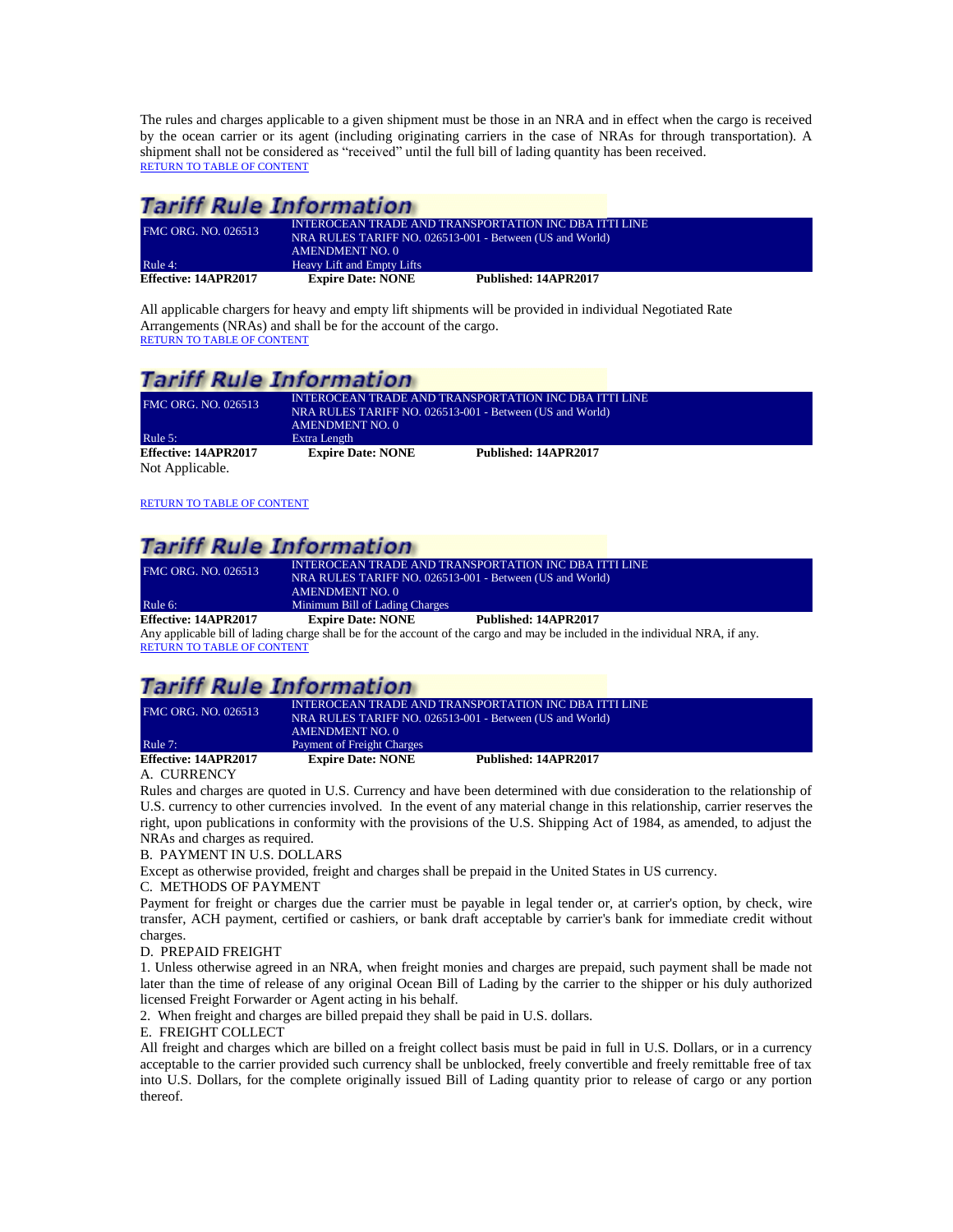### F. CURRENCY CONVERTABILITY:

#### 1. Conversion Provisions:

In addition to the United States Dollars, freight monies and charges may be billed and paid in foreign currencies, provided they are freely convertible and remittable and free of tax.

G. FREIGHT CHARGES: Freight charges must be paid to the carrier before release of the cargo, unless prior arrangement to the contrary has been made with the carrier. In the event the Merchant, shipper, consignee or his agent refuses to pay freight and other charges, and merchandise remains undeliverable thereby, Merchant, Shipper and Consignee jointly and severally guarantee and remain liable for full payment of freight and other charges, together with any expense incurred while awaiting disposition of the cargo. [RETURN TO TABLE OF CONTENT](#page-2-0)

## **Tariff Rule Information**

| <b>Effective: 14APR2017</b> | <b>Expire Date: NONE</b>                                 | Published: 14APR2017<br>.                             |  |
|-----------------------------|----------------------------------------------------------|-------------------------------------------------------|--|
| Rule $8:$                   | Bill(s) of Lading Terms and Conditions                   |                                                       |  |
|                             | <b>AMENDMENT NO. 0</b>                                   |                                                       |  |
|                             | NRA RULES TARIFF NO. 026513-001 - Between (US and World) |                                                       |  |
| FMC ORG. NO. 026513         |                                                          | INTEROCEAN TRADE AND TRANSPORTATION INC DBA ITTI LINE |  |
|                             |                                                          |                                                       |  |

<span id="page-17-0"></span>A copy of Carrier's bill of lading terms and conditions are provided below:

### **COMBINED TRANSPORT BILL OF LADING**

Notwithstanding the heading "Combined Transport Bill of Lading," the provisions set out and referred to in this document shall also apply if the transport as described on the face of the Bill of Lading is performed by one mode of transport only.

### **(1) CLAUSEPARAMOUNT:**

All carriage under this Bill of Lading to or from the United States shall have effect subject to the provisions of the Carriage of Goods by Sea Act of the United States, 46 U.S.C. sections 1300‐1315 (hereafter, "COGSA"). Carriage to or from Canada shall have effect under the Carriage of Goods by Water Act of Canada ("COGWA"). All carriage to and from other States shall be governed by the law of any state making the Hague Rules or Hague- Visby Rules compulsorily applicable to this Bill of Lading or if there be no such law, in accordance with the Hague Rules. The provisions of applicable law as set forth above shall apply to carriage of goods by inland waterways and reference to carriage by sea in such Rules or legislation shall be deemed to include reference to inland waterways. Except as may be otherwise specifically provided herein, said law shall govern before the goods are loaded on and after they are discharged from the vessel whether the goods are carried on deck or under deck and throughout the entire time the goods are in the custody of the carrier.

### **(2) DEFINITIONS:**

2.1 "Vessel" means the intended Ocean Vessel named on the front hereof and any vessel, craft, lighter or other means of conveyance which is or shall be substituted in whole or in part by the Carrier and also includes any other Vessels onto which Goods may be loaded for the purpose of being transported thereon in furtherance of the carriage covered by this Bill of Lading or any part thereof.

2.2 "Carrier" means Interocean Trade and Transportation Inc DBA ITTI Line, acting as a non-vessel operating common carrier, as defined under the Shipping Act of 1984, 46 U.S.C. § 40102 (16) (A) and (B).

2.3 "Merchant" means any Person who at any time, in relation to the Goods, has been or becomes the shipper, consignor, consignee, exporter, importer, the holder of the Bill of Lading and/or the receiver or the owner of the Goods, any person entitled to possession of the Goods, any Person having a present or future interest in the Goods or any Person acting on behalf of any of the above-mentioned Persons, including a Factor or Lender.

2.4 "Package" is the largest individual unit of partially or completely covered or contained cargo made up by or for the Shipper which is delivered and entrusted to Carrier, including palletized units and each container stuffed and sealed by the Shipper or on its behalf, although the Shipper may have furnished a description of the contents of such sealed container on this bill of lading.

2.5 "Container" includes any container, trailer, transportable tank, flexitank, lift van, flat, pallet, or any similar article of transport used to consolidate goods.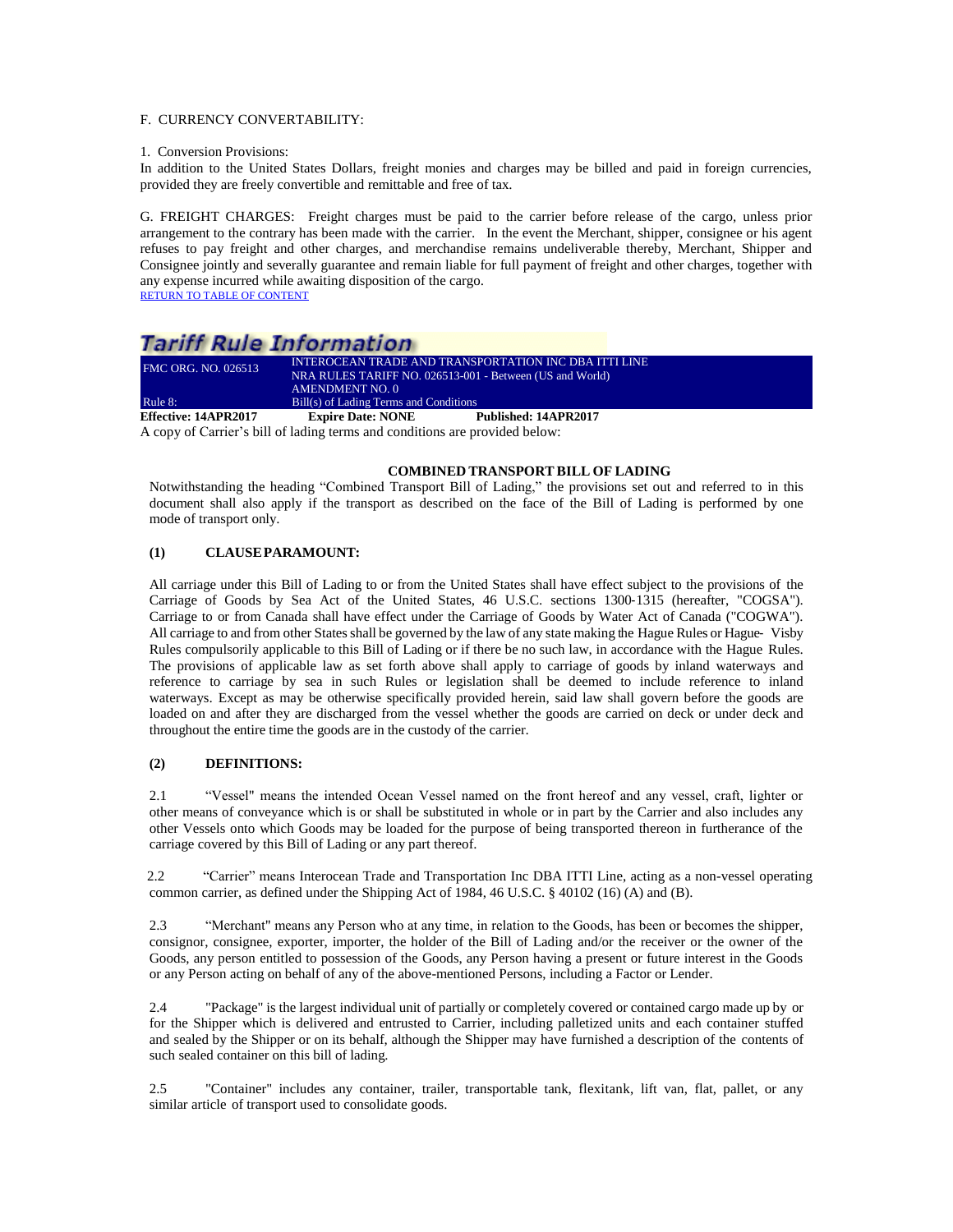2.6 "Carrier's container or carrier's equipment" includes containers or equipment owned, leased or used by Carrier in the transportation of Merchant's goods.

2.7 "Charges" includes freight, demurrage, and all expenses and monetary obligations incurred and payable by the Merchant.

2.8 "Goods" mean the cargo described on the face of this Bill of Lading and, if the cargo is packed into container(s) supplied or furnished by or on behalf of the Merchant, include the container(s) as well.

2.9 "Place of Receipt", "Intended Port of Loading", "Intended Port of Discharge" and "Intended Place of Delivery," means respectively the place of receipt, port of loading (ocean vessel), port of discharge (ocean vessel) and place of delivery nominated on the front hereof.

#### **(3) SUBCONTRACTING:**

Carrier shall be entitled to subcontract directly or indirectly on any terms the whole or any part of the handling, storage, or carriage of the goods and all duties undertaken by Carrier in relation to the goods. Every servant or agent or subcontractor (including sub-subcontractors) of Carrier shall be entitled to the same rights, exemptions from liability, defenses and immunities to which Carrier is entitled. For these purposes, Carrier shall be deemed to be acting as agent or trustee for such servants or agents or subcontractors, who shall be deemed to be parties to the contract evidenced in this Bill of Lading.

### **(4) ROUTE OF TRANSPORT:**

Carrier is entitled to perform the transport in any reasonable manner and by any reasonable means, methods and routes, including transshipments. The Ship shall have the liberty, either with or without the goods on board, to at any time, adjust navigational instruments, make trial trips, dry dock, go to repair yards, shift berths, take in fuel orstores, embark or disembark any persons, carry contraband and hazardous goods, sail with or without pilots and save or attempt to save life or property. Delays resulting from such activities shall not be deemed a deviation.

#### **(5) HINDRANCESAFFECTINGPERFORMANCE:**

5.1 Carrier shall use reasonable endeavors to complete transport and to deliver the goods at the place designated for delivery.

5.2 If at any time the performance of this contract as evidenced by this Bill of Lading in the opinion of Carrier is or will be affected by any hindrance, risk, delay, injury, difficulty or disadvantage of any kind, including strike, and if by virtue of the above it has rendered or is likely to render it in any way unsafe, impracticable, unlawful, or against the interest of Carrier to complete the performance of the contract, Carrier, whether or not the transport is commenced, may without notice to Merchant elect to: (a) treat the performance of this contract as terminated and place the goods at Merchant's disposal at any place Carrier shall deem safe and convenient, or (b) deliver the goods at the place of delivery.

In any event, Carrier shall be entitled to, and Merchant shall pay, full freight for any goods received for transportation and additional compensation for extra costs and expenses resulting from the circumstances referred to above.

5.3 If, after storage, discharge, or any actions according to sub‐part 5.2 above Carrier makes arrangements to store and/or forward the goods, it is agreed that he shall do so only as agent for and at the sole risk and expense of Merchant without any liability whatsoever in respect of such agency.

5.4 Carrier, in addition to all other liberties provided for in this Article, shall have liberty to comply with orders, directions, regulations or suggestions as to navigation or the carriage or handling of the goods or the ship howsoever given, by any actual or purported government or public authority, or by any committee or person having under the terms of any insurance on the Ship, the right to give such order, direction, regulation, or suggestion. If by reason of and/or in compliance with any such order, direction, regulation, or suggestions, anything is done or is not done the same shall be deemed to be included within the contract of carriage and shall not be a deviation.

### **(6) BASIC LIABILITY:**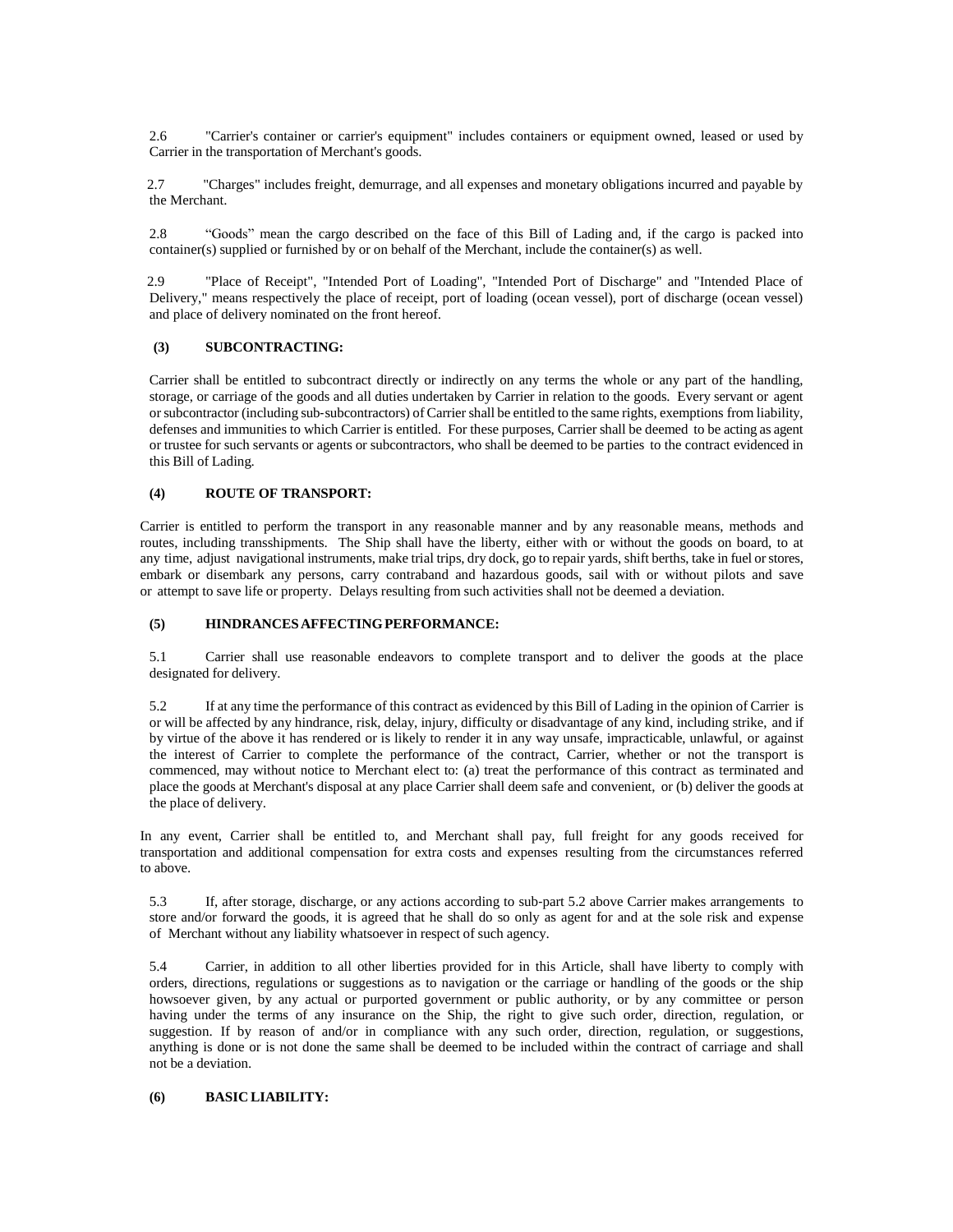6.1 Carrier shall be liable for loss of or damage to the goods occurring between the time when it takes goods into its custody and the time of delivery but shall not be liable for any consequential or special damages arising from such loss or damage.

6.2 If it is established that the loss of or damage to the goods occurred during sea carriage, liability shall be governed by the legal rules applicable as provided in Section 1 of this Bill of Lading.

6.3 Notwithstanding Section 1 of this Bill of Lading, if it is established that the loss or damage to the goods occurred during carriage by land in the United States, liability shall be governed by the provisions of Section 7.4 of this Bill of Lading.

6.4 Notwithstanding Section 1 of this Bill of Lading, if the loss or damage occurred outside of the United States not during sea carriage and it can be proved where the loss or damage occurred, the liability of Carrier in respect of such loss or damage shall be determined by the provisions contained in any international convention or national law, which provisions:

- (a) cannot be departed from by private contract to the detriment of Merchant, and
- (b) would have applied if Merchant had made a separate and direct contract with Carrier in respect of the particular stage of transport where the loss or damage occurred and received as evidence thereof any particular document which must be issued in order to make such international convention or national law applicable;
- (c) where (a) or (b) above do not apply, any liability of Carrier shall be limited to the amount set forth in Section 7.4 of this Bill of Lading.

6.5 If it cannot be determined when the loss of or damage to the goods occurred, it shall be presumed that such loss or damage occurred during sea carriage and liability shall be governed as provided in Section 6.2 above.

6.6 Carrier does not undertake that the goods shall be delivered at any particular time or for any particular market and shall not be liable for any direct or indirect losses caused by any delay.

6.7 Carrier shall not be liable for any loss or damage arising from:

an act or omission of Merchant or person other than Carrier acting on behalf of Merchant from whom Carrier took the goods in charge,

- (a) compliance with the instructions of any person authorized to give them,
- (b) handling, loading, stowage or unloading of the goods by or on behalf of Merchant,
- (c) inherent vice of the goods,
- (d) lack or insufficiency of or defective condition of packing in the case of goods, which by their nature are liable to wastage or damage when not packed or when not properly packed,
- (e) insufficiency or inadequacy of marks or numbers on the goods, coverings or unit loads,
- (f) fire, unless caused by actual fault or privity of Carrier,
- (g) any cause or event which Carrier could not avoid and the consequences of which he could not prevent by the exercise of due diligence.

6.8 When any claims are paid to Merchant by Carrier, Carrier shall automatically be subrogated to all rights of Merchant against all others, including Inland Carriers, on account of the losses or damages for which such claims are paid.

6.9 The defenses and limits of liability provided for in this Bill of Lading shall apply in any action or claim against Carrier relating to the goods, or the receipt, transportation, storage or delivery thereof, whether the action be founded in contract, tort or otherwise.

### **(7)** CO**MPENSATION FOR LOSS AND DAMAGE:**

7.1 Unless otherwise mandated by compulsorily applicable law, Carrier's liability for compensation for loss of or damage to goods shall in no case exceed the amount of US \$500 per package or per customary freight unit, unless Merchant, with the consent of Carrier, has declared a higher value for the goods in the space provided on the front of this Bill of Lading and paid extra freight per Carrier's tariff, in which case such higher value shall be the limit of Carrier's liability. Any partial loss or damage shall be adjusted pro rata on the basis of such declared value. Where a container is stuffed by Shipper or on its behalf, and the container is sealed when received by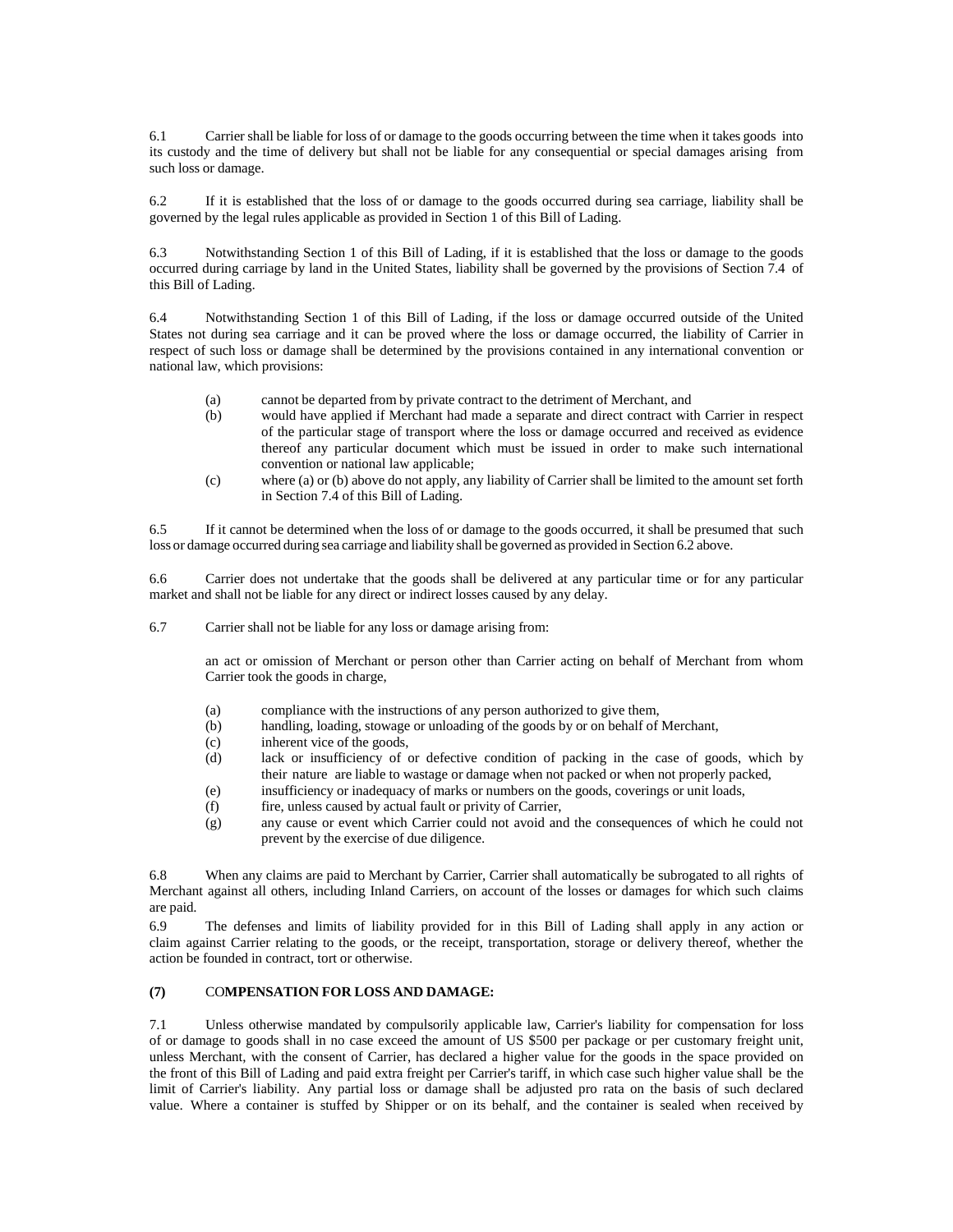Carrier for shipment, Carrier's liability will be limited to US \$500 with respect to the contents of each such container, except when the Shipper declares the value on the face hereof and pays additional charges on such declared value as stated in Carrier's tariff. The freight charged on sealed containers when no higher valuation is declared by the Shipper is based on a value of US \$500 per container. However, Carrier shall not, in any case, be liable for an amount greater than the actual loss to the person entitled to make the claim. Carrier shall have the option of replacing lost goods or repairing damaged goods.

7.2 In any case where Carrier's liability for compensation may exceed the amounts set forth in Section 7.1 above, compensation shall be calculated by reference to the value of the goods, according to their current market price, at the time and place they are delivered, or should have been delivered, in accordance with this contract.

7.3 If the value of the goods is less than US \$500 per package or per customary freight unit, their value for compensation purposes shall be deemed to be the invoice value, plus freight and insurance, if paid.

7.4 On shipments involving carriage by land in the United States, and for liabilities determined pursuant to Section 6.4(c) of this Bill of Lading, loss of or damage to goods shall be limited to US \$.50 per pound of goods lost or damaged, unless a higher value is declared by Shipper and a supplementary charge paid.

7.5 Carrier shall not be liable to any extent for any loss of or damage to or in connection with precious metals, stones, or chemicals, jewelry, currency, negotiable instruments, securities, writings, documents, works of art, curios, heirlooms, or any other valuable goods, including goods having particular value only for Merchant, unless the true nature and value of the goods have been declared in writing by Merchant before receipt of the goods by the Carrier or Inland Carrier, the same is inserted on the face of this Bill of Lading and additional freight has been paid as required.

7.6 Carrier will not arrange for insurance on the goods except upon express instructions from the Consignor and then only at Consignor's expense and presentation of a declaration of value for insurance purposes prior to shipment.

### **(8) DESCRIPTION OF GOODS AND INFORMATION FOR U.S. CUSTOMS:**

Carrier is responsible for transmitting information to U.S. Customs prior to lading of the Goods including, without limitation, precise commodity descriptions, numbers and quantities of the lowest external packaging unit, the shipper's complete name and address, the consignee's or the owner's or owner's representative's complete name and address, hazardous materials codes, and container seal numbers. For this, and other purposes, Carrier relies on information provided by Merchant. Merchant warrants to Carrier that all particulars of the goods, including, without limitation, the precise descriptions, marks, number, quantity, weight, seal numbers, identities of shipper and consignee and hazardous materials codes furnished by Merchant are correct and Merchant shall indemnify Carrier against all claims, penalties, losses or damages arising from any inaccuracy.

### **(9) CARRIER'SCONTAINERS:**

If goods are not received by Carrier already in containers, Carrier may pack them in any type container. Merchant shall be liable to Carrier for damage to Carrier's containers or equipment if such damage occurs while such equipment is in control of Merchant or his agents. Merchant indemnifies Carrier for any damage or injury to persons or property caused by Carrier's containers or equipment during handling by or when in possession or control of Merchant.

#### **(10) CONTAINER PACKED BY MERCHANT:**

If Carrier receives the goods already packed into containers:

- 1. This Bill of Lading is prima facie evidence of the receipt of the particular number of containers set forth, and that number only. Carrier accepts no responsibility with respect to the order and condition of the contents of the containers;
- 2. Merchant warrants that the stowage and seals of the containers are safe and proper and suitable for handling and carriage and indemnifies Carrier for any injury, loss or damage caused by breach of this warranty;
- 3. Delivery shall be deemed as full and complete performance when the containers are delivered by Carrier with the seals intact; and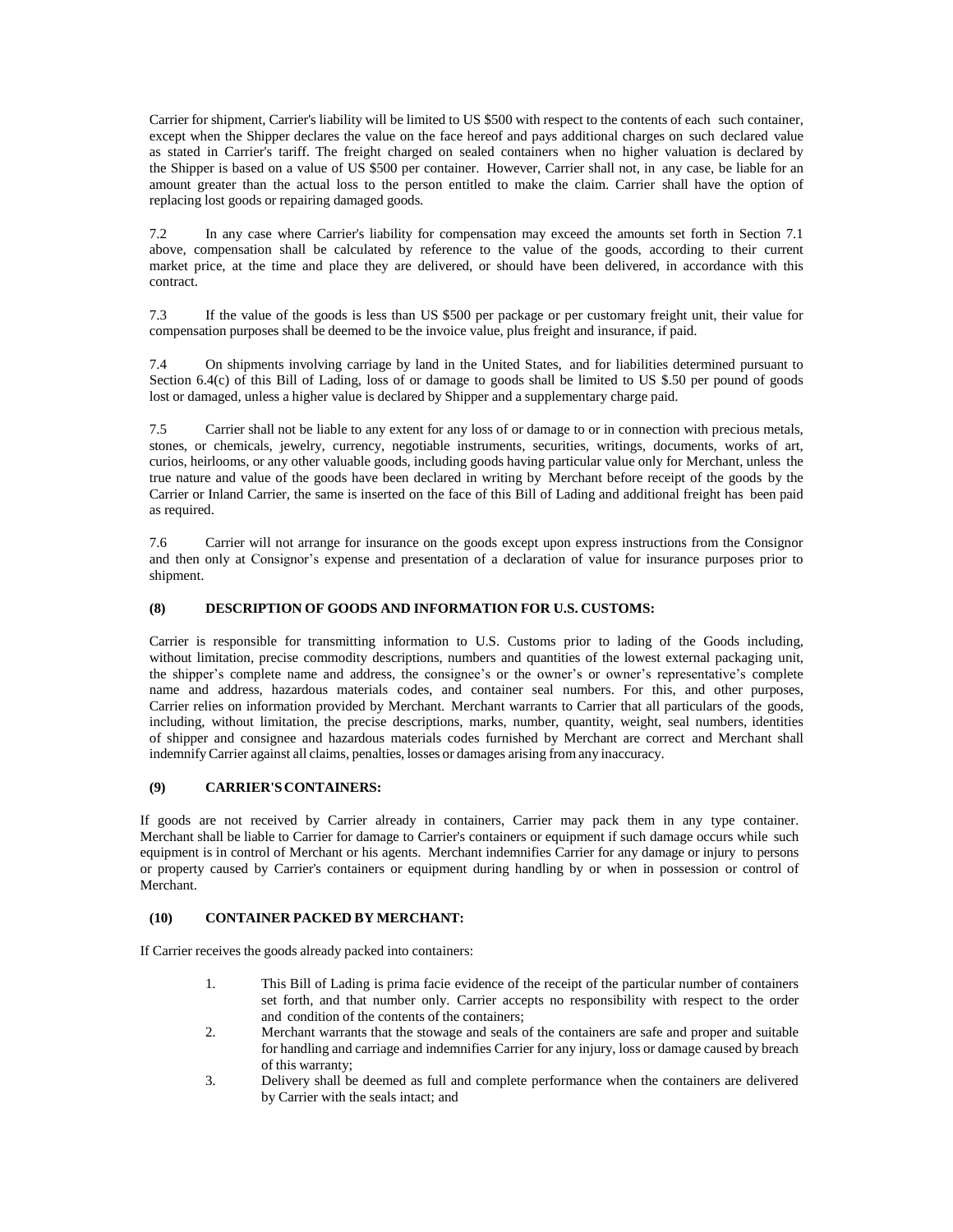- 4. Carrier has the right but not the obligation to open and inspect the containers at any time without notice to Merchant, and expenses resulting from such inspections shall be borne by Merchant; and
- 5. Merchant shall inspect containers before stuffing them and the use of the containers shall be prima facie evidence of their being sound and suitable for use.

### **(11) DANGEROUS GOODS:**

11.1 Merchant may not tender goods of a dangerous nature without written application to Carrier and Carrier's acceptance of the same. In the application, Merchant must identify the nature of the goods with reasonable specificity as well as the names and addresses of the shippers and consignees.

11.2 Merchant shall distinctly and permanently mark the nature of the goods on the outside of the package and container in a form and manner as required by law and shall submit to Carrier or to the appropriate authorities all necessary documents required by law or by Carrier for the transportation of such goods.

11.3 If the goods subsequently, in the judgment of Carrier, become a danger to Carrier, the Ship, or other cargo, Carrier may dispose of the goods without compensation to Merchant and Merchant shall indemnify Carrier for any loss or expenses arising from such action.

### **(12) DECK CARGO:**

Carrier has the right to carry the goods in any container under deck or on deck. Carrier is not required to note "on deck stowage" on the face of this Bill of Lading and goods so carried shall constitute under deck stowage for all purposes including General Average. Except as otherwise provided by any law applicable to this contract, if this Bill of Lading states that the cargo is stowed on deck, then Carrier shall not be liable for any non‐delivery, misdelivery, delay or loss to goods carried on deck, whether or not caused by Carrier's negligence or the ship's unseaworthiness**.**

### **(13) HEAVY LIFT:**

13.1 Single packages with a weight exceeding 2,240 pounds gross not presented to Carrier in enclosed containers must be declared in writing by Merchant before receipt of the packages by Carrier. The weight of such packages must be clearly and durably marked on the outside of the package in letters and figures not less than two inches high.

13.2 If Merchant fails to comply with the above provisions, Carrier shall not be liable for any loss of or damage to the goods, persons or property, and Merchant shall be liable for any loss of or damage to persons or property resulting from such failure and Merchant shall indemnify Carrier against any loss or liability suffered or incurred by Carrier as a result of such failure.

13.3 Merchant agrees to comply with all laws or regulations that may be applicable during the carriage concerning overweight containers and Merchant shall indemnify Carrier against any loss or liability suffered or incurred by Carrier as a result of Merchant's failure to comply with this provision.

### **(14) DELIVERY:**

Carrier shall have the right to deliver the goods at any time at any place designated by Carrier within the commercial or geographic limits of the port of discharge or place of delivery shown in this Bill of Lading. Carrier's responsibility shall cease when delivery has been made to Merchant, any person authorized by Merchant to receive the goods, or in any manner or to any other person in accordance with the custom and usage of the port of discharge or place of delivery. If goods should remain in Carrier's custody after discharge from the ship and possession is not taken by Merchant, after notice, within the time allowed in Carrier's applicable tariff, the goods may be considered to have been delivered to Merchant or abandoned at Carrier's option, and may be disposed of or stored at Merchant's expense.

#### **(15) NOTICE OF CLAIM:**

Written notice of claims for loss of or damage to goods occurring or presumed to have occurred while in the custody of Carrier must be given to Carrier at the port of discharge before or at the time of removal of the goods by one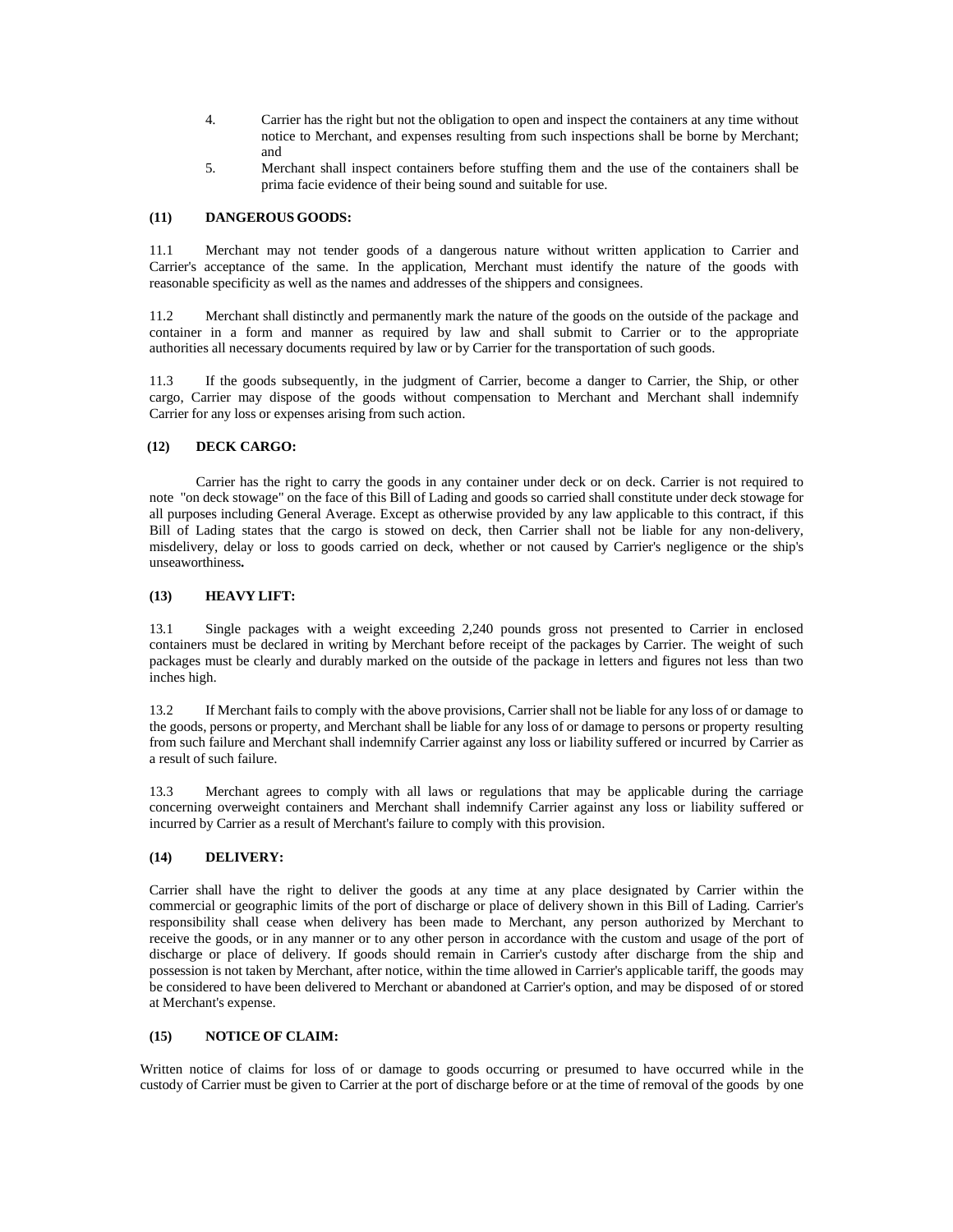entitled to delivery. If such notice is not provided, removal shall be prima facie evidence of delivery by Carrier. If such loss or damage is not apparent, Carrier must be given written notice within 3 days of the delivery.

#### **(16) FREIGHT AND CHARGES:**

16.1 Freight may be calculated on the basis of the particulars of the goods furnished by Merchant*,* who shall be deemed to have guaranteed to Carrier the accuracy of the contents, weight, measure, or value as furnished by him at the time of receipt of the goods by the Carrier or Inland Carrier, but Carrier for the purpose of ascertaining the actual particulars may at any time and at the risk and expense of Merchant open the container or package and examine contents, weight, measure, and value of the goods. In case of incorrect declaration of

the contents, weight, measure and or value of the goods, Merchant shall be liable for and bound to pay to Carrier:

(a) the balance of freight between the freight charged and that which would have been due had the correct details been given, plus

- (b) expenses incurred in determining the correct details, plus
- (c) as liquidated and ascertained damages, an additional sum equal to the correct freight.

Quotations as to fees, rates of duty, freight charges, insurance premiums or other charges given by Carrier to Merchant are for informational purposes only and are subject to change without notice and shall not under any circumstances be binding upon Carrier unless Carrier in writing specifically undertakes the handling of transportation of the shipment at a specific rate and that rate is filed in Carrier's tariff or pursuant to a negotiated rate agreement or NVOCC service arrangement.

16.2 Freight shall be deemed earned on receipt of goods by Carrier, the goods lost or not lost, whether the freight be intended to be prepaid or collected at destination. Payment shall be in full and in cash without any offset, counterclaim, or deduction, in the currency named in this Bill of Lading, or another currency at Carrier's option. Interest at 1% per month shall run from the date when freight and charges are due. Payment of freight charges to a freight forwarder, broker or anyone other than directly to Carrier shall not be deemed payment to the Carrier. Merchant shall remain liable for all charges hereunder notwithstanding any extension of credit to the freight forwarder or broker by Carrier. Full freight shall be paid on damaged or unsound goods.

16.3 Merchant shall be liable for all dues, duties, fines, taxes and charges, including consular fees, levied on the goods. Merchant shall be liable for return freight and charges on the goods if they are refused export or import by any government. Merchant shall be liable for all demurrage or detention charges imposed on the goods or their containers by third parties.

16.4 The shipper, consignor, consignee, exporter, importer, the holder of the Bill of Lading and/or the receiver or the owner of the Goods, any person entitled to possession of the Goods, any Person having a present or future interest in the Goods or any Person acting on behalf of any of the above-mentioned Persons, including a factor or lender shall be jointly and severally liable to Carrier for the payment of all freight and charges, including advances and shall, in any referral for collection or action for monies due to Carrier, upon recovery by Carrier, pay the expenses of collection and litigation, including reasonable attorneys' fees. This provision shall apply regardless of whether the front of this bill of lading has been marked "prepaid" or "freight prepaid" so long as freight and charges remain unpaid.

16.5 The shipper, consignor, consignee, exporter, importer, the holder of the Bill of Lading and/or the receiver or the owner of the Goods, any person entitled to possession of the Goods, any Person having a present or future interest in the Goods or any Person acting on behalf of any of the above-mentioned Persons, including a factor or lender shall jointly and severally indemnify Carrier for all claims, fines, penalties, damages, costs and other amounts which may be incurred or imposed upon Carrier by reason of any breach of any of the provisions of this Bill of Lading or of any statutory or regulatory requirements.

### **(17) LIEN:**

The Carrier shall have a general lien on all property (and documents relating thereto) of Merchant, in its possession, custody or control or in route, for all claims for Charges, expenses or advances incurred by Carrier in connection with any shipments of Merchant. If such claim remains unsatisfied for 30 days after demand for its payment is made, Carrier shall be entitled to sell the goods privately or by auction, without prior notice to the Merchant, as may be necessary to satisfy such lien and the costs of recovery, and apply the net proceeds of such sale to the payment of the amount due Carrier. Any surplus from such sale shall be transmitted to Merchant, and Merchant shall be liable for any deficiency in the sale. The carrier's general lien shall be in addition to any other rights the carrier has or may acquire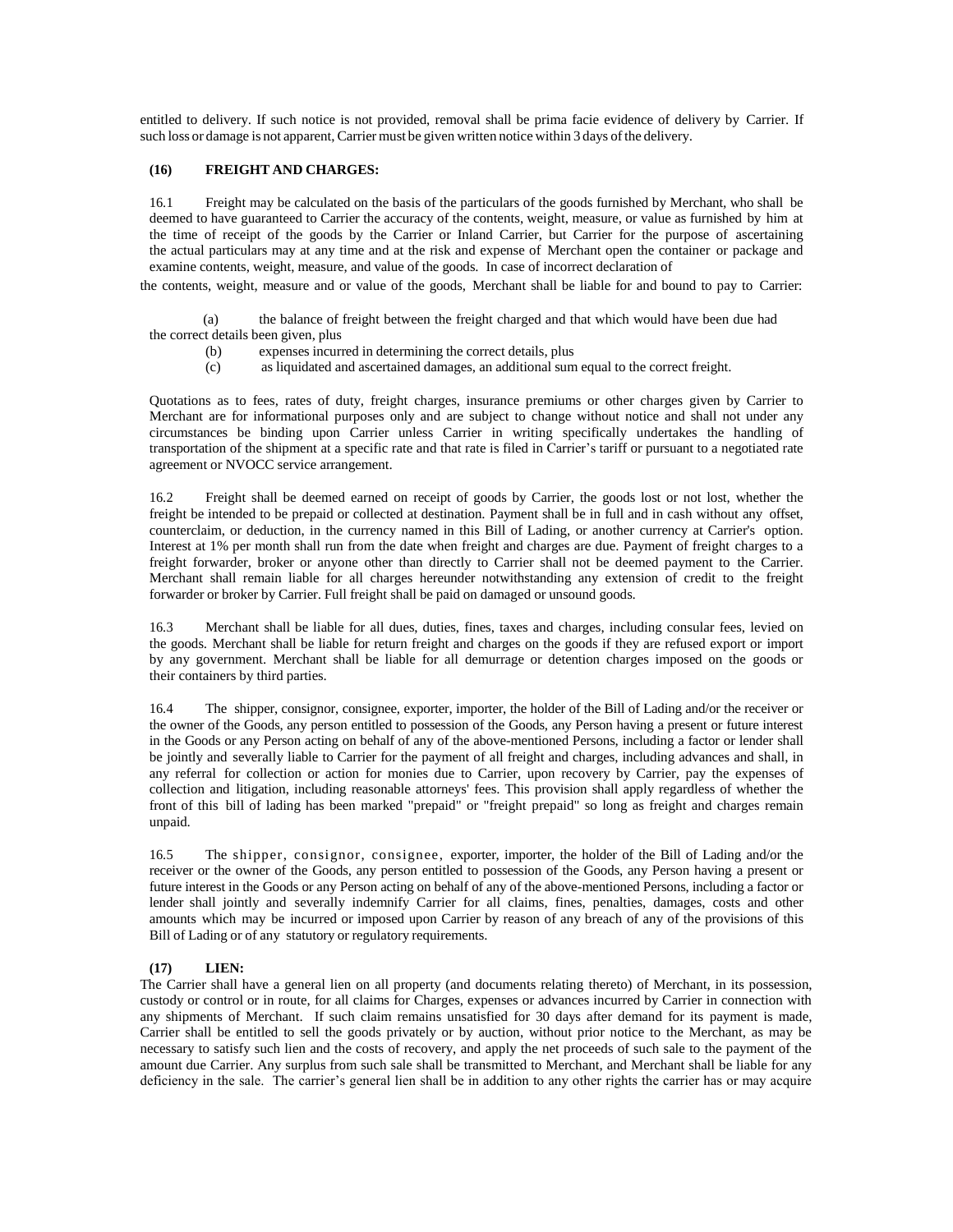under other agreements and/or applicable law, and carrier's general lien shall survive delivery or release of any specific property of the shipper, consignee and merchant as defined in carrier's bill of lading.

### **(18) WAREHOUSEMAN LIEN:**

If Goods go into demurrage, Carrier shall assume all rights of a warehouseman, and this Bill of Lading shall constitute a warehouseman's non-negotiable receipt. Goods will be delivered to the consignee or other Person(s) entitled to receipt of the goods upon payment of all Charges due. If Goods are not claimed within ten (10) days after demurrage commences, Carrier may exercise its warehouseman's right to sell or auction such Goods. Carrier may assert a general lien for Charges and expenses in relation to other Goods, whether or not these Goods have been delivered by Carrier.

### **(19) TIME BAR:**

Carrier shall be discharged from all liability for loss of or damage to goods unless suit is brought within 9 months after delivery of the goods or the date when the goods should have been delivered. Suit shall not be deemed brought against Carrier until jurisdiction shall have been obtained over Carrier by service of summons. The time bar for overcharge claims shall be 36 months.

### **(20) LAW AND JURISDICTION:**

Any claim or dispute arising under this Bill of Lading shall be determined exclusively according to the laws of the United States and the Merchant agrees that any suits against the Carrier shall be brought in the United States District Court for the Southern District of New York, which shall have exclusive jurisdiction. The Carrier shall be entitled to avail itself of all the terms and conditions of onward carriers, including such carriers' forum selection and limits of liability. Carrier reserves the right to bring suit against the Merchant for the collection of freight or other charges in any venue having jurisdiction over Merchant.

### **(21) GENERAL AVERAGE:**

21.1 General Average shall be adjusted at New York, or any other port at Carrier's option, according to the York‐Antwerp Rules of 1994. The General Average statement shall be prepared by adjusters appointed by Carrier.

21.2 In the event of accident, damage, danger or disaster after commencement of the voyage resulting from any cause whatsoever, whether due to negligence or not, for the consequence of which Carrier is not responsible by statute, contract or otherwise, Merchant shall contribute with Carrier in General Average to the payment of any sacrifice, loss or expense of a General Average nature that may be made or incurred, and shall pay salvage or special charges incurred in respect of the goods. If a salving vessel is owned or operated by Carrier, salvage shall be paid for as fully as if the salving vessel or vessels belonged to strangers.

### **(22) BOTH**‐**TO**‐**BLAME COLLISION CLAUSE:**

If the ship comes into collision with another vessel as a result of negligence of the other vessel and any negligence or fault on the part of Carrier or its servants or subcontractors, Merchant shall indemnify Carrier against all loss or liability to the other or non‐carrying vessel or her owners, insofar as such loss or liability represents loss of, or damage to, or any claim whatsoever of Merchant paid or payable by the other or noncarrying vessel or her owners to Merchant and set-off, recouped or recovered by the other or non-carrying vessel or her owners as part of their claim against the carrying ship or her owner. This provision shall apply as well where the owners, operators or those in charge of any ship or ships or objects other than, or in addition to, the colliding ships or objects are at fault with respect to a collision or contact.

## **(23) CARRIERS'TARIFFS:**

The goods carried under this Bill of Lading are also subject to all the terms and conditions of the tariff(s) published pursuant to the regulations of the United States Federal Maritime Commission or any other regulatory agency which governs a particular portion of the carriage and the terms are incorporated herein as part of the terms and conditions of this Bill of Lading. Copies of the Carrier's tariff(s) may be obtained from Carrier or its agents or Carrier's web-site. In the case of inconsistency between this Bill of Lading and the applicable tariff or the terms and conditions of service, this Bill of Lading shall prevail, with the exception that any regulations relating to Negotiated Rate Arrangements ("NRA") contained in Carrier's Rules Tariff, the NRA regulations shall prevail.

### **(24) PERISHABLE CARGO:**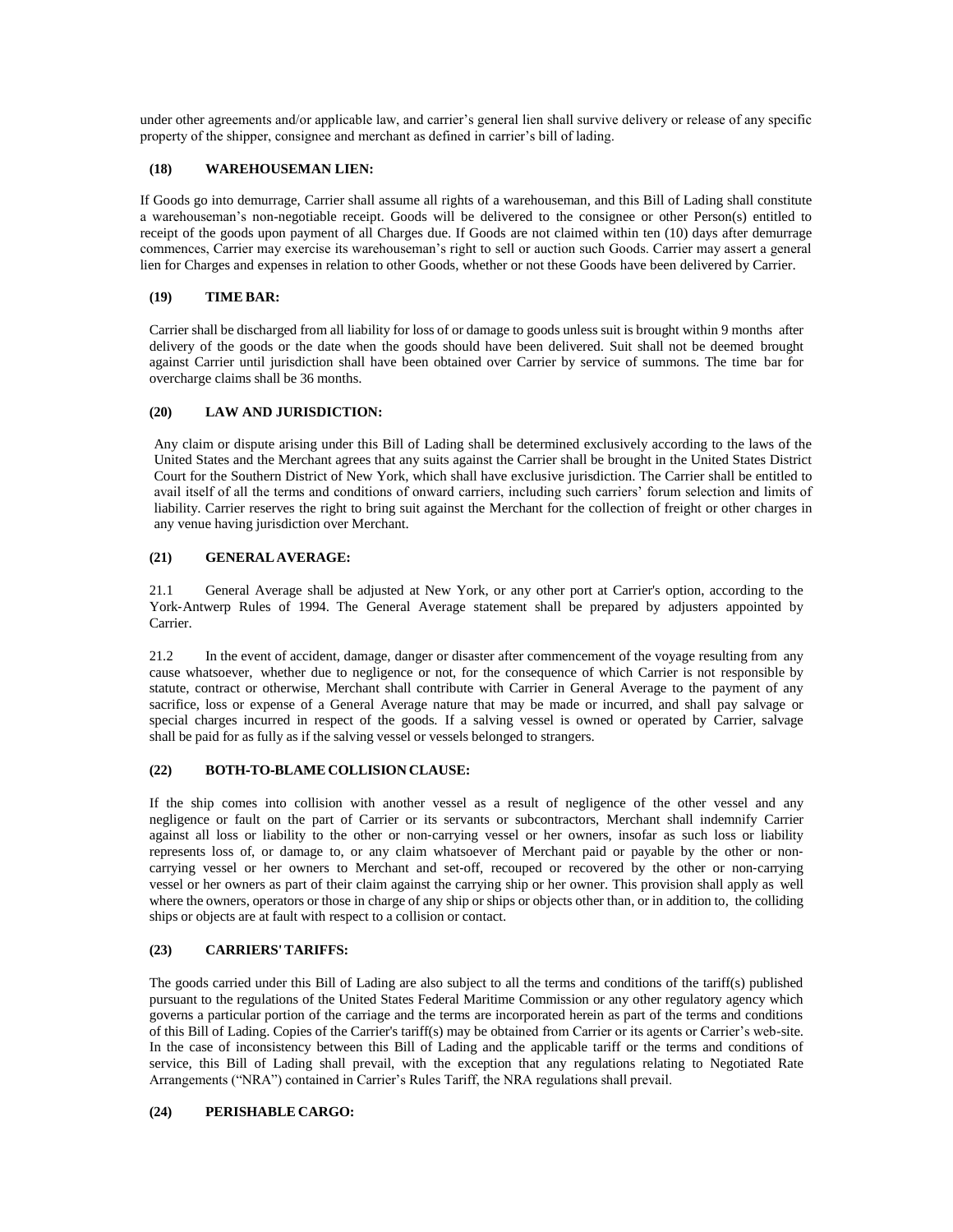24.1 Goods of a perishable nature shall be carried in ordinary containers without special protection, services or other measures unless there is noted on the reverse side of this Bill of Lading that the goods will be carried in a refrigerated, heated, electrically ventilated or otherwise specially equipped container or are to receive special attention in any way. Carrier shall not be liable for any loss of or damage to goods in a special hold or container arising from latent defects, breakdown, or stoppage of the refrigeration, ventilation or heating machinery, insulation, ship's plant, or other such apparatus of the vessel or container, provided that Carrier shall before or at the beginning of the transport exercise due diligence to maintain the special hold or container in an efficient state*.*

24.2 Merchant undertakes not to tender for transportation any goods which require refrigeration without given written notice of their nature and the required temperature setting of the thermostatic controls before receipt of the goods by Carrier. In case of refrigerated containers packed by or on behalf of Merchant, Merchant warrants that the goods have been properly stowed in the container and that the thermostatic controls have been adequately set before receipt of the goods by Carrier.

24.3 Merchant's attention is drawn to the fact that refrigerated containers are not designed to freeze down cargo which has not been presented for stuffing at or below its designated carrying temperature. Carrier shall not be responsible for the consequences of cargo tendered at a higher temperature than that required for the transportation.

24.4 If the above requirements are not complied with, Carrier shall not be liable for any loss of or damage to the goods whatsoever.

### **(25) SEVERABILITY:**

If any provision in this Bill of Lading is held to be invalid or unenforceable by any court or regulatory or selfregulatory agency or body, such invalidity or unenforceability shall attach only to such provision. The validity of the remaining provisions shall not be affected thereby, and this Bill of Lading contract shall be carried out as is such invalid or unenforceable provisions were not contained herein

#### **(26) VARIATION OF THE CONTRACT:**

No servant or agent of Carrier shall have power to waive or vary any of the terms hereof unless such variation is in writing and is specifically authorized or ratified in writing by Carrier.

### **(27) SURRENDER AND NEGOTIABILITY OF BILL OF LADING:**

This Bill of Lading shall be non-negotiable unless made out "to order," in which event it shall be negotiable and shall constitute title to the Goods and the holder in due course shall be entitled to receive or to transfer the Goods herein described. If required by the Carrier, the Bill of Lading, duly endorsed, must be surrendered to the agent of the Carrier at the port of discharge, in exchange for delivery order. This Bill of Lading shall be prima facie evidence of the Carrier's receipt of the Goods as herein described. However, proof to the contrary shall not be admissible when this Bill of Lading has been negotiated or transferred for valuable consideration to a third party acting in good faith.

[RETURN TO TABLE OF CONTENT](#page-2-0)

## **Tariff Rule Information**

| Effective: 14APR2017       | <b>Expire Date: NONE</b>                                 | Published: 14APR2017                                  |  |
|----------------------------|----------------------------------------------------------|-------------------------------------------------------|--|
| Rule 9:                    | <b>Freight Forwarder Compensation</b>                    |                                                       |  |
|                            | AMENDMENT NO. 0                                          |                                                       |  |
|                            | NRA RULES TARIFF NO. 026513-001 - Between (US and World) |                                                       |  |
| <b>FMC ORG. NO. 026513</b> |                                                          | INTEROCEAN TRADE AND TRANSPORTATION INC DBA ITTI LINE |  |

<span id="page-24-0"></span>Carrier may pay compensation as negotiated in the individual NRA on the applicable ocean freight charges to base ports, on cargo loaded, including heavy lift and extra length revenue, but excluding all other charges, except as provided below, subject to the following conditions and exceptions.

A. Compensation to be paid only to Freight Forwarders who are licensed or otherwise authorized by the Federal Maritime Commission.

B. Compensation shall be paid only if the freight forwarder has performed, in addition to the solicitation and securing of the cargo for the ship or the booking of, or otherwise arranging for space for such cargo, two or more of the following services:

1) The coordination of the movement of the cargo to shipside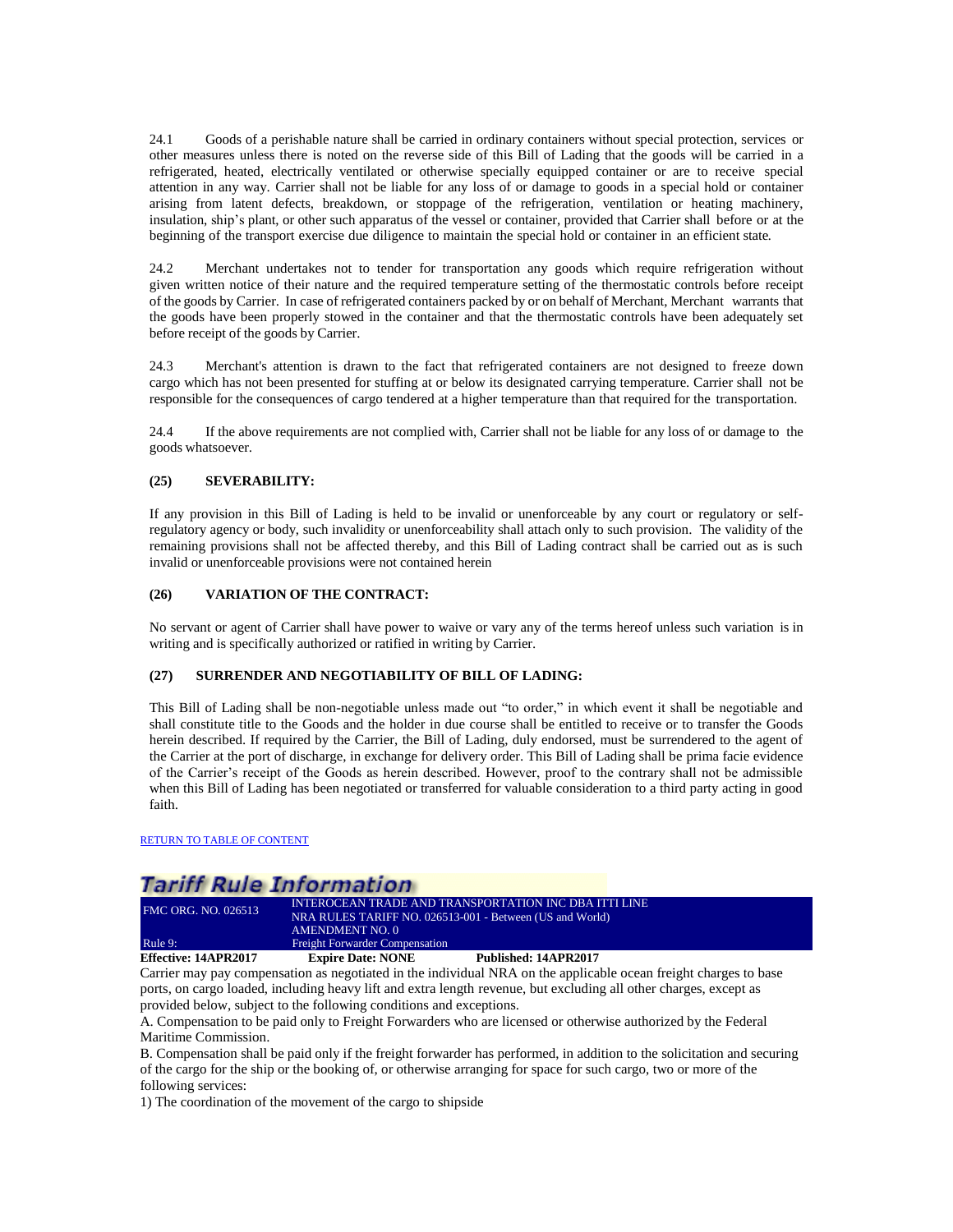2) The preparation and processing of the ocean Bill of Lading

3) The preparation and processing of dock receipts or delivery orders

4) The preparation and processing of consular documents or export declarations

5) The payment of the ocean freight charges on the cargo

C. Compensation shall be paid upon presentation of a duly certified invoice and may not be deducted from ocean freight and other charges due in accordance with rates and conditions in this Tariff.

D. Bills for compensation will not be honored unless presented to carrier within sixty days of the date of clearance of vessel.

E. Compensation will not be paid on through Bill of Lading cargo originating at port of loading beyond the application of this tariff.

F. No compensation shall be paid to anyone at port or ports of destination.

G. Freight Forwarders who are also Licensed Custom House Brokers shall be paid compensation as specified below based on the aggregate of all NRAs and charges applicable under this tariff, subject to the above conditions and exceptions.

H. Freight Forwarder Compensation shall be as specified in each individual NRA, if any. [RETURN TO TABLE OF CONTENT](#page-2-0)

# **Tariff Rule Information**

| <b>FMC ORG. NO. 026513</b>                                                                           | INTEROCEAN TRADE AND TRANSPORTATION INC DBA ITTI LINE<br>NRA RULES TARIFF NO. 026513-001 - Between (US and World)<br>AMENDMENT NO. 0 |                      |
|------------------------------------------------------------------------------------------------------|--------------------------------------------------------------------------------------------------------------------------------------|----------------------|
| Rule $10$ :                                                                                          | Surcharges, Assessorial and Arbitraries                                                                                              |                      |
| <b>Effective: 14APR2017</b>                                                                          | <b>Expire Date: NONE</b>                                                                                                             | Published: 14APR2017 |
| All surcharges applicable to shipments are provided in individual Negotiated Rate Arrangements NRA's |                                                                                                                                      |                      |

<span id="page-25-0"></span>All surcharges applicable to shipments are provided in individual Negotiated Rate Arrangements NRA's. [RETURN TO TABLE OF CONTENT](#page-2-0)

# **Tariff Rule Information**

<span id="page-25-1"></span>

| <b>FMC ORG. NO. 026513</b>  | INTEROCEAN TRADE AND TRANSPORTATION INC DBA ITTI LINE<br>NRA RULES TARIFF NO. 026513-001 - Between (US and World)<br>AMENDMENT NO. 0 |                      |
|-----------------------------|--------------------------------------------------------------------------------------------------------------------------------------|----------------------|
| Rule $11:$                  | <b>Minimum Quantity Rates</b>                                                                                                        |                      |
| <b>Effective: 14APR2017</b> | <b>Expire Date: NONE</b>                                                                                                             | Published: 14APR2017 |
|                             | Carrier may charge minimum quantity rates in each individual NRA.                                                                    |                      |

[RETURN TO TABLE OF](#page-2-0) CONTENT

## **Tariff Rule Information**

| FMC ORG. NO. 026513  | INTEROCEAN TRADE AND TRANSPORTATION INC DBA ITTI LINE<br>NRA RULES TARIFF NO. 026513-001 - Between (US and World)<br>AMENDMENT NO. 0 |                      |
|----------------------|--------------------------------------------------------------------------------------------------------------------------------------|----------------------|
| Rule $12:$           | Ad Valorem Rates                                                                                                                     |                      |
| Effective: 14APR2017 | <b>Expire Date: NONE</b>                                                                                                             | Published: 14APR2017 |

<span id="page-25-2"></span>A. The liability of the Carrier as to the value of shipments at the NRAs herein provided shall be determined in accordance with the clauses of the Carrier's regular Bill of Lading form attached in rule 8.

B. If the Shipper desires to be covered for a valuation in excess of that allowed by the Carrier's regular Bill of Lading form, the Shipper must so stipulate in Carrier's Bill of Lading covering such shipments and such additional liability only will be assumed by the Carrier at the request of the Shipper and upon payment of an additional charge based on the total declared valuation in addition to the stipulated NRAs applying to the commodities shipped as specified herein. C. Where value is declared on any piece or package in excess of the Bill of Lading limit of value of \$500.00 the Ad Valorem rate, specifically provided against the item, shall be five (5%) percent of the value declared in excess of the said Bill of Lading limit of value and is in addition to the base NRA.

[RETURN TO TABLE OF CONTENT](#page-2-0)

# **Tariff Rule Information**

| <b>FMC ORG. NO. 026513</b> | NRA RULES TARIFF NO. 026513-001 - Between (US and World)<br>AMENDMENT NO. 0 |                      |  |
|----------------------------|-----------------------------------------------------------------------------|----------------------|--|
| Rule $13$ :                | <b>Transshipment</b>                                                        |                      |  |
| Effective: 14APR2017       | <b>Expire Date: NONE</b>                                                    | Published: 14APR2017 |  |

<span id="page-25-3"></span>Transshipments are allowed pursuant to the Carrier's bill of lading Terms and Conditions, Clause 4 referenced herein in Rule 8.

[RETURN TO TABLE OF CONTENT](#page-2-0)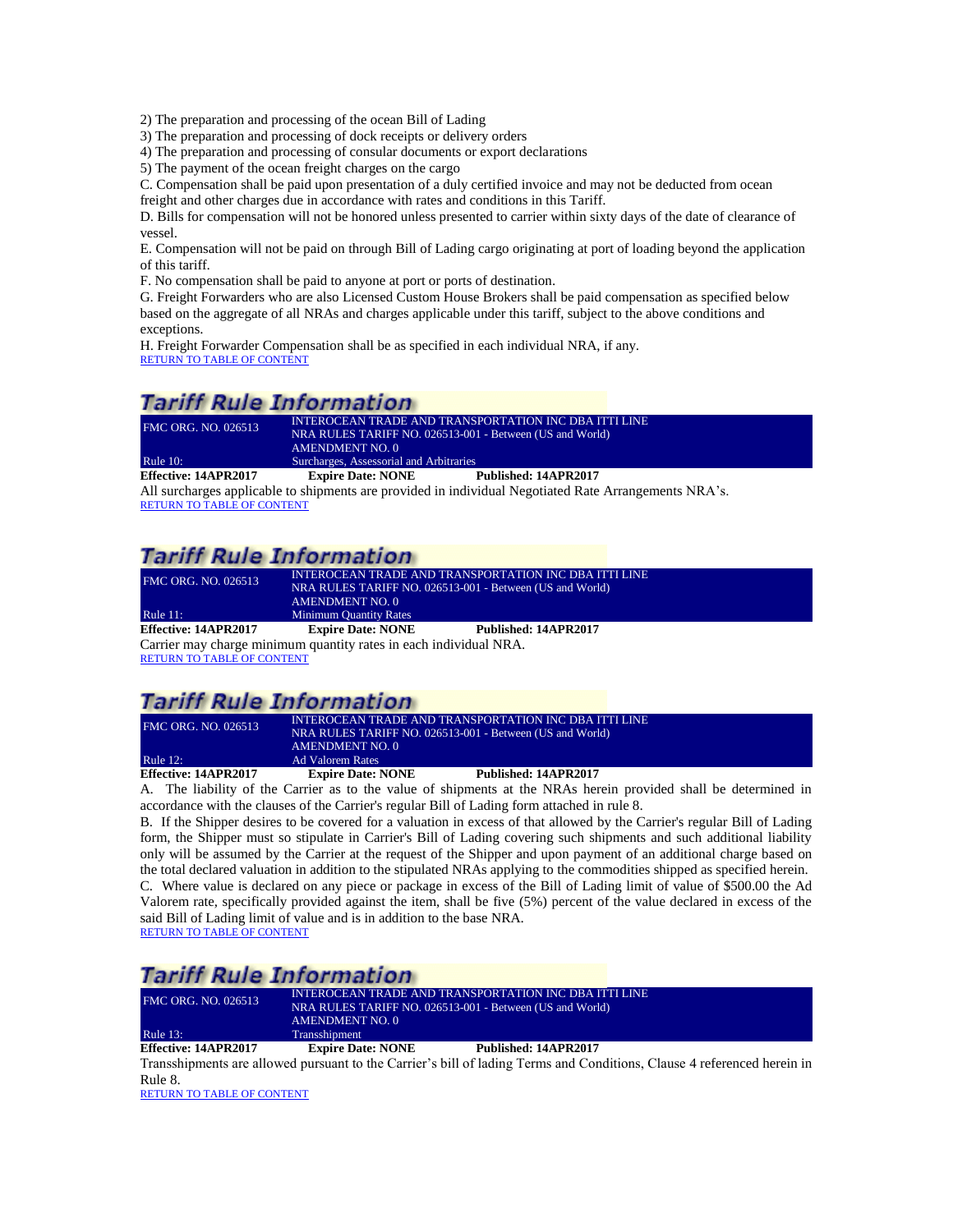| <b>Effective: 14APR2017</b> | <b>Expire Date: NONE</b>       | Published: 14APR2017                                     |  |
|-----------------------------|--------------------------------|----------------------------------------------------------|--|
| <b>Rule 14:</b>             | Co-Loading in Foreign Commerce |                                                          |  |
|                             | AMENDMENT NO. 0                |                                                          |  |
|                             |                                | NRA RULES TARIFF NO. 026513-001 - Between (US and World) |  |
| <b>FMC ORG. NO. 026513</b>  |                                | INTEROCEAN TRADE AND TRANSPORTATION INC DBA ITTI LINE    |  |

<span id="page-26-0"></span>Definition: Pursuant to 46 CFR §520.2, "Co-Loading" means the combining of cargo by two or more NVOCCs for

tendering to an ocean common carrier under the name of one or more of the NVOCCs.

(1) The Carrier from time to time tenders cargo for co-loading.

(2) The Carrier enters into carrier-to-carrier relationships for the co-loading of cargo with the following NVOCCs from time to time:

(3) If Carrier enters into a co-loading arrangement which results in a shipper-to-carrier relationship as a tendering NVOCC Carrier shall be responsible to pay any charges for the transportation of the cargo.

(4) A shipper-to-carrier relationship shall be presumed to exist where Carrier issues a bill of lading to the tendering NVOCC for carriage of the co-loaded cargo unless Carrier and the tendering NVOCC enter a Carrier-to-Carrier Agreement in which case the presumption of a formation of a Carrier to Shipper relationship is rebutted. Carrier's NRA procedures shall be applicable to all co-loading NVOCCs tendering cargo to Carrier as a shipper.

(5) In case of co-loading, under either a carrier-to-carrier or shipper-to-carrier relationship, Carrier shall notify shipper of such co-loading action and shall annotate each Bill of Lading with the identity of any other NVOCC with which its shipment has been co-loaded. Such annotation shall be shown on the face of the applicable Bill of Lading issued by Carrier.

(6) If cargo is accepted by Carrier from another NVOCC which tenders that cargo in the capacity of a shipper, NRA procedures shall apply.

[.RETURN TO TABLE OF CONTENT](#page-2-0)

# Tariff Rule Information

<span id="page-26-1"></span>026513: INTEROCEAN TRADE AND TRANSPORTATION, INC. DBA ITTI LINE NRA RULES TARIFF NO. 026513-001 - Between (US and World) AMENDMENT NO. O<br>Rule 15: Open Rates in Foreign Commerce **Effective: 14APR2017 Expire Date: NONE Published: 14APR2017** Not Applicable. [RETURN TO TABLE OF CONTENT](#page-2-0)

## **Tariff Rule Information**

| <b>Effective: 14APR2017</b> | <b>Expire Date: NONE</b>                                 | Published: 14APR2017 |  |
|-----------------------------|----------------------------------------------------------|----------------------|--|
| Rule $16$ :                 | Hazardous Cargo                                          |                      |  |
|                             | AMENDMENT NO. 0                                          |                      |  |
|                             | NRA RULES TARIFF NO. 026513-001 - Between (US and World) |                      |  |
| <b>FMC ORG. NO. 026513</b>  | INTEROCEAN TRADE AND TRANSPORTATION INC DBA ITTI LINE    |                      |  |
|                             |                                                          |                      |  |

<span id="page-26-2"></span>Except as otherwise provided in paragraph below, hazardous, explosive, flammable or dangerous cargo, as defined in the publications named below, will be accepted by the Carrier for transportation under the rules, charges and rates named in NRAs governed by this Tariff:

1. ONLY after prior booking and arrangements have been made with and accepted by the Ocean Carrier;

2. ONLY when local regulations, ordinances and lawful authorities at origin, destination or transshipment ports/points permit the handling of such cargo at Carrier's or port terminals and facilities;

3. ONLY when U.S. Coast Guard and/or local authority permits have been obtained and complied with by Shipper and/or Consignee.

4. Carrier reserves the right to refuse to accept or transport cargo which, in the judgment of the Carrier, is opprobrious or likely to injure vessel, docks, terminals, rail cars, trucks or other cargo, or for which the Carrier CANNOT provide or obtain safe and suitable terminal space or stowage. Further Carrier will refuse any shipment of hazardous, explosive, flammable, dangerous or objectionable cargo when shipping containers, marking, labels, certifications, packing or packaging of such cargo is NOT in accordance, and strict compliance, with the rules, regulations and provisions in the publications named below.

5. All commodities required to be carried on-deck of transporting vessel, either in the open or under cover, or which if stowed below deck must be stowed in a "magazine", or which cannot be loaded or unloaded without a permit from the U.S. Coast Guard, shall be considered, for Tariff purposes, hazardous or dangerous cargo, and will be rated accordingly.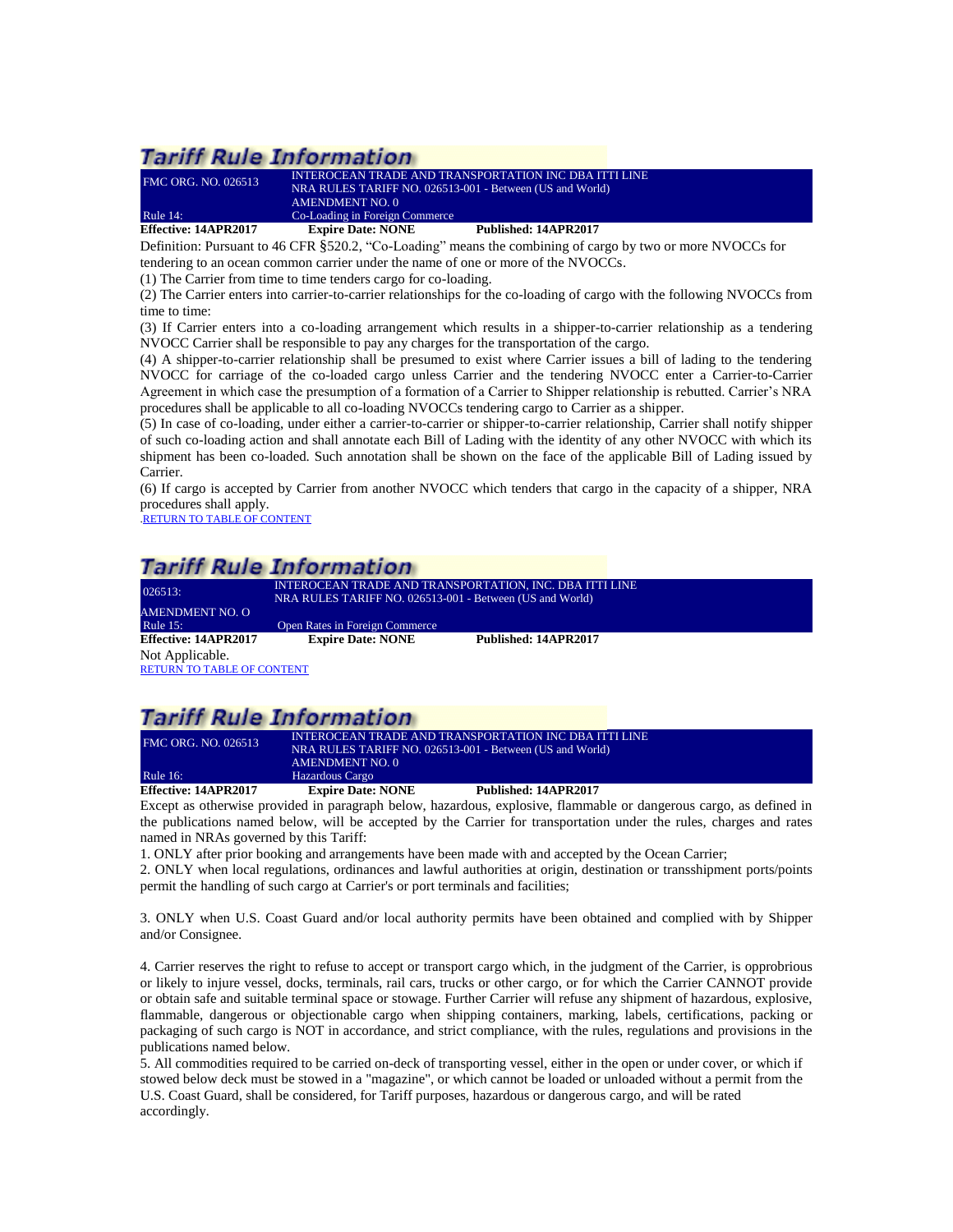6. The hazardous cargo named below will NOT be accepted for transportation by the Carrier or its connecting Carriers for transportation under the rules, regulations governed by this Tariff:

Classes A and B Explosives

Radioactive Substances (IMCO Class No. 7)

7. All hazardous, explosive, flammable or dangerous cargo, when accepted by the Carrier for transportation MUST be packed, labeled, placarded, marked, stowed and secured (when in containers) and delivered in strict accordance with:

A. U.S. Coast Guard Regulations (46 CFR §§146-179);

B. U.S. Department of Transportation Regulations (49 CFR §§170-179);

C. the International Maritime Dangerous Goods Code (IMCO - published by the Inter-Governmental Maritime Consultative Organization);

D. All rules and regulations promulgated by applicable local, municipal, state or foreign governments or authorities;

E. MUST have all Certifications, as required by law, annotated on the B/L, Shipping Order and Cargo Receipt;

F. MUST have Shipper's attestation, when required, on the B/L and Shipping Orders that the shipment contains no mix of non-compatible hazardous materials and no hazardous waste as defined in the regulations named above.

8. When booking hazardous cargo, Shipper and/or his agent MUST inform Carrier accurately and completely of the true character of the cargo together with the information noted below in writing, or it MUST be confirmed in writing when arrangements and booking has been made verbally:

A. The proper shipping name, including trade or popular name, of the commodity followed by the technical name of the materials;

B. The hazardous class, IMCO Code Number and UN Number (if any);

C. The flash point or flash point range (when applicable);

D. The applicable label(s) or placard(s) that must be placed on each package or container, including labels communicating secondary and tertiary hazards (when required);

E. Identification of the type of packaging (e.g. drums, cylinders, barrels, etc.);

F. The number of pieces of each type of package;

G. The gross weight of each type of package or the individual gross weight of each package;

H. The Harmonized Code, SITC or BTN number of the commodity;

I. The types of certifications and Emergency Response Data required by the regulations named in the publications listed above.

9. At the time hazardous cargo is tendered for transportation, all documentation, certifications, transfer shipping papers (as required by 49 CFR §§100-199 when applicable), and the Bill of Lading annotations required under the regulations and provisions noted in the publications listed above, MUST be furnished to originating carrier, unless such documents have already been provided prior to tendering of cargo. Carrier will compare declarations on all documentation provided at the time of shipment for possible errors; however, it is, and shall remain, the sole responsibility of the Shipper to insure that all such documentation is correct and complete. Further, it is the Shipper's responsibility to insure that all pieces, packages and units in the shipment are clearly and properly marked with the required labels and placards.

10. When a shipment has been accepted by the Carrier for transportation and subsequently an error is found in the required certifications, packaging, labeling, placarding or other required notice or marking requirement(s) and regulation(s), all damages, fines or penalties, actual or consequential, shall be for the account of the party required to provide such certifications, packaging, labels, placards, etc.

11. When required by law, governmental regulations, the regulations specified in the publications listed above or by underlying VOCC utilized, it is necessary to forward hazardous cargo separately from non-hazardous cargo, the hazardous cargo will be considered and handled as a separate shipment and rated accordingly. Additionally, when a shipment contains 2 (two) or more hazardous articles which, under the provisions of the regulations specified in the publications listed above, are prohibited from being loaded or stored together, each article or group of incompatible articles in the shipment will be considered and handled as a separate shipment and rated accordingly.

12. All shipments of Hazardous cargo as defined in this Rule, when accepted and transported by Carrier will be subject to the Hazardous Cargo Surcharge named in the NRA governed by this Tariff (if any), which charge shall be in addition to all other applicable charges.

13. Hazardous goods are prohibited from use in flexitanks [RETURN TO TABLE OF CONTENT](#page-2-0)

## **Tariff Rule Information**

<span id="page-27-0"></span>

| <b>FMC ORG. NO. 026513</b> | INTEROCEAN TRADE AND TRANSPORTATION INC DBA ITTI LINE    |
|----------------------------|----------------------------------------------------------|
|                            | NRA RULES TARIFF NO. 026513-001 - Between (US and World) |
|                            | AMENDMENT NO. 0                                          |
| <b>Rule 17:</b>            | Free Time and Demurrage                                  |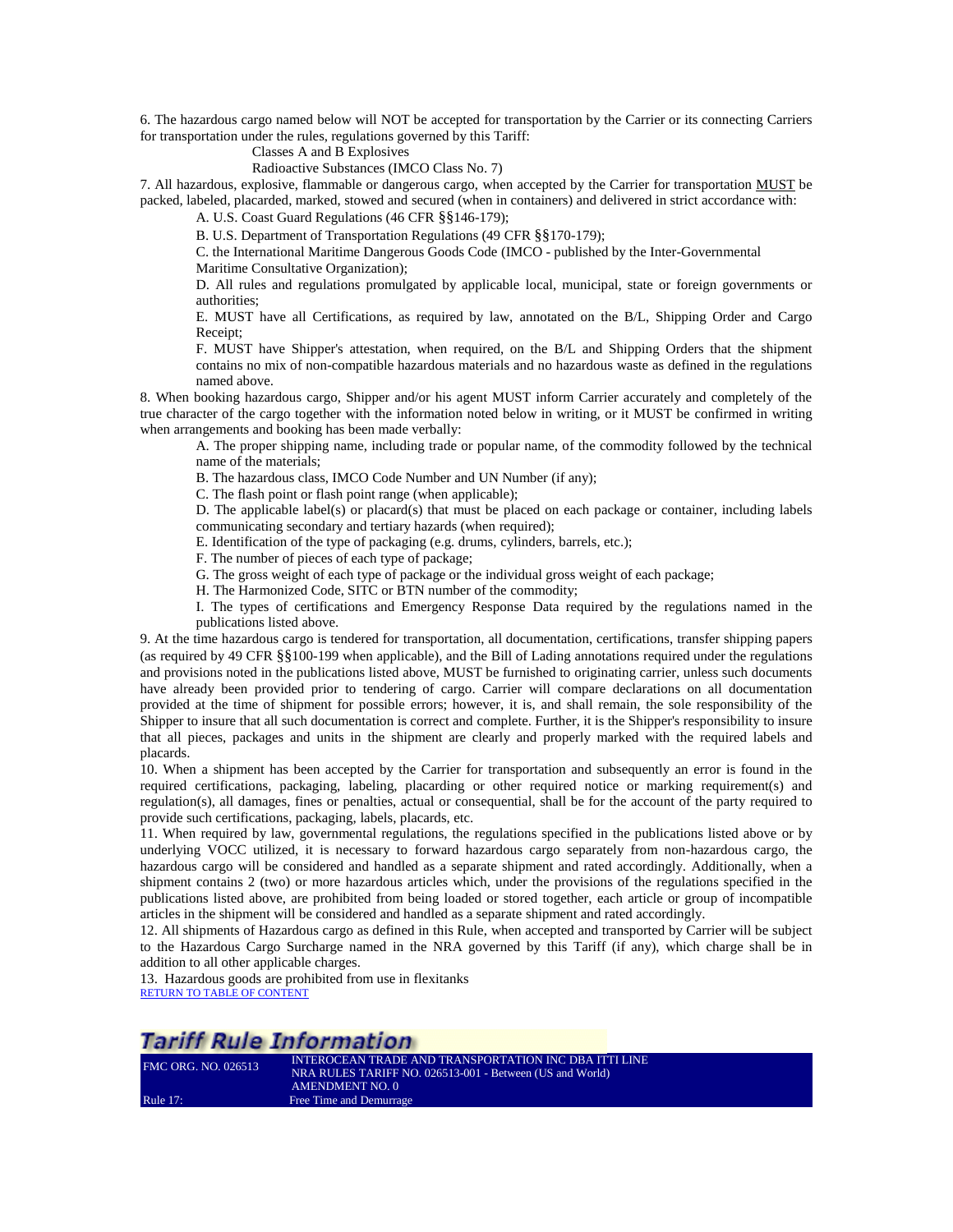#### **Effective: 14APR2017 Expire Date: NONE Published: 14APR2017**

Any charges for storage, detention or demurrage of freight or containers, as a result of being in excess of the free time prescribed in ocean carrier's tariffs or agreements, assessed by vessel operators on whose vessel cargo is/was transported or terminal operator at origin point or port or destination point or port due to some default or oversight of shipper or consignee or holder of bill of lading will be for the account of the cargo without in any way affecting the liability of the carrier for the condition of cargo. [RETURN TO TABLE OF CONTENT](#page-2-0)

# **Tariff Rule Information**

| <b>FMC ORG. NO. 026513</b> | INTEROCEAN TRADE AND TRANSPORTATION INC DBA ITTI LINE<br>NRA RULES TARIFF NO. 026513-001 - Between (US and World)<br>AMENDMENT NO. 0 |                      |
|----------------------------|--------------------------------------------------------------------------------------------------------------------------------------|----------------------|
| <b>Rule 18:</b>            | Returned Cargo in Foreign Commerce                                                                                                   |                      |
| Effective: 14APR2017       | <b>Expire Date: NONE</b>                                                                                                             | Published: 14APR2017 |

<span id="page-28-0"></span>Merchant shall be liable for return freight and charges on the goods if they are refused export or import by any government or for any other reason whatsoever.

[RETURN TO TABLE OF CONTENT](#page-2-0)

# **Tariff Rule Information**

| <b>FMC ORG. NO. 026513</b> | INTEROCEAN TRADE AND TRANSPORTATION INC DBA ITTI LINE<br>NRA RULES TARIFF NO. 026513-001 - Between (US and World)<br>AMENDMENT NO. 0 |                      |
|----------------------------|--------------------------------------------------------------------------------------------------------------------------------------|----------------------|
| <b>Rule 19:</b>            | Shippers Requests in Foreign Commerce                                                                                                |                      |
| Effective: 14APR2017       | <b>Expire Date: NONE</b>                                                                                                             | Published: 14APR2017 |

<span id="page-28-1"></span>Shipper or Consignee requests or complaints (including request for adjustment in NRAs, tariff interpretation), must be made in writing and addressed to the carrier as shown on the Title Page and/or Tariff Record. [RETURN TO TABLE OF CONTENT](#page-2-0)

## **Tariff Rule Information**

| <b>FMC ORG. NO. 026513</b> | INTEROCEAN TRADE AND TRANSPORTATION INC DBA ITTI LINE    |                      |  |
|----------------------------|----------------------------------------------------------|----------------------|--|
|                            | NRA RULES TARIFF NO. 026513-001 - Between (US and World) |                      |  |
|                            | AMENDMENT NO. 0                                          |                      |  |
| <b>Rule 20:</b>            | Overcharge Claims                                        |                      |  |
| Effective: 14APR2017       | <b>Expire Date: NONE</b>                                 | Published: 14APR2017 |  |

<span id="page-28-2"></span>A. Bill of Lading Commodity Description

Description of commodities on all Bills of Lading (which shall be verified by a comparison with the description of the corresponding customs declaration) shall determine the NRA to be applied. The Bill of Lading description shall be subject to correction in the event of misdeclaration of commodity.

B. Overcharges

- For purpose of uniformity in handling claims for excess measurements, refunds will only be made as follows:
- 1. Where an error has been made by the dock in calculation of measurements.
- 2. Against re-measurement at port of loading prior to vessel's departure.
- 3. Against re-measurement by vessel's agent at destination.
- 4. By joint re-measurement of vessel's agent and consignee.
- 5. By re-measurement of a marine surveyor when requested by vessel's agent.
- 6. Re-measurement fees and cable expenses in all cases to be paid by party at fault.

In cases of claims by shipper or consignee of overcharge in weight certified invoice or weight certificate to be considered evidence of proper weight. Written claims for adjustment will be acknowledged by the carrier within twenty (20) days of receipt by written notice to the claimant of the tariff provisions actually applied and the claimant's rights under the Shipping Act of 1984. Claims seeking the refund of freight overcharges may be filed in the form of a complaint with the Federal Maritime Commission, Washington, D.C, 20573, within three years of the date of cause of action occurs.

[RETURN TO TABLE OF CONTENT](#page-2-0)

## **Tariff Rule Information**

<span id="page-28-3"></span>

| <b>FMC ORG. NO. 026513</b> | INTEROCEAN TRADE AND TRANSPORTATION INC DBA ITTI LINE<br>NRA RULES TARIFF NO. 026513-001 - Between (US and World)<br>AMENDMENT NO. 0 |                      |
|----------------------------|--------------------------------------------------------------------------------------------------------------------------------------|----------------------|
| Rule $21$ :                | Use of Carrier Equipment                                                                                                             |                      |
| Effective: 14APR2017       | <b>Expire Date: NONE</b>                                                                                                             | Published: 14APR2017 |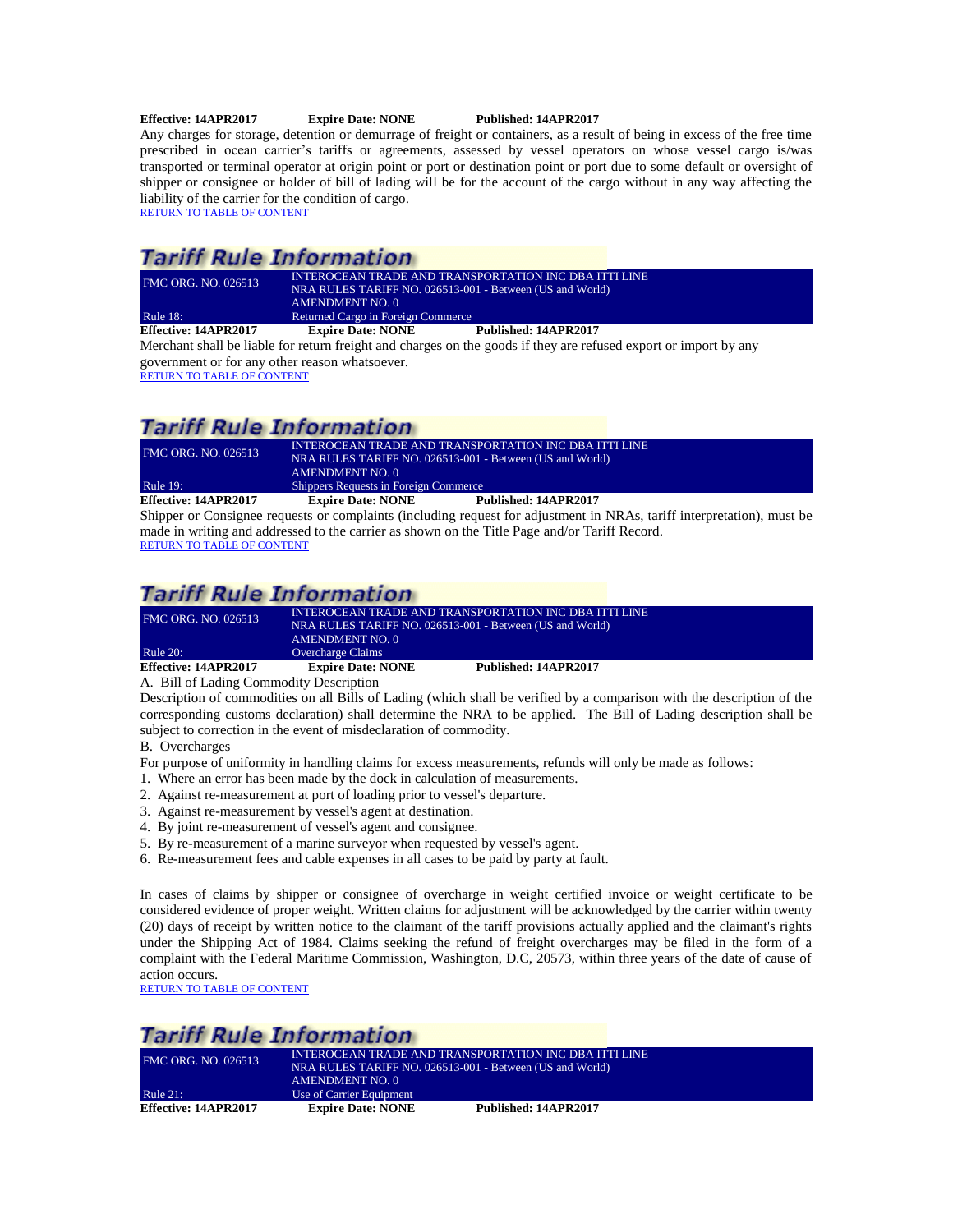Carrier does not own or lease equipment. When equipment is provided to shippers and/or consignees by Vessel Operating Common Carriers (VOCCs) the VOCC, either directly or via the carrier, provisions and charges will be for the account of the cargo. [RETURN TO TABLE OF CONTENT](#page-2-0)

## **Tariff Rule Information**

<span id="page-29-0"></span>

| FMC ORG. NO. 026513               | INTEROCEAN TRADE AND TRANSPORTATION INC DBA ITTI LINE    |                                                |  |  |
|-----------------------------------|----------------------------------------------------------|------------------------------------------------|--|--|
|                                   | NRA RULES TARIFF NO. 026513-001 - Between (US and World) |                                                |  |  |
|                                   | AMENDMENT NO. 0                                          |                                                |  |  |
| <b>Rule 22:</b>                   |                                                          | Automobile Rates in Domestic Offshore Commerce |  |  |
| Effective: 14APR2017              | <b>Expire Date: NONE</b>                                 | Published: 14APR2017                           |  |  |
| Not Applicable.                   |                                                          |                                                |  |  |
| <b>RETURN TO TABLE OF CONTENT</b> |                                                          |                                                |  |  |

## **Tariff Rule Information**

| <b>FMC ORG. NO. 026513</b> | INTEROCEAN TRADE AND TRANSPORTATION INC DBA ITTI LINE<br>NRA RULES TARIFF NO. 026513-001 - Between (US and World) |                      |
|----------------------------|-------------------------------------------------------------------------------------------------------------------|----------------------|
|                            | AMENDMENT NO. 0                                                                                                   |                      |
| Rule $23$ :                | <b>Carrier Terminal Rules and Charges</b>                                                                         |                      |
| Effective: 14APR2017       | <b>Expire Date: NONE</b>                                                                                          | Published: 14APR2017 |

<span id="page-29-1"></span>Carrier does not operate terminals at origin or destination. Except as otherwise provided in the individual NRA all shipments that are subject to origin, destination, terminal, local or foreign charges shall be for the account of the cargo. [RETURN TO TABLE OF CONTENT](#page-2-0)

# **Tariff Rule Information**

| Effective: 14APR2017       | <b>Expire Date: NONE</b>                                 | Published: 14APR2017 |  |
|----------------------------|----------------------------------------------------------|----------------------|--|
| Rule 23-01:                | Destination Terminal Handling Charges (DTHC)             |                      |  |
|                            | <b>AMENDMENT NO. 0</b>                                   |                      |  |
|                            | NRA RULES TARIFF NO. 026513-001 - Between (US and World) |                      |  |
| <b>FMC ORG. NO. 026513</b> | INTEROCEAN TRADE AND TRANSPORTATION INC DBA ITTI LINE    |                      |  |

<span id="page-29-2"></span>In destination countries where DTHC are required to be prepaid, Carrier shall require the same prior to shipment or as otherwise agreed.

[RETURN TO TABLE OF CONTENT](#page-2-0)

# **Tariff Rule Information**

| <b>FMC ORG. NO. 026513</b> | INTEROCEAN TRADE AND TRANSPORTATION INC DBA ITTI LINE<br>NRA RULES TARIFF NO. 026513-001 - Between (US and World) |                      |
|----------------------------|-------------------------------------------------------------------------------------------------------------------|----------------------|
|                            | AMENDMENT NO. 0                                                                                                   |                      |
| <b>Rule 24:</b>            | NVOCCs in Foreign Commerce: Bonds and Agents                                                                      |                      |
| Effective: 14APR2017       | <b>Expire Date: NONE</b>                                                                                          | Published: 14APR2017 |

<span id="page-29-3"></span>A. Bonding of NVOCC

1. Carrier has furnished the Federal Maritime Commission a bond in the amount required by 46 CFR §§ 515, 521 to ensure the financial responsibility of Carrier for the payment of any judgment for damages or settlement arising from its transportation related activities or order for reparations issued pursuant to Section 11 of the Shipping Act, 1984 or penalty assessed pursuant to Section 13 of the Act.

2. Bond No. SU53594

3. Issued by: Aspen American Insurance Company

175 Capital Boulevard, Suite 300

Rocky Hill, Connecticut 06067

Agent for Service of Process

1. Carrier's legal agent for the service of judicial and administrative process, including subpoenas is not applicable; Carrier is domiciled in the U.S. (See Title Page and/or Tariff Record).

2. In any instance in which the Carrier cannot be served because of death, disability or unavailability, the Secretary of the Federal Maritime Commission will be deemed to be the Carrier's legal agent for service of process.

3. Service of administrative process, other hand subpoenas, may be effected upon the Carrier by mailing a copy of the documents to be served by certified or registered mail, return receipt requested.

[RETURN TO TABLE OF CONTENT](#page-2-0)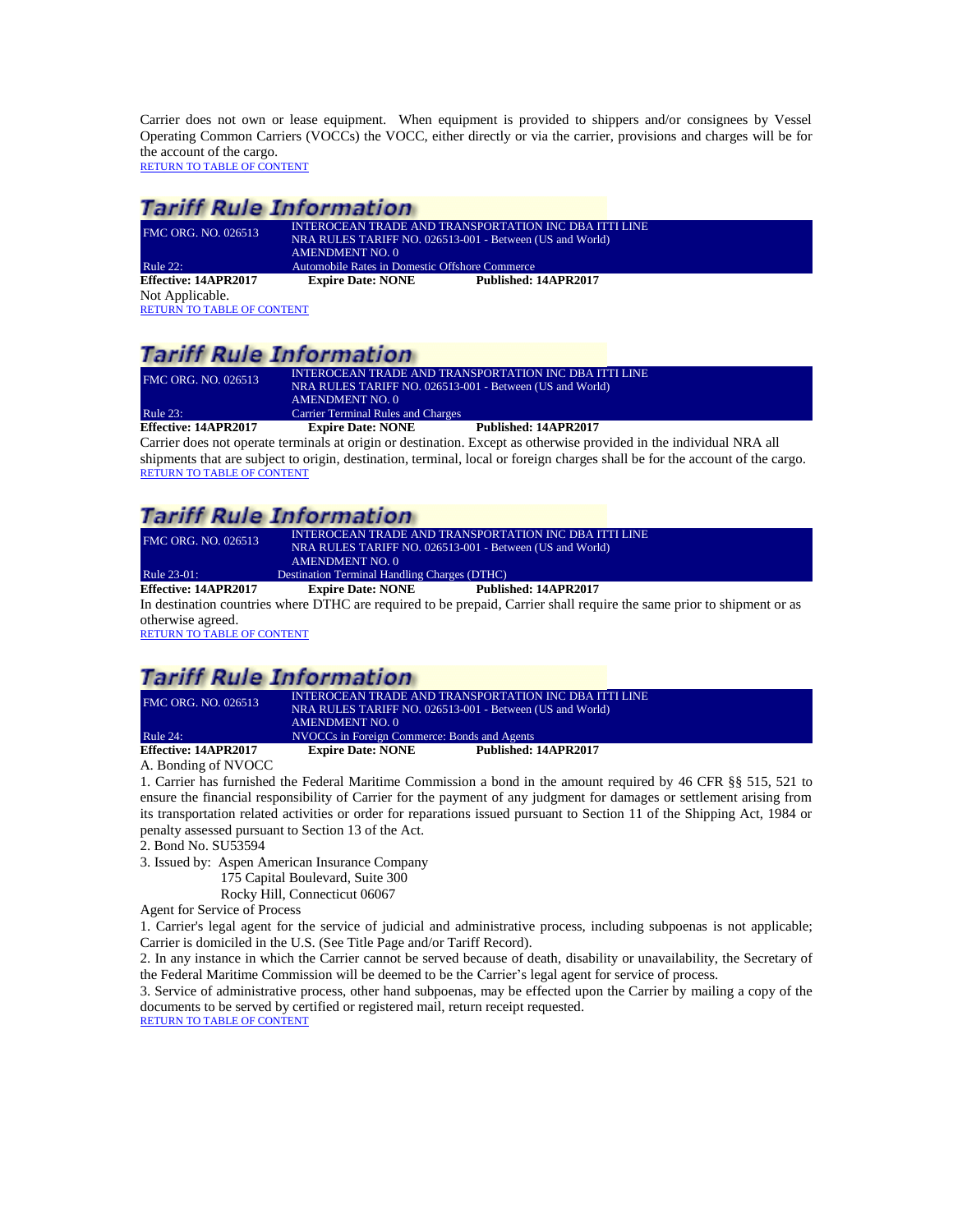| Effective: 14APR2017       | <b>Expire Date: NONE</b>                                 | Published: 14APR2017                                  |
|----------------------------|----------------------------------------------------------|-------------------------------------------------------|
| Rule $25$ :                | Certification of Shipper Status in Foreign Commerce      |                                                       |
|                            | AMENDMENT NO. 0                                          |                                                       |
|                            | NRA RULES TARIFF NO. 026513-001 - Between (US and World) |                                                       |
| <b>FMC ORG. NO. 026513</b> |                                                          | INTEROCEAN TRADE AND TRANSPORTATION INC DBA ITTI LINE |

<span id="page-30-0"></span>If the shipper or a member of a shipper's association tendering cargo to the Carrier is identified as an NVOCC, the carrier shall obtain documentation that the NVOCC has a tariff and a bond on file with the US Federal Maritime Commission as required by Sections 8 and 19 of the Shipping Acts of 1984 and 1998 before the Carrier accepts or transports cargo for the account of the NVOCC.

A copy of the tariff rule published by the NVOCC and in effect under 46 CFR §§ 520 and 532 will be accepted by the Carrier as documenting the NVOCC's compliance with the FMC tariff and bonding requirements of the Acts. [RETURN TO TABLE OF CONTENT](#page-2-0)

# **Tariff Rule Information**

| <b>FMC ORG. NO. 026513</b> | AMENDMENT NO. 0                      | INTEROCEAN TRADE AND TRANSPORTATION INC DBA ITTI LINE<br>NRA RULES TARIFF NO. 026513-001 - Between (US and World) |  |
|----------------------------|--------------------------------------|-------------------------------------------------------------------------------------------------------------------|--|
| Rule $26$ :                | Container Weight Regulations (SOLAS) |                                                                                                                   |  |
| Effective: 14APR2017       | Expire Date: NONE                    | Published: 14APR2017                                                                                              |  |

<span id="page-30-1"></span>1. Upon tender of cargo to Carrier Shipper shall provide to Carrier a Shipper Actual Gross Mass Weight Verification ("VGM") which meets the requirements of the International Maritime Organization (IMO) per its Guidelines relating to the Safety of Life at Sea Convention (SOLAS) for the export of containerized cargo.

2. If a Shipper does not provide a satisfactory VGM to Carrier prior to tendering the cargo to Carrier, Carrier has the right to refuse to accept such cargo until one is provided to Carrier or if Carrier does accept container(s) from Shipper it may lawfully opt to not deliver the container(s) to the ocean terminals for loading on a vessel until it does receive a satisfactory VGM.

3. At Carrier's sole option, Carrier can arrange to obtain a VGM on Shipper's behalf provided that Carrier agrees to do so in writing and by Shipper providing an executed written authorization for Carrier to do so in a format acceptable to Carrier whereby Carrier agrees to act as an agent on Shipper's behalf solely for that purpose. Accepting that function shall not otherwise alter Carrier's relationship as an independent contractor as Carrier. In the event that Carrier agrees to provide this service Carrier shall charge Shipper a VGM fee as stated in each individual NRA.

4. VGM's provided by the Shipper to Carrier shall have been obtained from either Method 1 as described by SOLAS, which requires that the full container load was weighed after it was packed, and/or Method 2 which requires weighing all the cargo and contents of the container and adding the tare weight of the container as indicated on the door of the container.

5. Whether Method 1 or Method 2 is utilized by the Shipper, for the shipper's weight verification to be compliant with the SOLAS requirement, it must be "signed", meaning a specific person representing the shipper is named and identified as having verified the accuracy of the weight calculation on behalf of the shipper. Identification of the person signing requires that their full name, address, and phone number/e-mail address be provided.

6. Method 2 shall not be allowed by Carrier for scrap metal, un-bagged grain and other cargo in bulk "that "do not easily lend themselves to individual weighing of the items to be packed in the container"

7. Carrier will not accept estimates of weight, and the weighing equipment used must meet national certification and calibration requirements. Further, the party packing the container cannot use the weight somebody else has provided, except that individual, original sealed packages that have the accurate mass of the packages and cargo items (including any other material such as packing material and refrigerants inside the packages) are clearly and permanently marked on their surfaces.

8. If containers are delivered to the piers/terminals by the Carrier without a satisfactory VGM and the load port has appropriate weighing facilities, all charges, fees, and or penalties with respect to weighing subject container shall be for the account of the Shipper.

9. Carrier shall not be responsible for charges, fees, penalties or other claims for containers for which a verified weight was provided prior to loading in a preceding load port and which may be loaded in transshipment ports which may require another VGM whether or not the SOLAS Guidelines do not require such re-weighing.

10. Shippers who tender less-than-container load ("LCL"), whether beneficiary cargo owners, or non-vessel operating common carriers shall similarly provide VGMs for cargo tendered to Carrier loading facilities, and are subject to all weight regulations herein.

11. Shipper shall be responsible for all charges and fees from ocean carriers and/or terminals resulting from any VGMs provided by Shipper and/or third parties, or for any other reason whatsoever, including demurrage, detention, per diem, related to ocean carriers' and terminals' implementation of SOLAS.

[RETURN TO TABLE OF CONTENT](#page-2-0)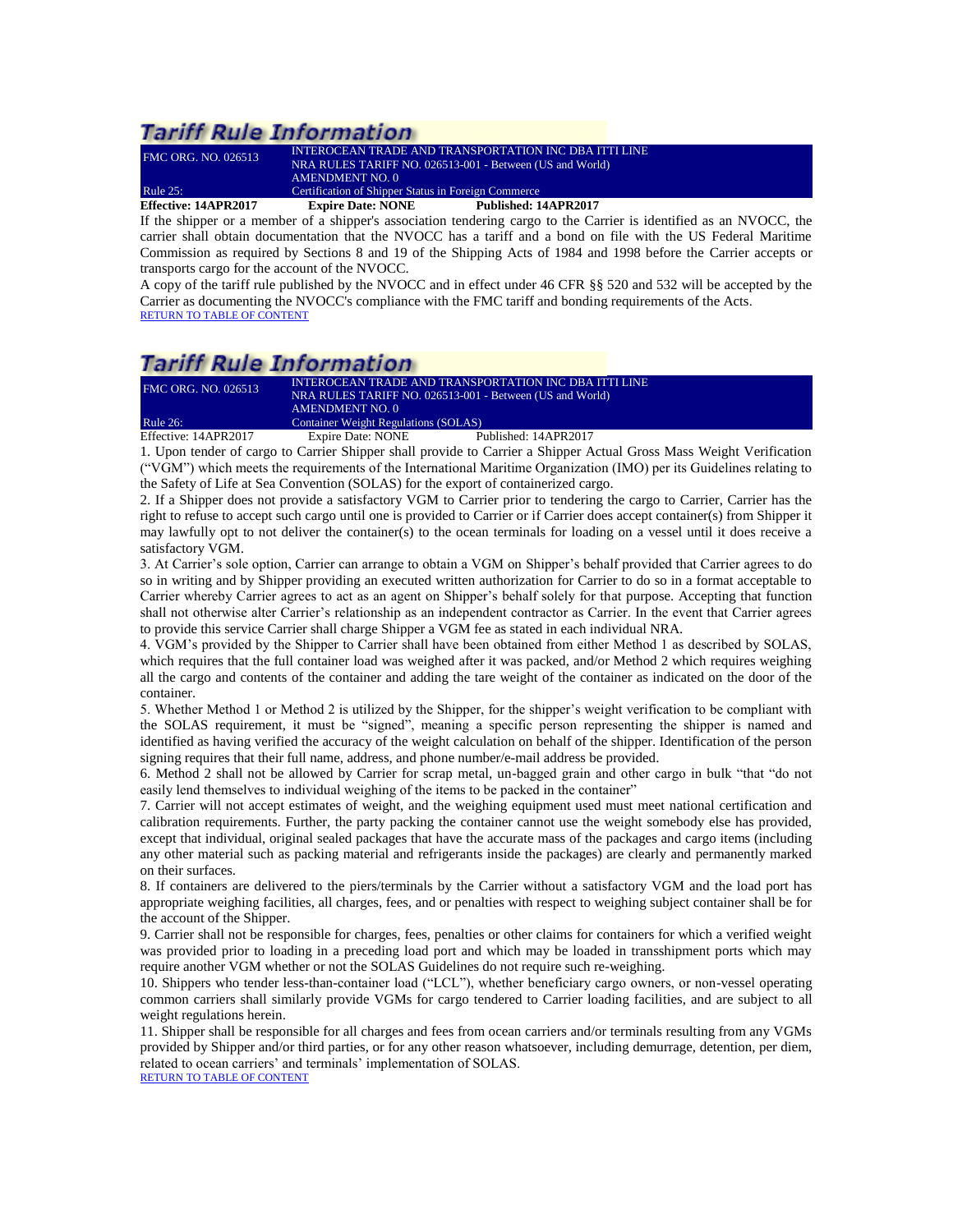<span id="page-31-0"></span>

| FMC ORG. NO. 026513  | <b>INTEROCEAN TRADE AND TRANSPORTATION INC DBA ITTI LINE</b><br>NRA RULES TARIFF NO. 026513-001 - Between (US and World)<br>AMENDMENT NO. 0 |                      |  |
|----------------------|---------------------------------------------------------------------------------------------------------------------------------------------|----------------------|--|
| <b>Rule 27:</b>      | <b>Loyalty Contracts in Foreign Commerce</b>                                                                                                |                      |  |
| Effective: 14APR2017 | <b>Expire Date: NONE</b>                                                                                                                    | Published: 14APR2017 |  |
| Not Applicable.      |                                                                                                                                             |                      |  |

[RETURN TO TABLE OF CONTENT](#page-2-0)

# **Tariff Rule Information**

| $E.99 - 11 - 141$ DD $2017$ | $E_{\text{max}}$ $\mathbf{D}_{\text{max}}$ $\mathbf{N}$ $\mathbf{M}$ $\mathbf{N}$ $\mathbf{E}$ | D., L. P., L., J., 144 D.D. 2017 |  |
|-----------------------------|------------------------------------------------------------------------------------------------|----------------------------------|--|
| <b>Rule 28:</b>             | <b>Definitions</b>                                                                             |                                  |  |
|                             | AMENDMENT NO. 0                                                                                |                                  |  |
|                             | NRA RULES TARIFF NO. 026513-001 - Between (US and World)                                       |                                  |  |
| <b>FMC ORG. NO. 026513</b>  | INTEROCEAN TRADE AND TRANSPORTATION INC DBA ITTI LINE                                          |                                  |  |

<span id="page-31-1"></span>**Effective: 14APR2017 Expire Date: NONE Published: 14APR2017 CARRIER** - means publishing carrier and/or inland U.S. Carriers.

**CONSIGNOR, CONSIGNEE OR SHIPPER** - include the authorized representatives or agents of such "consignor," "consignee," or "shipper."

**CONTAINER FREIGHT STATION (CFS)** - (Service Code S) -

a) At Origin - The location designated by the carrier where the carrier will receive cargo to be packed into containers by the carrier, or his agent.

b) At Destination - The location designated by the carrier for the delivery of containerized cargo to be unpacked from said containers.

**CONTAINER LOAD - (CL)** - Means all cargo tendered to carrier in shipper-loaded containers.

**CONTAINER YARD** - The term "Container Yard" (CY) (Service Code Y), means the location where carrier receives or delivers cargo in containers.

**CONTROLLED TEMPERATURE** - means the maintenance of a specific temperature or range of temperatures in carrier's trailers.

**DRY CARGO** - means cargo other than that requiring temperature control.

**FLEXITANK CONTAINER:** A Flexitank is a bladder or bag that can be fit into a standard ISO container and used for the transport and/or storage of a non-regulated liquid inside a cargo transport unit (container).

**IN PACKAGES** - shall include any shipping form other than "in bulk," "loose," "in glass or earthenware, not further packed in other containers" or "skids"

**KNOCKED DOWN (KD)** - means that an article must be taken apart, folded or telescoped in such a manner as to reduce its bulk at least 33 1/3 percent from its normal shipping cubage when set up or assembled.

**KNOCKED DOWN FLAT (KDF)** - means that an article must be taken apart, folded or telescoped in such a manner as to reduce its bulk at least 66 2/3 percent from its normal shipping cubage when set up or assembled.

**LESS THAN CONTAINER LOAD (LTL)** - means all cargo tendered to carrier not in shipper-loaded/stuffed containers.

**LOADING OR UNLOADING** - means the physical placing of cargo into or the physical removal of, cargo from containers.

**MERCHANT-** means any Person who at any time, in relation to the Goods, has been or becomes the shipper, consignor, consignee, exporter, importer, the holder of the Bill of Lading and/or the receiver or the owner of the Goods, any person entitled to possession of the Goods, any Person having a present or future interest in the Goods or any Person acting on behalf of any of the above-mentioned Persons, including a Factor or Lender.

**MIXED SHIPMENT** - means a shipment consisting of articles described in and rated under two or more NRAs.

**MOTOR CARRIER** - means U.S. Motor Carrier or Motor Carriers.

**NVOCC SERVICE ARRANGEMENT (NSA)** means a written contract, other than a bill of lading or receipt, between one or more NSA shippers and an individual NVOCC or two or more affiliated NVOCCs, in which the NSA shipper makes a commitment to provide a certain minimum quantity or portion of its cargo or freight revenue over a fixed time period, and the NVOCC commits to a certain rate or rate schedule and a defined service level. The NSA may also specify provisions in the event of nonperformance on the part of any party.

**NSA SHIPPER -** means a cargo owner, the person for whose account the ocean transportation is provided, the person to whom delivery is to be made, a shippers' association, or an ocean transportation intermediary, as defined in section 3(17)(B) of the Act (46 U.S.C. 40102(16)), that accepts responsibility for payment of all applicable charges under the NSA.

**NEGOTIATED RATE ARRANGEMENT (NRA)** - means the written and binding arrangement between an NRA shipper and eligible NVOCC to provide specific transportation service for a stated cargo quantity, from origin to destination on and after receipt of the cargo by the Carrier or its agent (originating carrier in the case of through Transportation).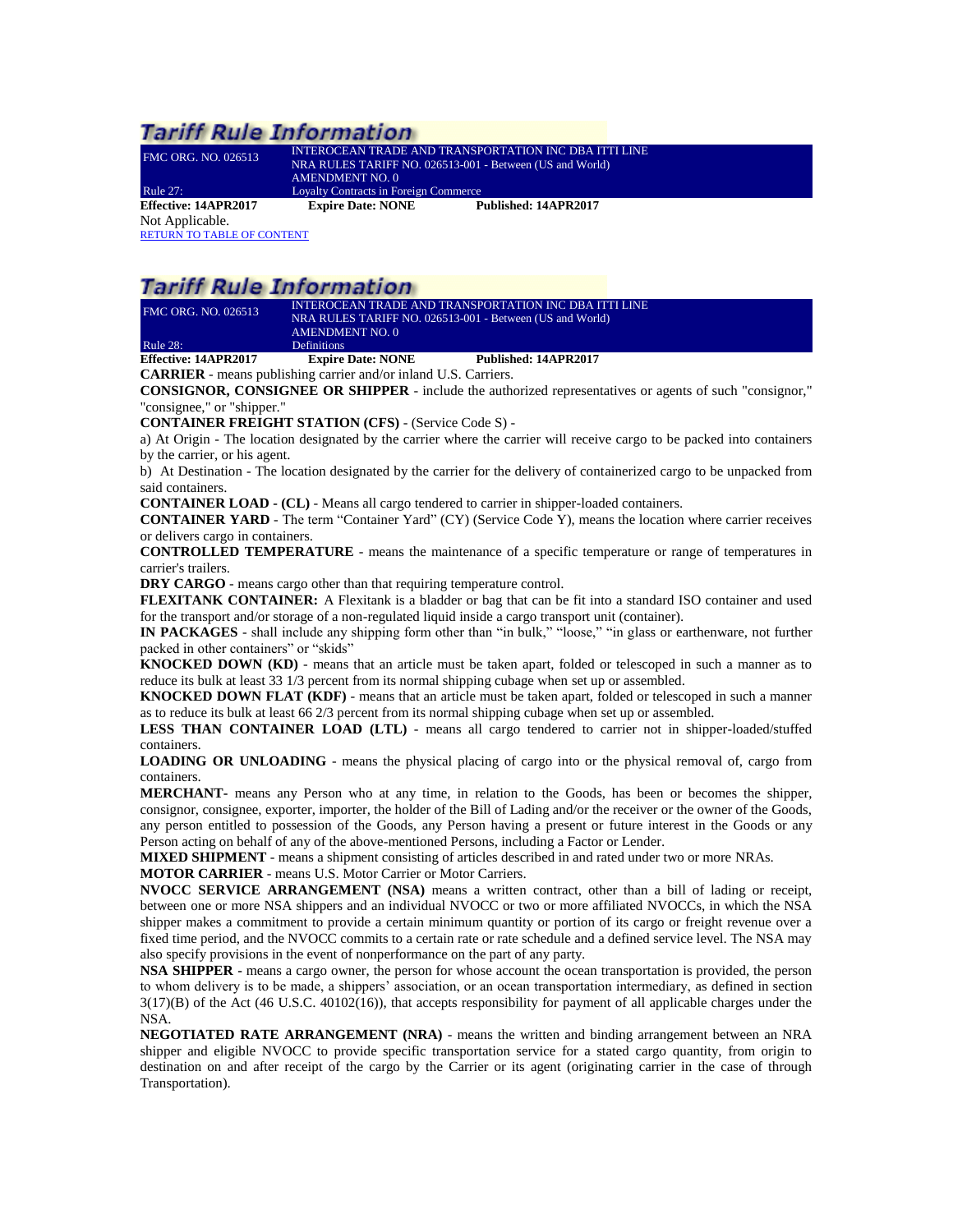**NESTED** - means that three or more different sizes of the article or commodity must be enclosed each smaller piece within the next larger piece or three or more of the articles must be placed one within the other so that each upper article will not project above the lower article more than one third of its height.

**NESTED SOLID** - means that three or more of the articles must be placed one within or upon the other so that the outer side surfaces of the one above will be in contact with the inner side surfaces of the one below and each upper article will not project above the next lower article more than one-half inch.

**ONE COMMODITY** - means any or all of the articles described in any one-NRA.

**PACKING** - covers the actual placing of cargo into the container as well as the proper stowage and securing thereof within the container.

**PUBLISHING CARRIER** - means ABC Shipping, LLC, a Non-Vessel Operating Common Carrier (NVOCC) licensed by the U.S. Federal Maritime Commission under FMC License No. 000000.

**RAIL CARRIER** - means U.S. rail carrier or rail carriers.

**SHIPMENT** - means a quantity of goods, tendered by one consignor on one bill of lading at one origin at one time in one or more containers for one consignee at one destination.

**STUFFING - UNSTUFFING** - means the physical placing of cargo into or the physical removal of cargo from carrier's containers.

**UNPACKING** - covers the removal of the cargo from the container as well as the removal of all securing material not constituting a part of the container.

[RETURN TO TABLE OF CONTENT](#page-2-0)

## Tariff Pula Information

| .                                   | .<br>. <b>.</b>                                                                    |                                                       |                                     |
|-------------------------------------|------------------------------------------------------------------------------------|-------------------------------------------------------|-------------------------------------|
| FMC ORG. NO. 026513                 | NRA RULES TARIFF NO. 026513-001 - Between (US and World)<br><b>AMENDMENT NO. 0</b> | INTEROCEAN TRADE AND TRANSPORTATION INC DBA ITTI LINE |                                     |
| Rule 29:                            | Abbreviations, Codes & Symbols                                                     |                                                       |                                     |
| Effective: 14APR2017                | <b>Expire Date: NONE</b>                                                           | Published: 14APR2017                                  |                                     |
| <b>EXPLANATION OF ABBREVIATIONS</b> |                                                                                    |                                                       |                                     |
| Ad Val                              | Ad Valorem                                                                         | H                                                     | House                               |
| AI                                  | All Inclusive                                                                      | HAZ                                                   | Hazardous                           |
| BF                                  | Board Foot or Board Feet                                                           | L                                                     | New or Initial Tariff Matter        |
| B/L                                 | <b>Bill of Lading</b>                                                              | K/D                                                   | <b>Knocked Down</b>                 |
| BAF                                 | <b>Bunker Adjustment Factor</b>                                                    | <b>KDF</b>                                            | Knocked Down Flat                   |
| BM                                  | <b>Board Measurement</b>                                                           | Kilos                                                 | Kilograms                           |
| $\mathsf{C}$                        | Change in tariff Item                                                              | K/T                                                   | Kilo Ton                            |
| CAF                                 | Currency Adjustment Factor                                                         | ${\rm LCL}$ or ${\rm LTL}$                            | Less than Container Load            |
| CBM, CM or M3                       | Cubic Meter                                                                        | LS.                                                   | Lumpsum                             |
| CC                                  | Cubic Centimeter                                                                   | L/T                                                   | Long Ton $(2240$ Lbs)               |
| <b>CFS</b>                          | <b>Container Freight Station</b>                                                   | M                                                     | Measure                             |
| <b>CFT</b>                          | Cubic Foot or Cubic Feet                                                           | Max                                                   | Maximum                             |
| <b>CLD</b>                          | Chilled                                                                            | MBF or MBM                                            | 1,000 Feet Board Measure            |
| <b>CM</b>                           | Centimeter                                                                         | Min                                                   | Minimum                             |
| <b>CU</b>                           | Cubic                                                                              | MM                                                    | Millimeter                          |
| <b>CWT</b>                          | Cubic Weight                                                                       | <b>MQC</b>                                            | Minimum Quantity Commitment         |
| <b>CY</b>                           | Container Yard                                                                     | N/A                                                   | Not Applicable                      |
| D                                   | Door                                                                               | NRA                                                   | <b>Negotiated Rate Arrangements</b> |
| <b>DDC</b>                          | Destination Delivery Charge                                                        | <b>NSA</b>                                            | <b>NVOCC Service Arrangements</b>   |
| E                                   | Expiration                                                                         | NHZ                                                   | Non-Hazardous                       |
| EΤ                                  | <b>Essential Terms</b>                                                             | <b>NOS</b>                                            | Not otherwise specified             |
| Etc                                 | Et Cetera                                                                          | <b>OT</b>                                             | Open Top                            |
| <b>FAK</b>                          | Freight All Kinds                                                                  | P                                                     | Pier                                |
| FAS                                 | Free Alongside Ship                                                                | Pkg                                                   | Package or Packages                 |
| FB                                  | Flat Bed                                                                           | <b>PRC</b>                                            | People's Republic of China          |
| <b>FCL</b>                          | <b>Full Container Load</b>                                                         | <b>PRVI</b>                                           | Puerto Rico and U.S. Virgin Islands |
| <b>FEU</b>                          | Forty Foot Equivalent Unit                                                         | R                                                     | Reduction                           |
| FI                                  | Free In                                                                            | RE                                                    | Reefer / Refrigerated               |
| <b>FIO</b>                          | Free In and Out                                                                    | R/T                                                   | Revenue Ton                         |
| <b>FIOS</b>                         | Free In, Out and Stowed                                                            | RY                                                    | Rail Yard                           |
| FO.                                 | Free Out                                                                           | SL&C                                                  | Shipper's Load and Count            |
| <b>FOB</b>                          | Free On Board                                                                      | Sq. Ft                                                | Square Foot or Square Feet          |
| <b>FMC</b>                          | <b>Federal Maritime Commission</b>                                                 | S/T                                                   | Short Ton (2000 lbs.)               |
| <b>FR</b>                           | <b>Flat Rack</b>                                                                   | SU or S/U                                             | Set Up                              |
| Ft                                  | Feet or Foot                                                                       | <b>TEU</b>                                            | Twenty Foot Equivalent Unit         |
| <b>GOH</b>                          | Garment on Hanger                                                                  | <b>THC</b>                                            | <b>Terminal Handling Charge</b>     |